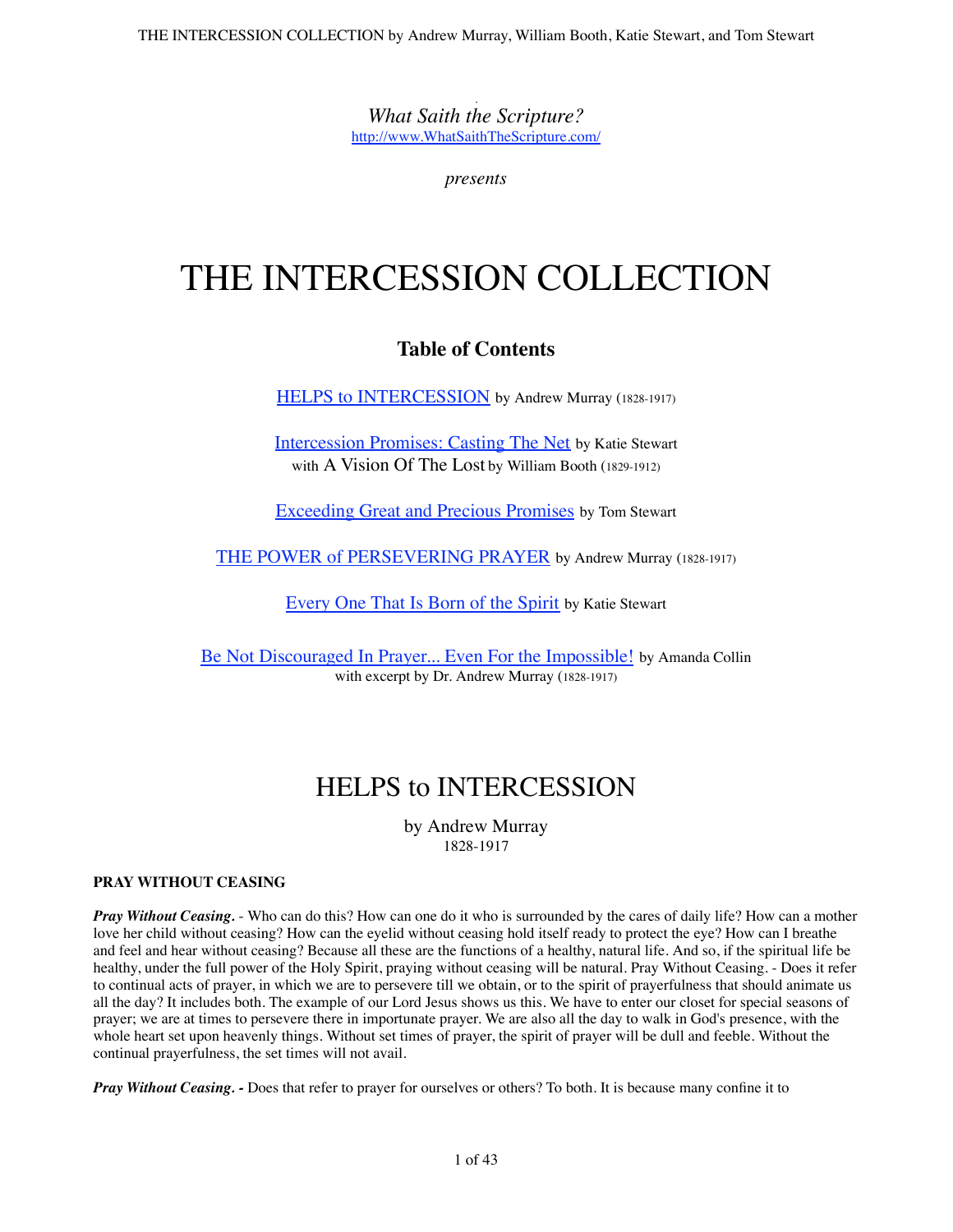themselves that they fail so in practicing it. It is only when the branch gives itself to bear fruit, more fruit, much fruit, that it can live a healthy life, and expect a rich inflow of sap. The death of Christ brought Him to the place of everlasting intercession. Your death with Him to sin and self sets you free from the care of self, and elevates you to the dignity of intercessor - one who can get life and blessing from God for others. Know your calling; begin this your work. Give yourself wholly to it, and before you know it you will be finding something of this "Praying always" within you.

*Pray Without Ceasing.* - How can I learn it? The best way of learning to do a thing - in fact the only way - is to do it. Begin by setting apart some time every day, say ten or fifteen minutes, in which you say to God and to yourself, that you come to Him now as an intercessor for others. Let it be after your morning or evening prayer, or any other time. If you cannot secure the same time every day, do not be troubled. Only see that you do your work. Christ chose you and appointed you to pray for others. If at first you do not feel any special urgency or faith or power in your prayers, do not let that hinder you. Quietly tell your Lord Jesus of your feebleness; believe that the Holy Spirit is in you to teach you to pray, and be assured that if you begin, God will help you. God cannot help you unless you begin and keep on.

*Pray Without Ceasing.* - How do I know what to pray for? If once you begin, and think of all the needs around you, you will soon find enough. But to help you, this little book is issued with subjects and hints for prayer for a month. It is meant that we should use it month by month, until we know more fully how to follow the Spirit's leading, and have learned, if need be, to. make our own list of subjects, and then can dispense with it. In regard to the use of these helps, a few words may be needed.

*1. How to Pray.* - You notice for every day two headings - the one *What to Pray*; the other, *How to Pray*. If the subjects only were given, one might fall into the routine of mentioning names and things before God, and the work would become a burden. The hints under the heading *How to Pray*, are meant to remind you of the spiritual nature of the work, of the need of Divine help, and to encourage faith in the certainty that God, through the Spirit, will give us grace to pray aright and will also hear our prayer. One does not at once learn to take his place boldly, and to dare to believe that he will be heard. Therefore take a few moments each day to listen to God's voice reminding you of how certainly even you will be heard, and calling on you to pray in that faith in your Father, to claim and take the blessing you plead for. And let these words about *How to Pray*, enter your hearts and occupy your thoughts at other times, too. The work of intercession is Christ's great work on earth, entrusted to Him because He gave Himself a sacrifice to God for men. The work of intercession is the greatest work a Christian can do. Give yourself as a sacrifice to God for men, and the work will become your glory and your joy, too.

*2. What to Pray.* - Scripture calls us to pray for many things: for all saints; for all men, for kings and all rulers; for all who are in adversity; for the sending forth of laborers; for those who labor in the gospel; for all converts; for believers who have fallen into sin; for one another in our own immediate circles. The Church is now so much larger than when the New Testament was written; the number of forms of work and workers is so much greater; the needs of the Church and the world are so much better known, that we need to take time and thought to see where prayer is needed, and to what our hearts are most drawn out. The Scriptural calls to prayer demand a large heart, taking in all saints, and all men, and all needs. An attempt has been made in these helps to indicate what the chief subjects are that need prayer, and that ought to interest every Christian.

It will be felt difficult by many to pray for such large spheres as are sometimes mentioned. Let it be understood that in each case we may make special intercession for our own circle of interest coming under that heading. And it is hardly needful to say, further, that where one subject appears of more special interest or urgency than another we are free for a time, day after day, to take up that subject. If only time be really given to intercession, and the spirit of believing intercession be cultivated, the object is attained. While, on the one hand, the heart must be enlarged at times to take in all, **the more pointed and definite our prayer can be, the better**. With this view paper is left blank on which we can write down special petitions we desire to urge before God.

*3. Answers to Prayer.* - More than one little book has been published in which Christians may keep a register of their petitions, and note when they are answered. Room has been left on every page for this, so that more definite petitions with regard to individual souls or special spheres of work may be recorded, and the answer expected. When we pray for all saints, or for missions in general, it is difficult to know when or how our prayer is answered, or whether our prayer has had any part in bringing the answer. It is of extreme importance that we should prove that God hears us, and to this end take note of what answers to look for, and when they come. On the day of praying for all saints, take the saints of your congregation, or in your prayer meeting, and ask for a revival among them. Take, in connection with missions, some special station or missionary you are interested in, or more than one, and plead for blessing. And expect and look for its coming, that you may praise God.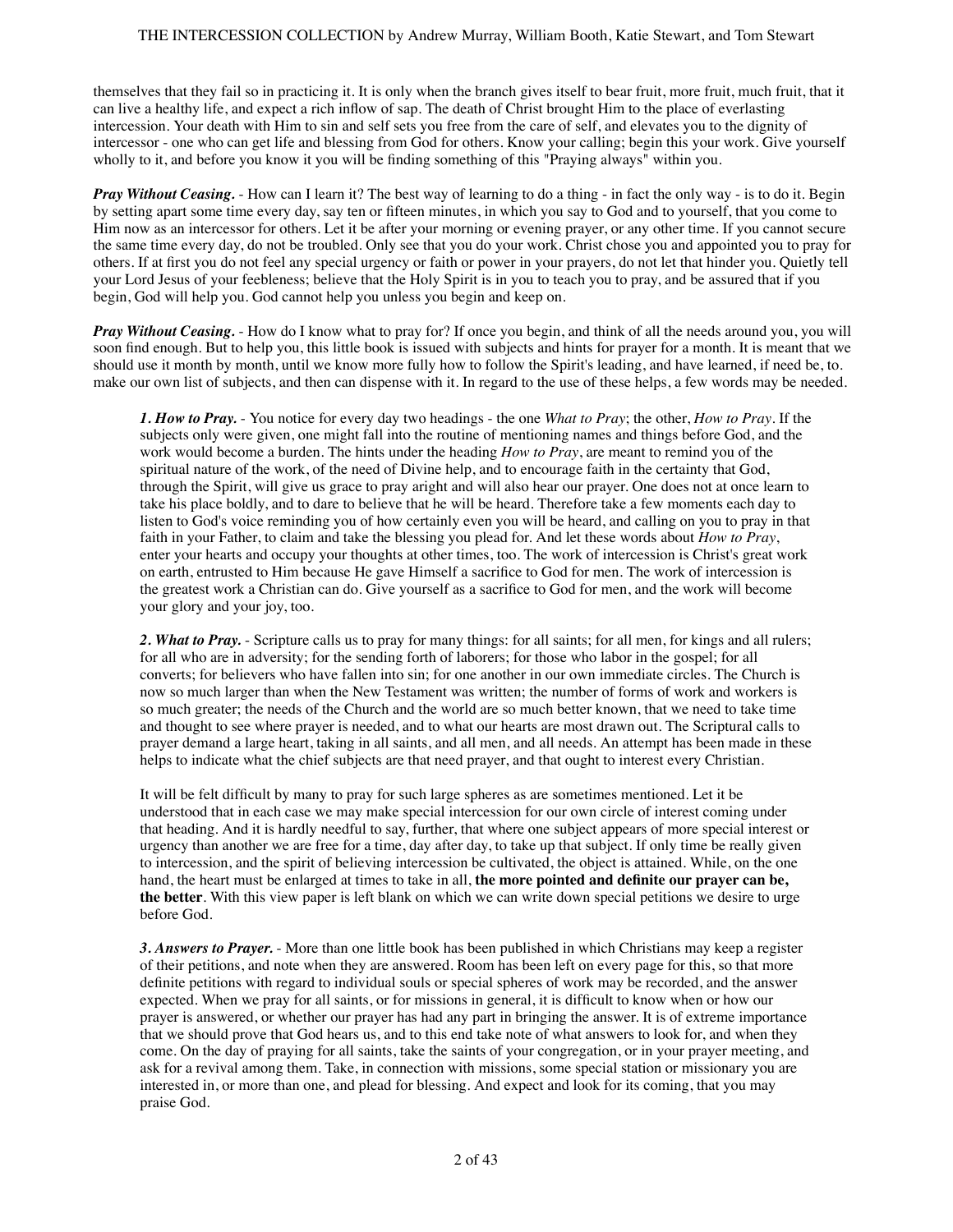*4. Prayer Circles.* - In publishing this invitation to intercession, there is no desire to add another to the many existing prayer unions or praying bands. The first object is to stir the many Christians who practically, through ignorance of their calling or unbelief as to their prayer availing much, take but very little part in the work of intercession; and then to help those who do pray to some fuller apprehension of the greatness of the work, and the need of giving their whole strength to it. There is a circle of prayer which asks for prayer on the first day of every month for the fuller manifestation of the power of the Holy Spirit throughout the Church. I have given the words of that invitation as subject for the first day, and taken the same thought as keynote throughout. The more one thinks of the need and the promise, and the greatness of the obstacles to be overcome in prayer, the more one feels it must become our life work day by day, that to which every other interest is subordinated.

But while not forming a large prayer union, it is suggested that it may be found helpful to have small prayer circles to unite in prayer, either for one month, with some special object introduced daily along with the others, or through a year or longer, with the view of strengthening each other in the grace of intercession. If a minister were to invite some of his neighboring brethren to join for some special requests along with the printed subjects for supplication, or a number of the more earnest members of his congregation to unite in prayer for revival, some might be trained to take their place in the great work of intercession, who now stand idle because no man hath hired them.

*5. Who is Sufficient for These Things?* - The more we study and try to practice this grace of intercession, the more we become overwhelmed by its greatness and our feebleness. Let every such impression lead us to listen: My grace is sufficient for thee, and to answer truthfully: Our sufficiency is of God. Take courage; it is in the intercession of Christ you are called to take part. The burden and the agony, the triumph and the victory are all His. Learn from Him, yield to His Spirit in you, to know how to pray. He gave Himself a sacrifice to God for men, that He might have the right and power of intercession. "He bare the sin of many, and made intercession for the transgressors." Let your faith rest boldly on His finished work. Let your heart wholly identify itself with Him in His death and His life. Like Him, give yourself to God a sacrifice for men; it is your highest nobility; it is your true and full union with Him; it will be to you, as to Him, your power of intercession. Beloved Christian! come and give your whole heart and life to intercession, and you will know its blessedness and its power. God asks nothing less; the world needs nothing less; Christ asks nothing less; let us offer to God nothing less.

## **FIRST DAY**

## **What to Pray -** *For the Power of the Holy Spirit.*

I bow my Knees unto the Father, that He would grant you that ye may be strengthened with power through His Spirit. - Eph. 3:14-16. Wait for the promise of the Father. -Acts 1:4.

"the fuller manifestation of the grace and energy of the blessed Spirit of God, in the removal of all that is contrary to God's revealed will, so that we grieve not the Holy Spirit, but that He may work in mightier power in the Church, for the exaltation of Christ and the blessing of souls."

God has one promise to and through His exalted Son; our Lord has one gift to His Church; the Church has one need; all prayer unites in the one petition - the power of the Holy Spirit. Make it your one prayer.

## **How to Pray -** *As a Child Asks a Father*

If a son ask bread of any of you that is a father, will he give him a stone! How much more shall your Heavenly Father give the Holy Spirit to them that ask Him? -Luke 11:11,13.

Ask as simply and trustfully as a child asks bread. You can do this because "God hath sent forth the Spirit of his Son into your hearts crying, Abba, Father. " This Spirit is in you to give you childlike confidence. In the faith of His praying in you, ask for the power of that Holy Spirit everywhere. Mention places or circles where you specially ask it to be seen.

Special Petitions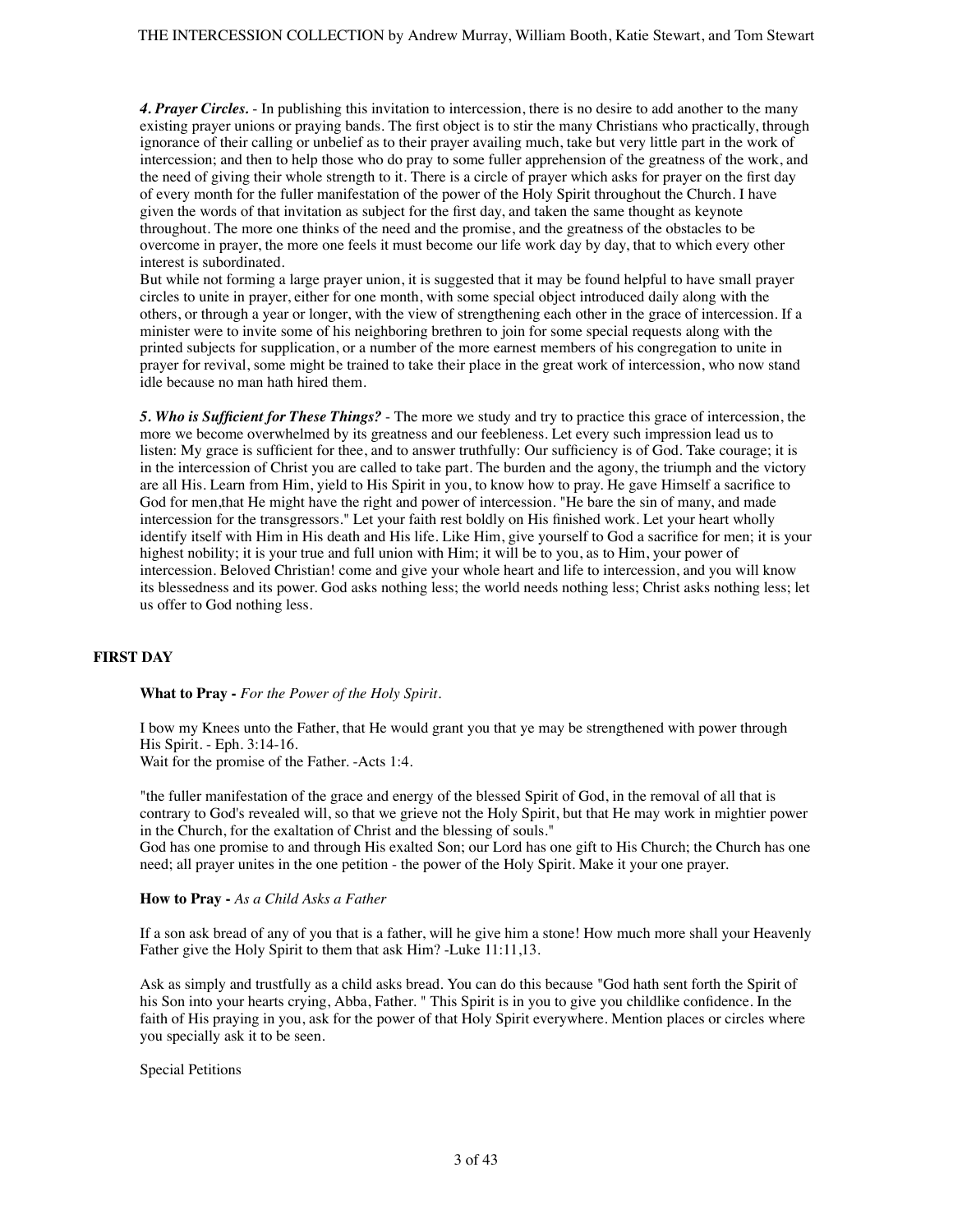## **SECOND DAY**

**What to Pray -** *For the Spirit of Supplication*

The Spirit Himself maketh intercession for us. -Rom. 8:26. I will pour out the Spirit of Supplication. -Zech. 12:10.

"The evangelization of the world depends first of all upon a revival of prayer. Deeper than the need of men aye, deep down at the bottom of our spiritless life - is the need for the forgotten secret of prevailing, world-wide prayer."

Every child of God has the Holy Spirit in him to pray. God waits to give the Spirit in full measure. Ask for yourself, and all who join, the outpouring of the Spirit of Supplication. Ask it for your own prayer circle.

**How to Pray -** *In the Spirit*

With all prayer and supplication, praying at all seasons in the Spirit. -Eph.:18. Praying in the Holy Spirit. -Jude 20.

Our Lord gave His disciples on His resurrection day the Holy Spirit to enable them to wait for the full outpouring on the day of Pentecost. It is only in the power of the Spirit already in us, acknowledged and yielded to, that we can pray for His fuller manifestation. Say to the Father, it is the Spirit of His Son in you urging you to plead His promise.

Special Petitions

## **THIRD DAY**

**What to Pray -** *For All Saints*

With all prayer and supplication praying at all seasons, and watching thereunto in all perseverance and supplication for all saints. -Eph. 6: 18.

Every member of a body is interested in the welfare of the whole, and exists to help and complete the others. Believers are one body, and ought to pray, not so much for the welfare of their own church or society, but, first of all, for all saints. This large, unselfish love is the proof that Christ's Spirit and Love are teaching them to pray. Pray first for all and then for the believers around you.

#### **How to Pray -** *In the Love of the Spirit*

By this shall all men know that ye are My disciples, if ye have love one to another. -John 13:35. I pray that they all may be one, that the world may believe that Thou didst send Me. -John 17:21. I beseech you, brethren, by the love of the Spirit, that ye strive together with me in your prayers to God for me. -Rom. 15:30.

Above all things being fervent in your love among yourselves. -1 Pet. 4:8.

If we are to pray we must love. Let us say to God we do love all His saints; let us say we love specially every child of His we know. Let us pray with fervent love, in the love of the Spirit.

Special Petitions

#### **FOURTH DAY**

**What to Pray -** *For the Spirit Holiness*

God is the Holy One. His people is a holy people. He speaks: *I am holy: I am the Lord which make you holy.* Christ prayed: *Sanctify them. Make them holy through Truth.* Paul prayed: *God establish your hearts*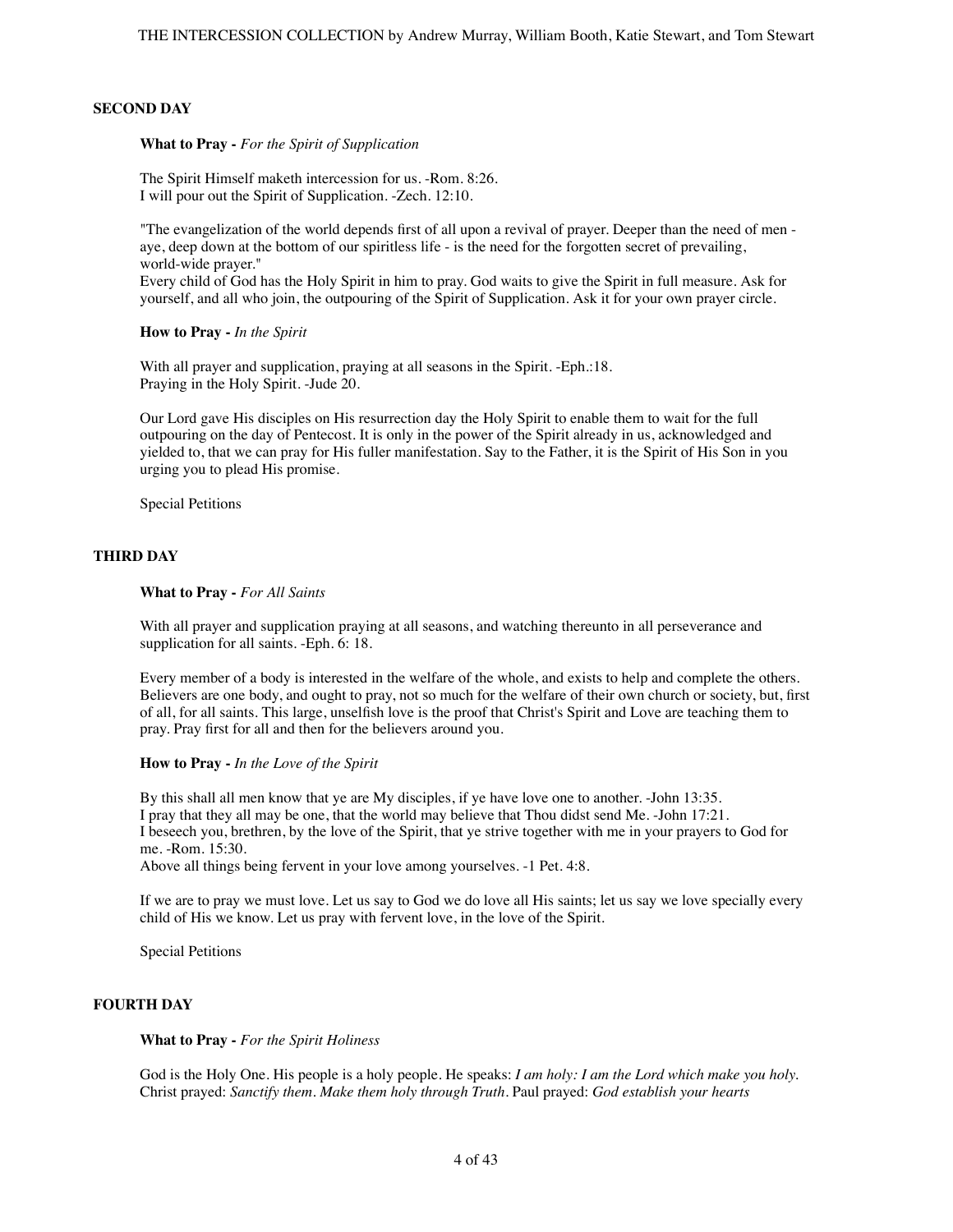*unblameable in holiness. God sanctify you wholly!*

Pray for all saints - God's holy ones - throughout the Church, that the Spirit of holiness may rule them. Specially for new converts. For the saints in your own neighborhood or congregation. For any you are specially interested in. Think of their special need, weakness, or sin, and pray that God may make them holy.

**How to Pray -** *Trusting in God 's Omnipotence*

The things that are impossible with men are possible with God. When we think of the great things we ask for, of how little likelihood there is of their coming, of our own insignificance, prayer is not only wishing, or asking, but believing and accepting. Be still before God and ask Him to let you know Him as the Almighty One, and leave your petitions with Him Who doeth wonders.

Special Petitions

## **FIFTH DAY**

**What to Pray -** *That God's People May Be Kept from the World*

Holy Father, keep through Thine own name those whom Thou hast given Me. I pray not that Thou shouldest take them out of the world, but that Thou shouldest Keep them from the evil. They are not of the world, even as I am not of the world. -John 17:11, 15, 16.

In the last night Christ asked three things of His disciples: that they might be kept as those who are not of the world; that they might be sanctified; that they might be one in love. You cannot do better than pray as Jesus prayed. Ask for God's people that they may be kept separate from the world and its spirit; that they, by the Spirit, may live as those who are not of the world.

## **How to Pray -** *Having Confidence before God*

Beloved, if our heart condemn us not, then have we confidence toward God. And whatsoever we ask, we receive of Him, because we keep His commandments, and do those things that are pleasing in His sight. - 1 John 3:21, 22.

Learn these words by heart. Get them into your heart. Join the ranks of those who, with John, draw near to God with an assured heart, that does not condemn them, having confidence toward God. In this spirit pray for your brother who sins (1 John 5: 16). In the quiet confidence of an obedient child, plead for those of your brethren who may be giving way to sin. Pray for all to be kept from the evil. And say often, "What we ask, we receive, because we keep and do."

Special Petitions

## **SIXTH DAY**

**What to Pray -** *For the Spirit of Love in the Church*

I pray that they may be one, even as we are one: I in them and Thou in Me; that the world may know that Thou hast sent Me, and hast loved them, as Thou hast loved Me . . that the love wherewith Thou hast loved Me may be in them, and I in them. -John 17:22, 23, 26. The fruit of the Spirit is love. -Gal. 5:22.

Believers are one in Christ, as He is one with the Father. The love of God rests on them, and can dwell in them. Pray that the power of the Holy Ghost may so work this love in believers, that the world may see and know God's love in them. Pray much for this.

**How to Pray -** *As One of God 's Remembrancers*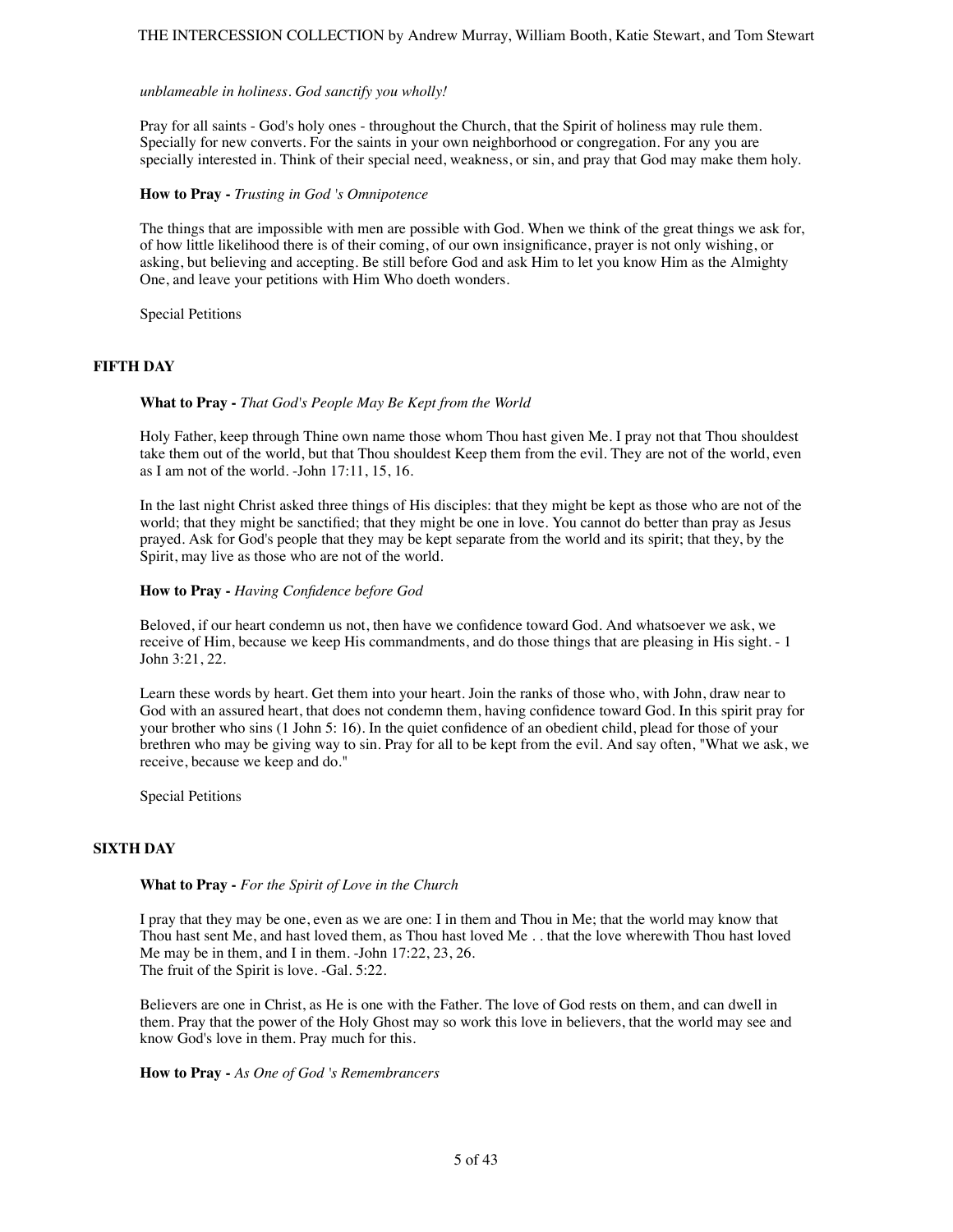I have set watchmen on thy walls, which shall never hold their peace day nor night: ye that are the Lord's remembrancers, keep not silence, and give Him no rest.-Isa. 62:6.

Study these words until your whole soul be filled with the consciousness, I am appointed intercessor. Enter God's presence in that faith. Study the world's need with that thought - it is my work to intercede; the Holy Spirit will teach me for what and how. Let it be an abiding consciousness: My great at lifework, like Christ's, is intercession - to pray for believers and those who do not yet know God.

Special Petitions

## **SEVENTH DAY**

**What to Pray -** *For the Power of the Holy Spirit on Ministers*

I beseech you that ye strive together with me in your prayers to God for me. -Rom. 15 :30. He will deliver us; ye also helping together on our behalf by your supplication.. -2 Cor. 1:10, 11.

What a great host of ministers there is in Christ's Church. What need they have of prayer. What a power they might be, if they were all clothed with the power of the Holy Ghost. Pray definitely for this; long for it. Think of your minister, and ask it very specially for him. Connect every thought of the ministry, in your town or neighborhood or the world, with the prayer that all may be filled with the Spirit. Plead for them the promise, "Tarry until ye be clothed with power from on high." Luke 24:49. "Ye shall receive power, when the Holy Ghost is come upon you. " Acts 1 :8.

## **How to Pray -** *In Secret*

But thou, when thou prayest, enter into thy inner chamber, and having shut thy door, pray to thy Father which is in secret. -Matt. 6:6. He withdrew again into the mountain to pray, Himself alone. -Matt. 14:23; John 6:15.

Take time and realize, when you are alone with God: Here am I now, face to face with God, to intercede for His servants. Do not think you have no influence, or that your prayer will not be missed. Your prayer and faith will make a difference. Cry in secret to God for His ministers.

Special Petitions

## **EIGHTH DAY**

**What to Pray -** *For the Spirit on All Christian Workers*

Ye also helping together on our behalf that for the gift bestowed upon us by means of many, thanks may be given by many on our behalf. -2 Cor. 1:11.

What multitudes of workers in connection with our churches and missions, our railways and postmen, our soldiers and sailors, our young men and young women, our fallen men and women, our poor and sick! God be praised for this! What could they not accomplish if each were living in the fullness of the Holy Spirit? Pray for them; it makes you a partner in their work, and you will praise God each time you hear of blessing anywhere.

#### **How to Pray -** *With Definite Petitions*

What wilt thou that I should do unto thee? - Luke 18:41.

The Lord knew what the man wanted, and yet He asked him. The utterance of our wish gives point to the transaction in which we are engaged with God, and so awakens faith and expectation. Be very definite in your petitions, so as to know what answer you may look for. Just think of the great host of workers, and ask and expect God definitely to bless them in answer to the prayer of His people. Then ask still more definitely for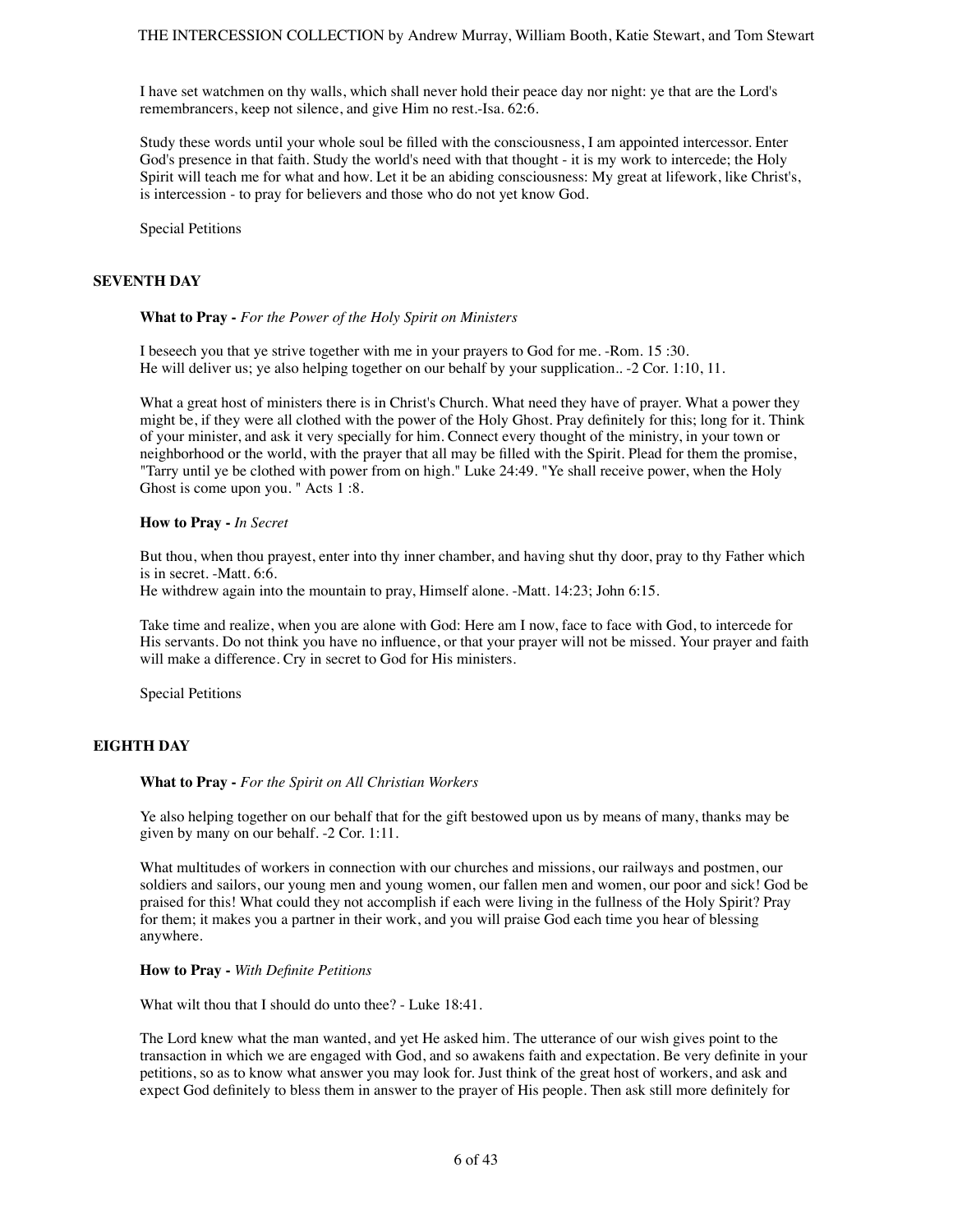workers around you. Intercession is not the breathing out of pious wishes; its aim is - in believing, persevering prayer - to receive and bring down blessing.

Special Petitions

## **NINTH DAY**

**What to Pray -** *For God's Spirit on Our Mission Work*

The evangelization of the world depends first of all upon a revival of prayer. Deeper than the need for men aye, deep down at the bottom of our spiritless life, is the need for the forgotten secret of prevailing, world-wide prayer.

As they ministered to the Lord, and fasted, the Holy Ghost said, Separate Me Barnabas and Saul. Then when they had fasted and prayed, they sent them away. So they being sent forth by the Holy Ghost, departed. -Acts 13 3, 4.

Pray that our mission work may all be done in this spirit - waiting on God, hearing the voice of the Spirit, sending forth men with fasting and prayer. Pray that in our churches our mission interest and mission work may be in the power of the Holy Spirit and of prayer. It is a Spirit-filled, praying Church that will send out Spirit-filled missionaries, mightily in prayer.

## **How to Pray -** *Take Time*

I give myself unto prayer. -Ps. 109:4. We will give ourselves continually to prayer. -Acts 6:4. Be not rash with thy mouth, and let not thine heart be hasty to utter anything before God. -Eccles. 5:2. And He continued all night in prayer to God. -Luke 6:12.

*Time is one of the chief standards of value. The time we give is a proof of the interest we feel. We need time with God - to realize His presence; to wait for Him to make Himself known; to consider and feel the needs we plead for; to take our place in Christ; to pray till we can believe that we have received.* Take time in prayer, and pray down blessing on the mission work of the Church .

Special Petitions

## **TENTH DAY**

**What to Pray -** *For God's Spirit on Our Missionaries*

What the world needs today is not only more missionaries, but the outpouring of God 's Spirit on everyone whom He has sent out to work for Him in the foreign field.

Ye shall receive power, when the Holy Ghost is come upon you: and ye shall be My witnesses unto the uttermost part of the earth. -Acts 1:8.

God always gives His servants power equal to the work He asks of them. Think of the greatness and difficulty of this work, - casting Satan out of his strongholds - and pray that everyone who takes part in it may receive and do all his work in the power of the Holy Ghost. Think of the difficulties of your missionaries, and pray for them.

## **How to Pray -** *Trusting God 's Faithfulness*

He is faithful that promised. She counted Him faithful who promised. -Heb. 10:23; 11:11.

Just think of God's promises to His Son, concerning His kingdom; to the Church, concerning the heathen; to His servants, concerning their work; to yourself, concerning your prayer; and pray in the assurance that He is faithful, and only waits for prayer and faith to fulfil them. "Faithful is He that calleth you" (to pray), "who also will do it" (what He has promised). 1 Thess. 5:24.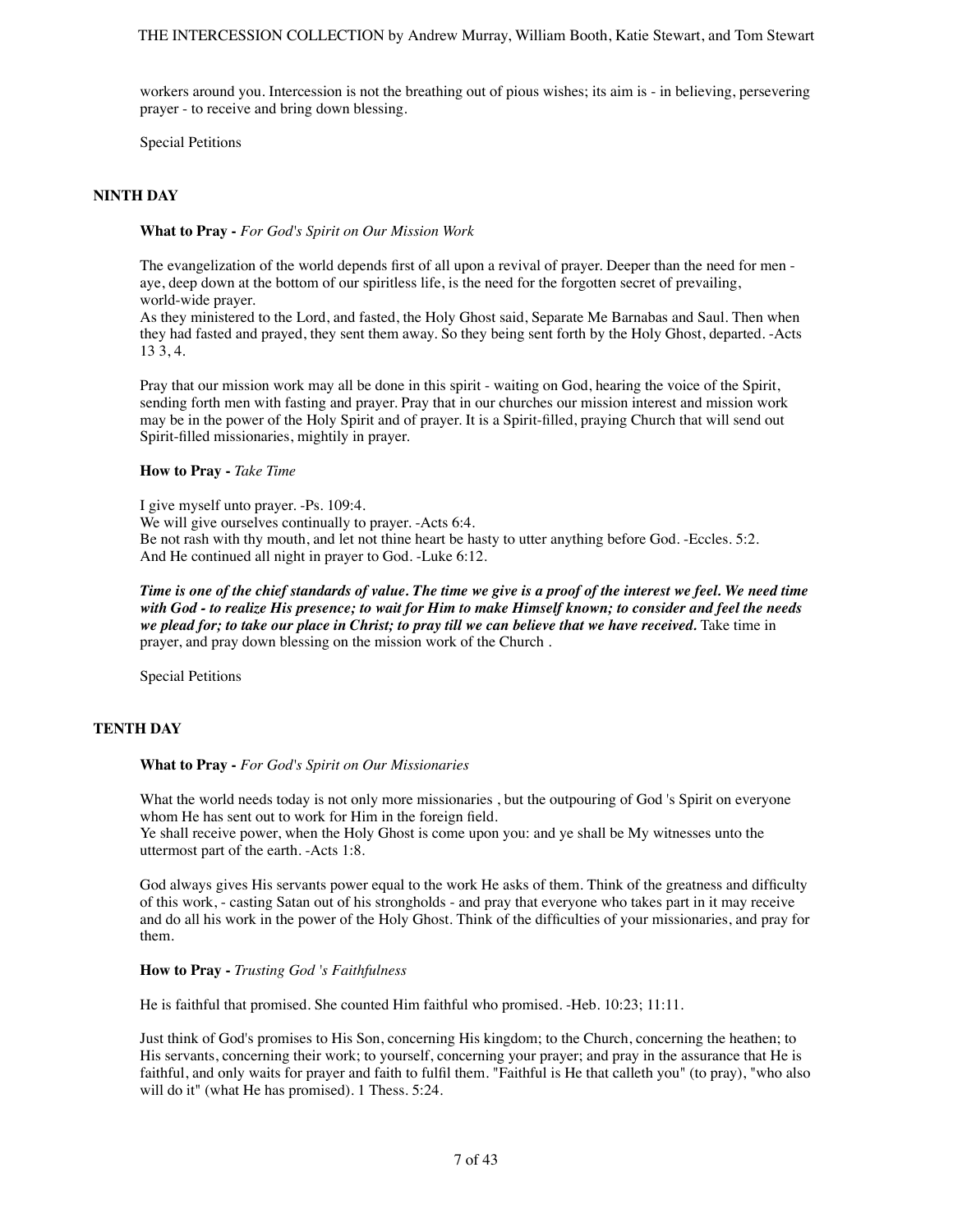Take up individual missionaries, make yourself one with them, and pray till you know that you are heard. Oh, begin to live for Christ's kingdom as the one thing worth living for!

Special Petitions

## **ELEVENTH DAY**

#### **What to Pray -** *For More Laborers*

Pray ye therefore the Lord of the harvest, that He send forth labourers into His harvest. - Matt. 9:38.

What a remarkable call of the Lord Jesus for help from His disciples in getting the need supplied. What an honor put upon prayer. What a proof that God wants prayer and will hear it.

Pray for laborers, for all students in theological seminaries, training homes, Bible institutes, that they may not go, unless He fits them and sends them forth; that our churches may train their students to seek for the sending forth of the Holy Spirit; that all believers may hold themselves ready to be sent forth, or to pray for those who can go.

## **How to Pray -** *In Faith, Nothing Doubting*

Jesus saith unto them, Have faith in God. Whosoever shall say unto this mountain, Be thou removed, and be thou cast into the sea; and shall not doubt in his heart, but shall believe that what he saith shall come to pass, he shall have it. -Mark 11:22, 23.

Have faith in God! Ask Him to make Himself known to you as the faithful mighty God, who worketh all in all; and you will be encouraged to believe that He can give suitable and sufficient laborers, however impossible this appears. But, remember, in answer to prayer and faith. Apply this to every opening where a good worker is needed. The work is God's. He can give the right workman. But He must be asked and waited on.

Special Petitions

## **TWELFTH DAY**

#### **What to Pray -** *For the Spirit to Convince the World of Sin*

I will send the Comforter to you. And He, when He is come, will convict the world in respect of sin. -John 1:7, 8.

God's one desire, the one object of Christ's being manifested, is to take away sin. The first work of the Spirit on the world is conviction of sin. Without that, no deep or abiding revival, no powerful conversion. Pray for it, that the gospel may be preached in such power of the Spirit, that men may see that they have rejected and ,crucified Christ, and cry out, What shall we do?

Pray most earnestly for a mighty power of conviction of sin wherever the gospel is preached.

**How to Pray -** *Stir Up Yourself to Take Hold of God 's Strength*

Let him take hold of My strength, that he may make peace with Me. -Isa. 27:5. There is none that calleth upon Thy name, that stirreth up himself to take hold of Thee. -Isa. 64:7. Stir up the gift of God which is in thee. -2 Tim. 1:6.

First, take hold of God's strength. God is a Spirit. I cannot take hold of Him, and hold Him fast, but by the Spirit. Take hold of God's strength, and hold on till it has done for you what He has promised. Pray for the power of the Spirit to convict of sin.

Second, stir up yourself - the power is in you by the Holy Spirit -- to take hold. Give your whole heart and will to it, and say, I will not let Thee go except Thou bless me.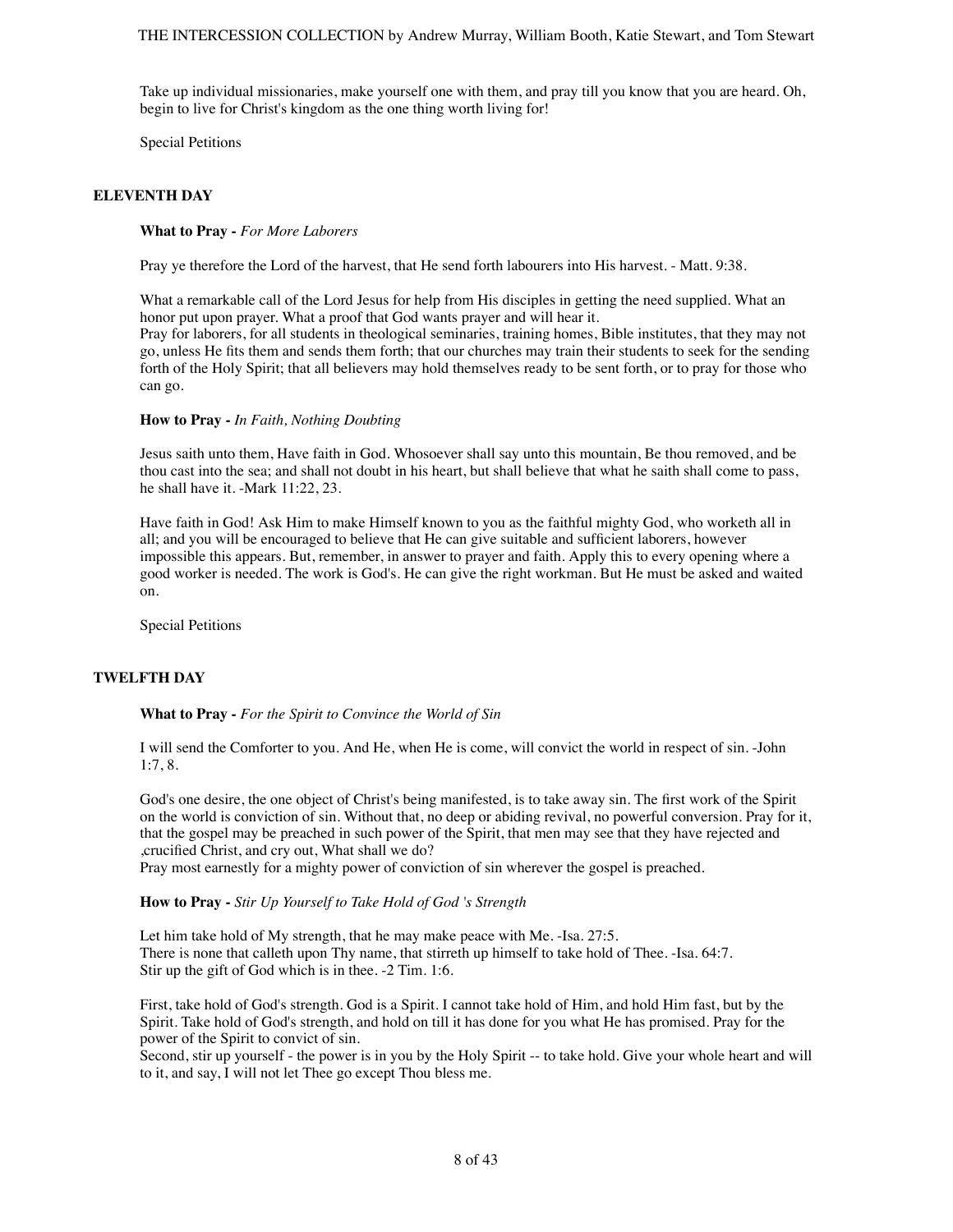Special Petitions

## **THIRTEENTH DAY**

**What to Pray -** *For the Spirit of Burning*

And it shall come to pass, that he that is left in Zion shall be called holy: when the Lord shall have washed away the filth of the daughters of Zion, by the Spirit of Judgment and the Spirit of Burning. -Isa. 4:3.

A washing by fire! a cleansing by judgment! He that has passed through this shall be called holy. The power of blessing for the world, the power of work and intercession that will avail, depends upon the spiritual state of the Church; and that can only rise higher as sin is discovered and put away. Judgment must begin at the house of God. There must be conviction of sin for sanctification. Beseech God to give His Spirit as a Spirit of Judgment and a Spirit of Burning - to discover and burn out sin in His people.

**How to Pray -** *In the Name of Christ*

Whatsoever ye shall ask in My name, that will I do. If ye shall ask Me anything in My name, that will I do. -John 4:13, 14.

Ask in the name of your Redeemer God, who sits upon the throne. Ask what He has promised, what He gave His blood for, that sin may be put away from among His people, Ask - the prayer is after His own heart - for the spirit of deep conviction of sin to come among His people. Ask for the spirit of burning. Ask in the faith of His name - the faith of what He wills, of what He can do - and look for the answer. Pray that the Church may be blessed, to be made a blessing in the world.

Special Petitions

#### **FOURTEENTH DAY**

**What to Pray -** *For the Church of the Future*

That the children might not be as their fathers, a generation that set not their heart aright, and whose spirit was not steadfast with God. -Ps. 78:8.

I will pour My Spirit upon thy seed, and My blessing upon thy offspring. -Isa. 44:3.

Pray for the rising generation, who are to come after us. Think of the young men and women and children of this age, and pray for all the agencies at work among them; that in associations and societies and unions, in homes and schools, Christ may be honored, and the Holy Spirit get possession of them. Pray for the young of your neighborhood.

**How to Pray -** *With the Whole Heart*

The Lord grant thee according to thine own heart. -Ps. 20:4. Thou hast given him his heart's desire. -Ps. 21:2. I cried with my whole heart; hear me, O Lord. -Ps. 119:145.

God lives, and listens to every petition with His whole heart. Each time we pray the whole Infinite God is there to hear. He asks that in each prayer the whole man shall be there too; that we shall cry with our whole heart. Christ gave Himself to God for men; and so He takes up every need into His intercession. If once we seek God with our whole heart, the whole heart will be in every prayer with which we come to this God. Pray with your whole heart for the young.

Special Petitions

## **FIFTEENTH DAY**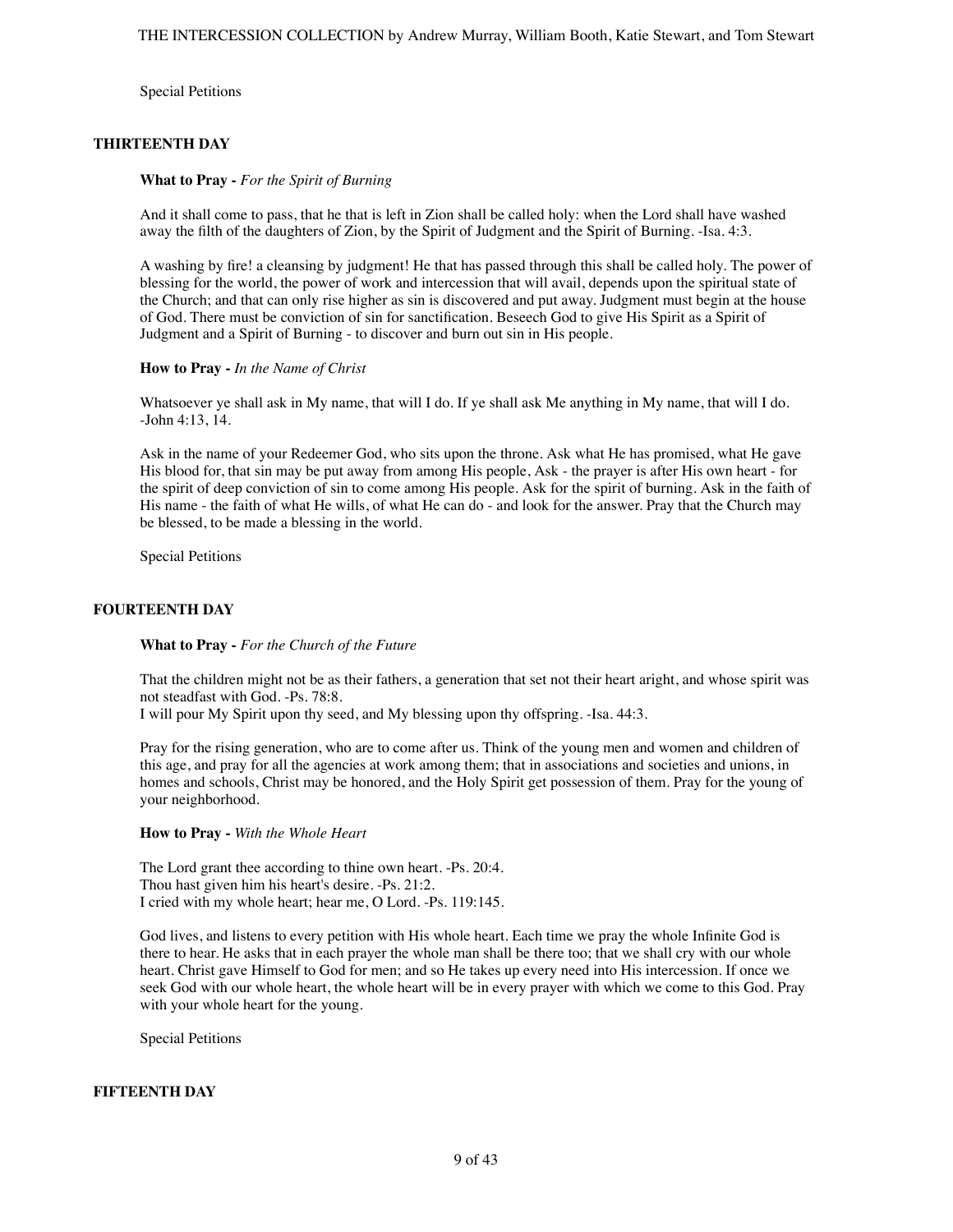## **What to Pray -** *For Schools and Colleges*

As for Me, this is My Covenant with them, saith the Lord: My Spirit that is upon thee and My Words which I have put in thy mouth, shall not depart out of thy mouth, nor out of the mouth of thy seed, nor out of the mouth of thy seed's seed, saith the Lord, from henceforth and for ever. -Isa. 59:21.

The future of the Church and the world depends, to an extent we little conceive, on the education of the day. The Church may be seeking to evangelize the heathen, and be giving up her own children to secular and materialistic influences. Pray for schools and colleges, and that the Church may realize and fulfill its momentous duty of caring for its children. Pray for godly teachers.

## **How to Pray -** *Not Limiting God*

They limited the Holy One of Israel. -Ps. 78:41. He did not many mighty works there because of their unbelief. -Matt. 13:5. Is anything too hard for the Lord! -Gen. 1 8. 14. Ah, Lord God! Thou hast made the heaven and the earth by Thy great power; there is nothing too hard for Thee. Behold, I am the Lord: is there anything too hard for Me! -Jer. 32:17, 27.

Beware, in your prayer, above everything,of limiting God, not only by unbelief, but by fancying that you know what He can do. Expect unexpected things, above all that we ask or think. Each time you intercede, be quiet first and worship God in His glory. Think of what He can do, of how He delights to hear Christ, of your place in Christ, and expect great things.

Special Petitions

## **SIXTEENTH DAY**

## **What to Pray -** *For the Power of the Holy Spirit in Our Sunday Schools*

Thus saith the Lord, Even the captives of the mighty shall be taken away, and the prey of the terrible shall be delivered: for I will contend with him that contendeth with thee, and will save thy children. -Isa. 49:25.

Every part of the work of God's Church is His work. He must do it. Prayer is the confession that He will - the surrender of ourselves into His hands to let Him - work in us and through us. Pray for the hundreds of thousands of Sunday School teachers, that those who know God may be filled with His Spirit. Pray for your own Sunday School. Pray for the salvation of the children.

## **How to Pray -** *Boldly*

We have a great High Priest, Jesus the Son of God. Let us therefore come boldly unto the throne of grace. -Heb. 4: 14, 16.

These hints to help us in our work of intercession - what are they doing for us? Making us conscious of our feebleness in prayer? Thank God for this. It is the very first lesson we need on the way to pray the effectual prayer that availeth much. Let us persevere, taking each subject boldly to the throne of grace. As we pray we shall learn to pray and to believe and to expect with increasing boldness. Hold fast your assurance: it is at God's command you come as an intercessor. Christ will give you grace to pray aright.

Special Petitions

## **SEVENTEENTH DAY**

## **What to Pray -** *For Kings and Rulers*

I exhort therefore, first of all, that supplications, prayers, intercessions, thanksgiving, be made for all men; for kings and all that are in high places; that we may lead a tranquil and quiet life in aII godliness and gravity. -1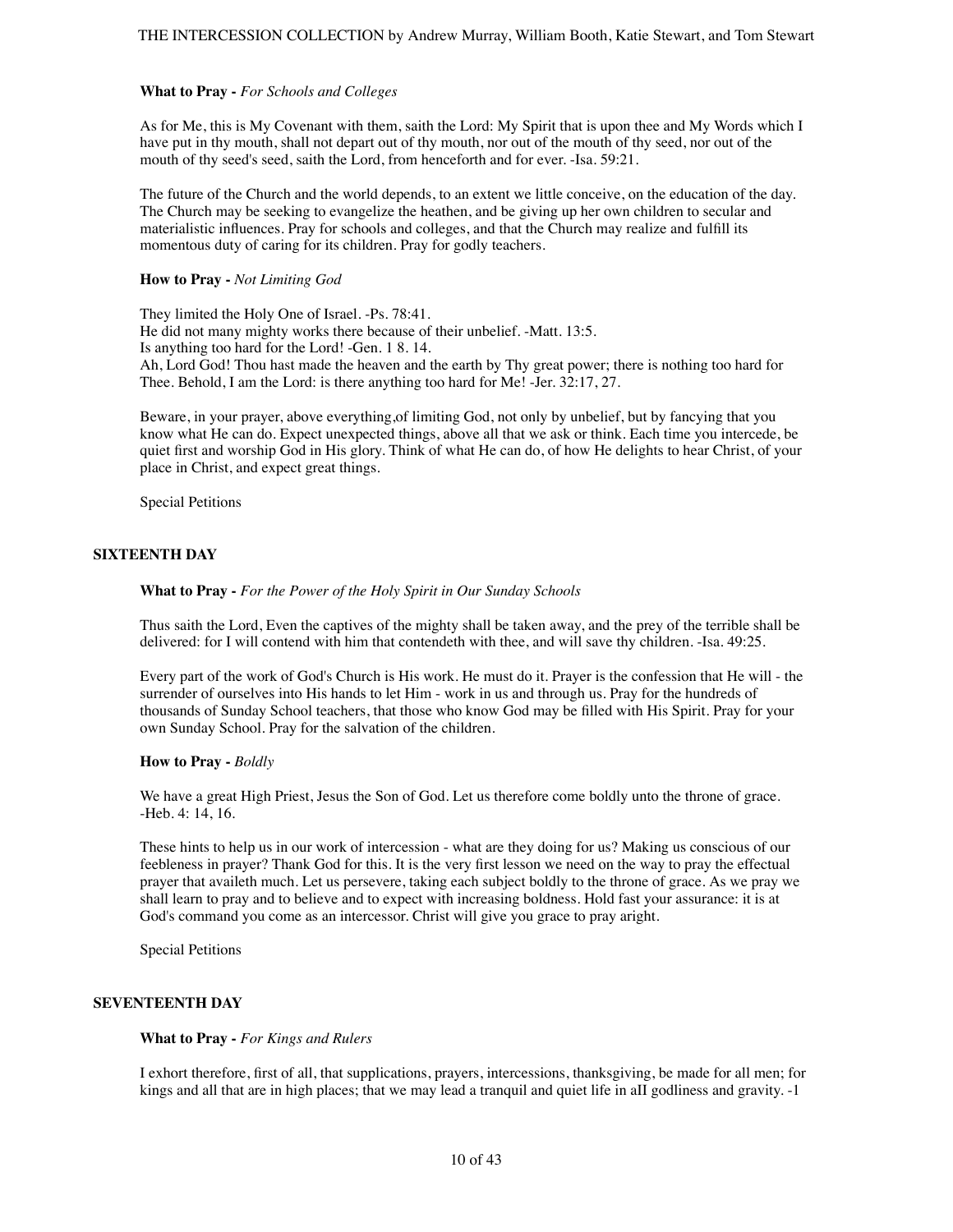## Tim. 2:1,2.

What a faith in the power of prayer! A few feeble and despised Christians are to influence the mighty Roman emperors, and help in securing peace and quietness. Let us believe that prayer is a power that is taken up by God in His rule of the world. Let us pray for our country and its rulers; for all the rulers of the world; for rulers in cities or districts in which we are interested. When God's people unite in this, they may count upon their prayers effecting in the unseen world more than they know. Let faith hold this fast.

## **How to Pray -** *The Prayer before God as Incense*

And another angel came and stood at the altar, having a golden censer; and there was given unto him much incense, that he should add it unto the prayers of all the saints upon the golden altar which was before the throne. And the smoke of the incense, with the prayers of the saints, went up before God out of the angel's hand. And the angel taketh the censer; and he filled it with the fire upon the altar, and cast it upon the earth: and there followed thunder, and voices, and lightning, and an earthquake. -Rev. 8:3-5.

The same censer brings the prayer of the saints before God and casts fire upon the earth. The prayers that go up to heaven have their share in the history of this earth. Be sure that thy prayers enter God's presence.

Special Petitions

## **EIGHTEENTH DAY**

## **What to Pray -** *For Peace*

I exhort therefore first of all, that supplications be made for Kings and all that are in high places; that we may lead a tranquil and quiet life in all godliness and gravity. For this is good and acceptable in the sight of God our Saviour. -1 Tim. 2:1-3.

He maketh wars to cease unto the end of the earth. -Ps. 46:9

What a terrible sight! - the military armaments in which the nations find their pride. What a terrible thought!. the evil passions that may at any moment bring on war. And what a prospect for suffering and desolation that must come. God can, in answer to the prayer of His people, give peace. Let us pray for it, and for the rule of righteousness on which alone it can be stablished.

## **How to Pray -** *With the Understanding*

What is it then will pray with the spirit, and I will pray with the understanding. -1 Cor. 14: 15.

We need to pray with the spirit, as the vehicle of the intercession of God's Spirit, if we are to take hold of God in faith and power. We need to pray with the understanding, if we are really to enter deeply into the needs we bring before Him. Take time to apprehend intelligently, in each subject, the nature, the extent, the urgency of the request, the ground and way and certainty of God's promise as revealed in His Word. Let the mind affect the heart. Pray with the understanding and with the spirit.

Special Petitions

## **NINETEENTH DAY**

**What to Pray -** *For the Holy Spirit on Christendom*

Having a form of godliness, but denying the power thereof. -2 Tim. 3:5. Thou hast a name that thou livest, and thou art dead. -Rev. 3: 1.

There are five hundred million nominal Christians. The state of the majority is unspeakably awful. Formality, worldliness, ungodliness, rejection of Christ's service, ignorance, and indifference - to what an extent does all this prevail. We pray for the heathen - oh! do let us pray for those bearing Christ's name - many in worse than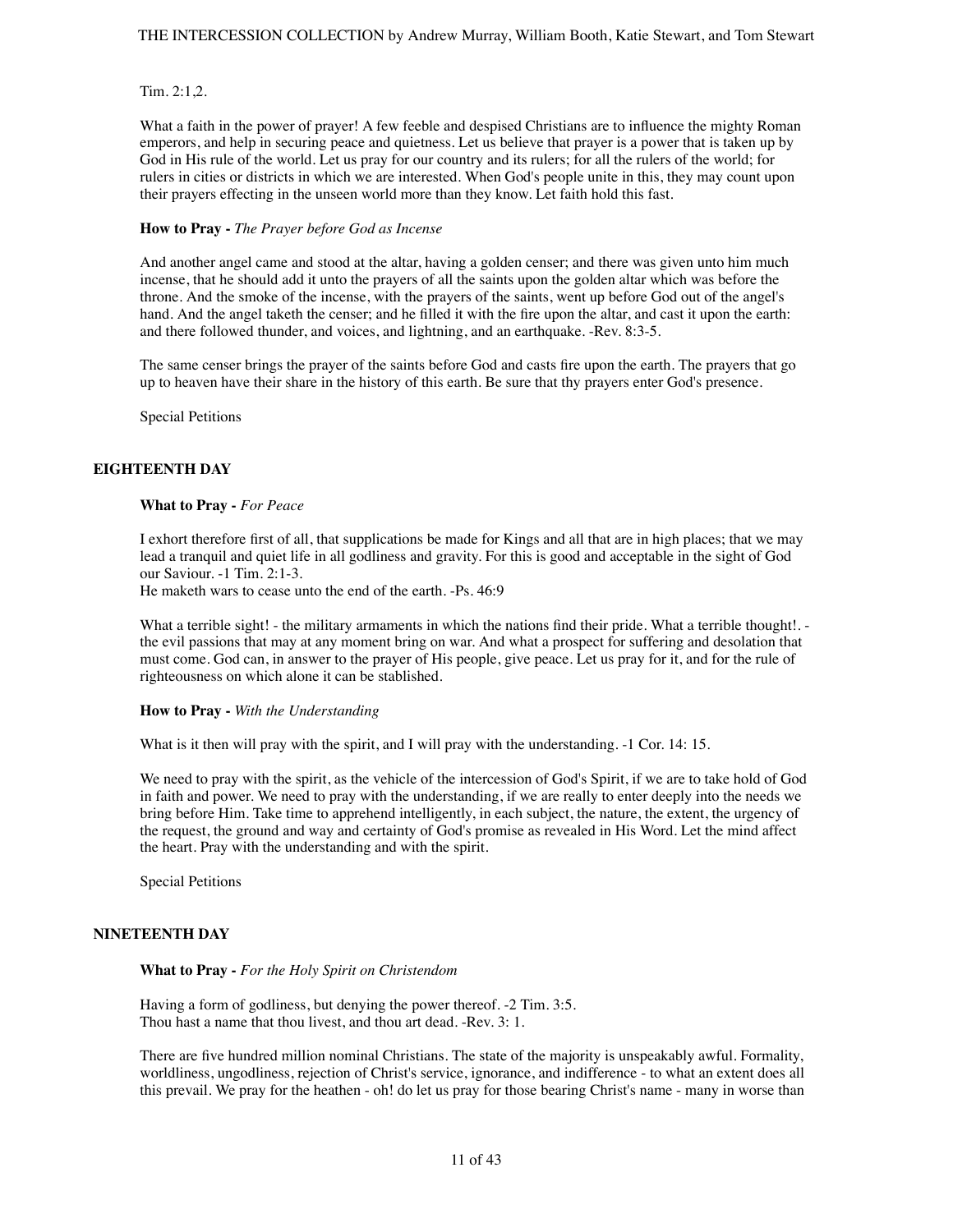heathen darkness.

Does not one feel as if one ought to begin to give up his life, and to cry day and night to God for souls? In answer to prayer God gives the power of the Holy Ghost.

**How to Pray -** *In Deep Stillness of Soul*

My soul is silent unto God: from Him cometh my salvation. -Ps. 62:1.

Prayer has its power in God alone. The nearer a man comes to God Himself, the deeper he enters into God's will; the more he takes hold of God, the more power in prayer. God must reveal Himself. If it please Him to make Himself known, He can make the heart conscious of His presence. Our posture must be that of holy reverence, of quiet waiting and adoration.

As your month of intercession passes on, and you feel the greatness of your work, be still before God. Thus you will get power to pray.

Special Petitions

## **TWENTIETH DAY**

#### **What to Pray -** *For God's Spirit on the Heathen*

Behold, these shall come from far; and these from the land of Sinim. -Isa. 49: 12. Princes shall come out of Egypt; Ethiopia shall haste to stretch out her hands to God. -Ps. 68:31. I the Lord will hasten it in his time. -Isa. 60:22.

Pray for the heathen, who are yet without the Word. Think of China, with her three hundred millions - a million a month dying without Christ. Think of Dark Africa, with its two hundred millions. Think of thirty millions a year going down into the thick darkness. If Christ gave His life for them, will you not do so? You can give yourself up to intercede for them. Just begin, if you have never yet begun, with this simple monthly school of intercession. The ten minutes you give will make you feel this is not enough. God's Spirit will draw you on. Persevere, however feeble you are. Ask God to give you some country or tribe to pray for. Can anything be nobler than to do as Christ did? Give your life for the heathen.

#### **How to Pray -** *With Confident Expectation of an Answer*

Call unto me, and I will answer thee, and will shew thee great things and difficult, which thou knowest not. -Jer. 33:3.

Thus saith the Lord God: I will yet be inquired of, that I do it. -Ezek. 3:37.

Both texts refer to promises definitely made, but their fulfillment would depend upon prayer: God would be inquired of to do it.

Pray for God's fulfillment of His promises to His Son and His Church, and expect the answer. Plead for the heathen: plead God's promises.

Special Petitions

#### **TWENTY-FIRST DAY**

**What to Pray -** *For God's Spirit on the Jews*

I will pour out upon the house of David, and the inhabitants of Jerusalem, the Spirit of grace and supplications; and they shall look unto Me whom they pierced. -Zech. 12: 10. Brethren, my heart's desire and my supplication to God is for them, that they may be saved. -Rom. 10:1.

Pray for the Jews. Their return to the God of their fathers stands connected, in a way we cannot tell, with wonderful blessing to the Church, and with the coming of our Lord Jesus. Let us not think that God has foreordained all this, and that we cannot hasten it. In a divine and mysterious way God has connected his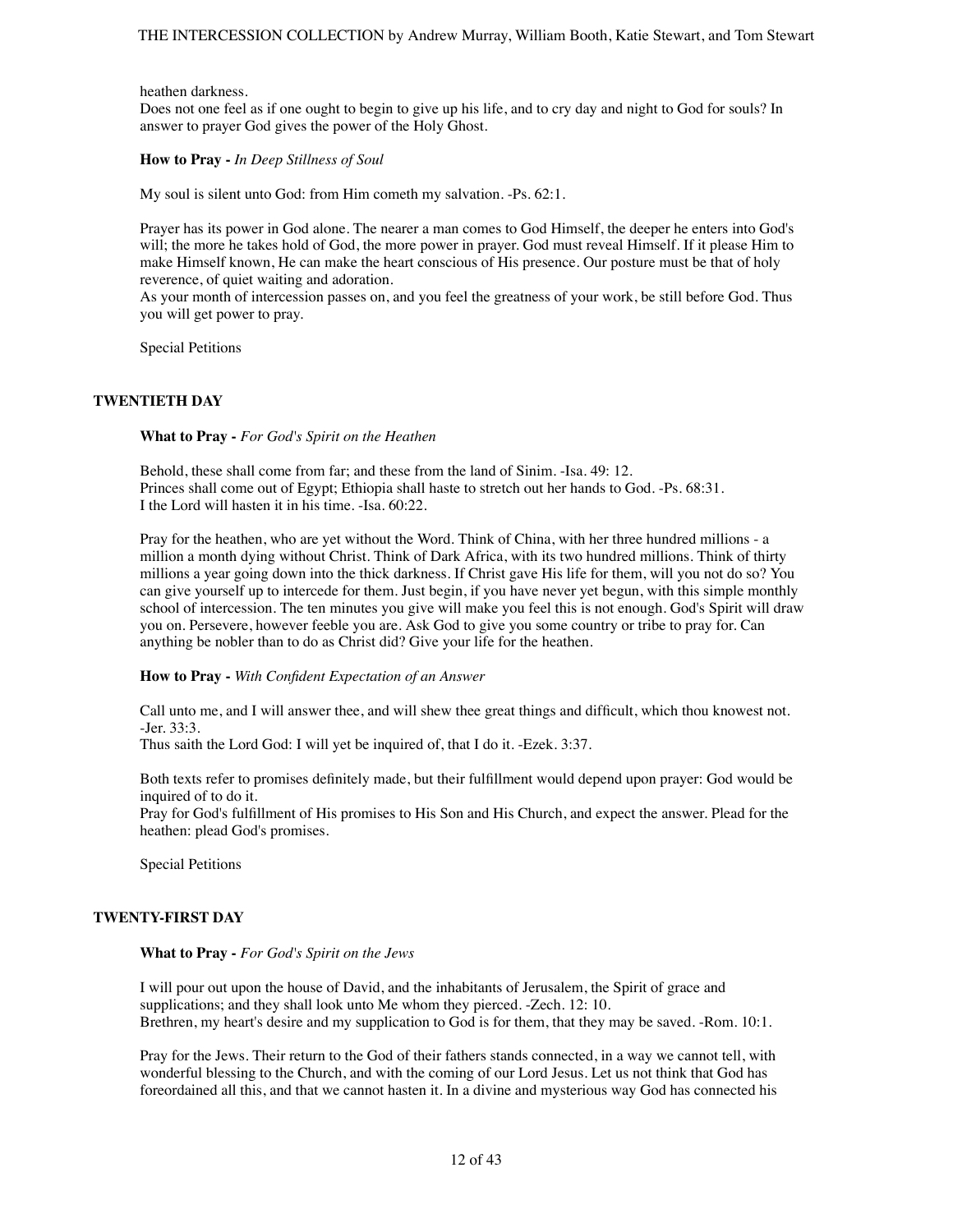fulfillment of His promise with our prayer. His Spirit's intercession in us is God's forerunner of blessing. Pray for Israel and the work done among them. And pray too: Amen. Even so, come Lord Jesus!

**How to Pray -** *With the Intercession of the Holy Spirit*

We know not how to pray as we ought; but the Spirit Himself maketh intercession for us with groanings which cannot be uttered. -Rom. 8:26.

In your ignorance and feebleness believe in the secret indwelling and intercession of the Holy Spirit within you. Yield yourself to His life and leading habitually. He will help your infirmities in prayer. Plead the promises of God even where you do not see how they are to be fulfilled. God knows the mind of the Spirit, because He maketh intercession for the saints according to the will of God. Pray with the simplicity of a little child; pray with the holy awe and reverence of one in whom God's Spirit dwells and prays.

Special Petitions

## **TWENTY-SECOND DAY**

#### **What to Pray -** *For All Who Are in Suffering*

Remembering them that are in bonds, as bound with them; them that are evil entreated, as being yourselves in the body. -Heb. 13:3.

What a world of suffering we live in! How Jesus sacrificed all and identified Himself with it! Let us in our measure do so too. The persecuted, the Jews, the famine-stricken millions of India, the hidden slavery of Africa, the poverty and wretchedness of our great cities - and so much more: what suffering among those who know God and who know Him not. And then in smaller circles, in ten thousand homes and hearts, what sorrow. In our own neighborhood, how many needing help or comfort. Let us have a heart for, let us think of the suffering. It will stir us to pray, to work, to hope, to love more. And in a way and time we know not God will hear our prayer.

## **How to Pray -** *Praying always and not fainting*

He spake unto them a parable to the end that they ought always to pray, and not to faint. -Luke 18:1.

Do you not begin to feel prayer is really the help for this sinful world? What a need there is of unceasing prayer! The very greatness of the task makes us despair! What can our ten minutes intercession avail? It is right we feel this: this is the way in which God is calling and preparing us to give our life to prayer. Give yourself wholly to God for men, and amid all your work, your heart will be drawn out to men in love, and drawn up to God in dependence and expectation. To a heart thus led by the Holy Spirit, it is possible to pray always and not to faint.

Special Petitions

## **TWENTY-THIRD DAY**

#### **What to Pray -** *For the Holy Spirit in Your Own Work*

I labour, striving according to His working, which worketh in me mightily. -Col. 1:29.

You have your own special work; make it a work of intercession. Paul labored, striving according to the working of God in him. Remember, God is not only the Creator, but the Great Workman, who worketh all in all. You can only do your work in His strength, by His working in you through the Spirit. Intercede much for those among whom you work, till God gives you life for them. Let us all intercede too for each other, for every worker throughout God's Church, however solitary or unknown.

**How to Pray -** *In God's Very Presence*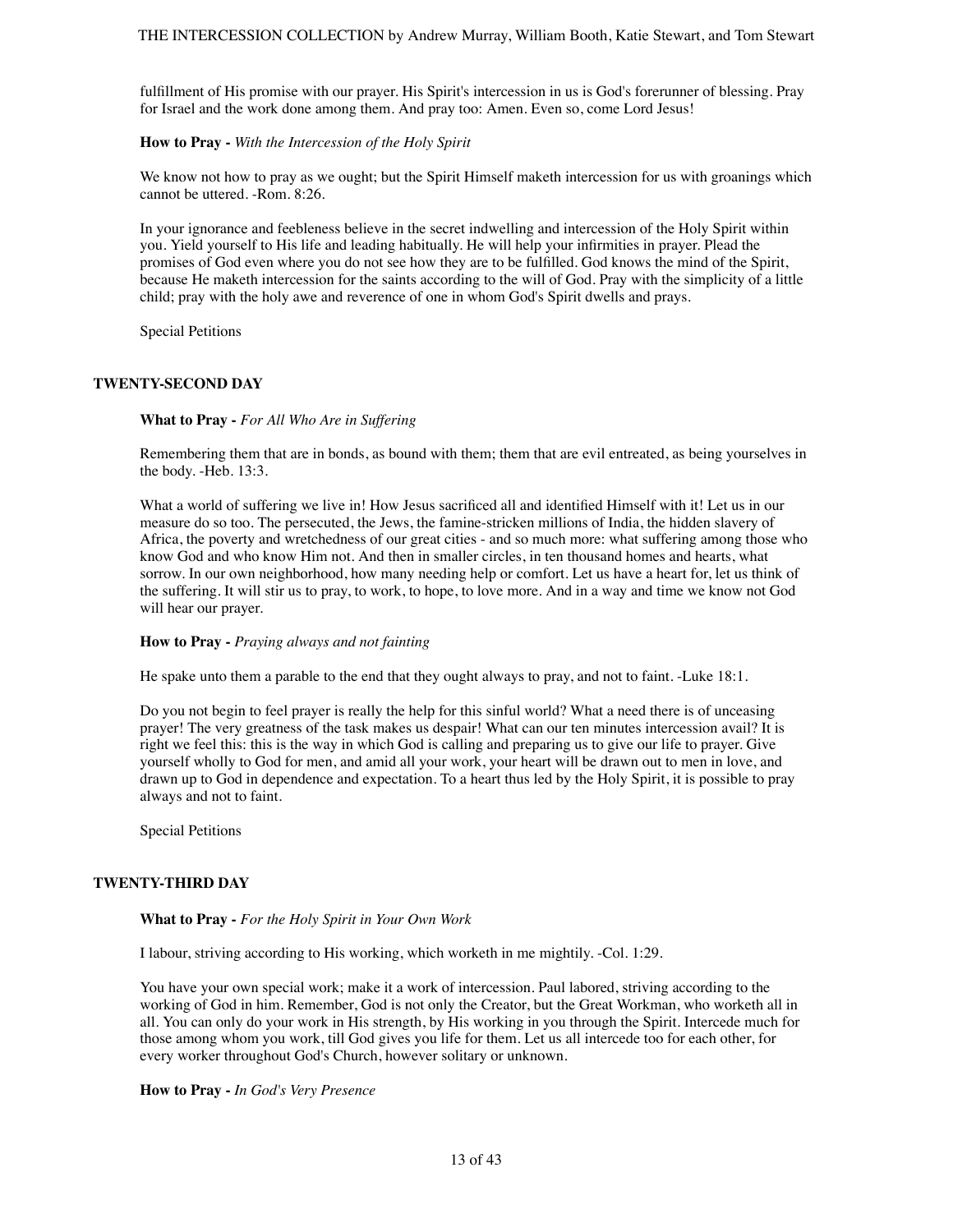Draw nigh to God, and He will draw nigh to you. Jas. 4:8.

*The nearness of God gives rest and power in prayer. The nearness of God is given to him who makes it his first object. "Draw nigh to God" seek the nearness to Him, and He will give it; "He will draw nigh to you." Then it becomes easy to pray in faith.*

*Remember that when first God takes you into the school of intercession it is almost more for your own sake than that of others. You have to be trained to love, and wait, and pray, and believe. Only persevere. Learn to set yourself in His presence, to wait quietly for the assurance that He draws nigh. Enter His holy presence, tarry there, and spread your work before Him. Intercede for the souls you are working among. Get a blessing from God, His Spirit into your own heart, for them.*

Special Petitions

## **TWENTY-FOURTH DAY**

**What to Pray -** *For the Spirit on Your Own Congregation*

Beginning at Jerusalem. -Luke 24:47.

Each one of us is connected with some congregation or circle of believers, who are to us the part of Christ's body with which we come into most direct contact. They have a special claim on our intercession. Let it be a settled matter between God and you that you are to labor in prayer on its behalf. Pray for the minister and all leaders or workers in it. Pray for the believers according to their needs. Pray for conversions. Pray for the power of the Spirit to manifest itself. Band yourself with others to join in secret in definite petitions. Let intercession be a definite work, carried on as systematically as preaching or Sunday School. And pray, expecting an answer.

**How to Pray** *- Continually*

Watchmen, that shall never hold their peace day or night. -Isa. 62:6. His own elect, that cry to Him day and night. -Luke 18:7 Night and day praying exceedingly that we may perfect that which is lacking in your faith. -1 Thess.3:10. A widow indeed, hath her hope set in God, and continueth in supplications night and day. -i Tim. 5:5.

When the glory of God, and the love of Christ, and the need of souls are revealed to us, the fire of this unceasing intercession will begin to burn in us for those who are near and those who are far off.

Special Petitions

## **TWENTY-FIFTH DAY**

**What to Pray -** *For More Conversions*

He is able to save completely, seeing He ever liveth to make intercession. -Heb. 7:25. We will give ourselves continually to prayer and the ministry of the Word . . . And the Word of God increased; and the number of the disciples multiplied exceedingly. -Acts 6:4, 7.

Christ's power to save, and save completely, depends on His unceasing intercession. The apostles' withdrawing themselves from other work to give themselves continually to prayer was followed by the number of the disciples multiplying exceedingly. As we, in our day, give ourselves to intercession, we shall have more and mightier conversions. Let us plead for this. Christ is exalted to give repentance. The Church exists with the Divine purpose and promise of having conversions. Let us not be ashamed to confess our sins and feebleness, and cry to God for more conversions in Christian and heathen lands, of those too whom you know and love. Plead for the salvation of sinners.

**How to Pray -** *In Deep Humility*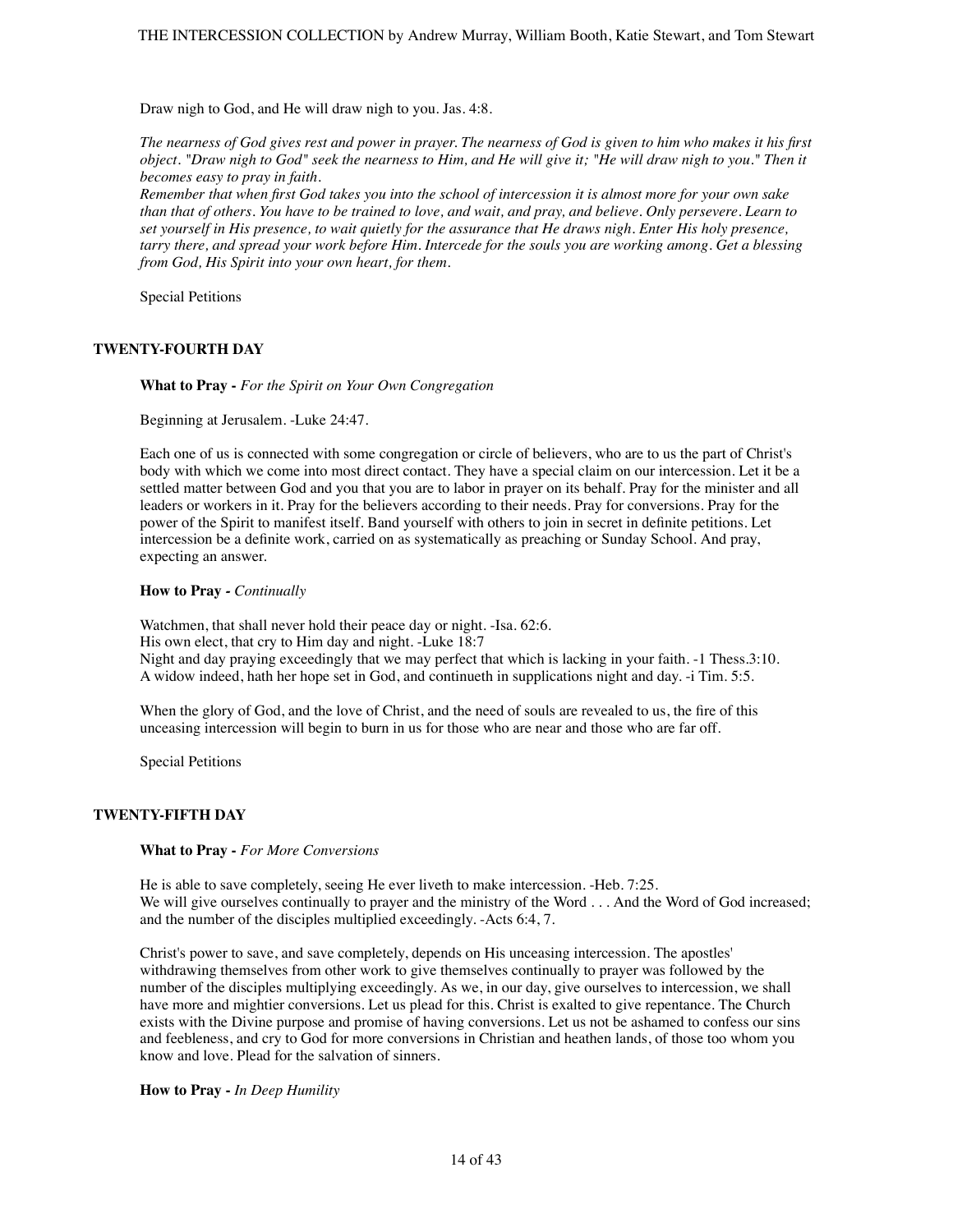Truth, Lord: yet the dogs eat of the crumbs . . . O woman, great is thy faith: be it unto thee even as thou wilt. -Matt. 15:27,28.

You feel unworthy and unable to pray aright. To accept this heartily, and to be content still to come and be blest in your unworthiness, is true humility. It proves its integrity by not seeking for anything, but simply trusting His grace. And so it is the very strength of a great faith, and gets a full answer. "Yet the dogs" - let that be your plea as you persevere for someone possibly possessed of the devil. Let not your littleness hinder you for a moment.

Special Petitions

## **TWENTY-SIXTH DAY**

**What to Pray -** *For the Holy Spirit on Young Converts*

Peter and John prayed for them, that they might receive the Holy Ghost; for as yet He was fallen upon none of them: only they had been baptized into the name of the Lord Jesus. - Acts 8:15, 16. Now He which establisheth us with you in Christ, and anointed us, is God; who also gave us the earnest of the Spirit in our hearts. -2 Cor. 1:21,22.

How many new converts who remain feeble; how many who fall into sin; how many who backslide entirely. If we pray for the Church, its growth in holiness and devotion to God's service, pray especially for the young converts. How many stand alone, surrounded by temptation; how many have no teaching on the Spirit in them, and the power of God to establish them; how many in heathen lands, surrounded by Satan's power. If you pray for the power of the Spirit in the Church, pray especially that every young convert may know that he may claim and receive the fullness of the Spirit.

**How to Pray -** *Without Ceasing*

As for me, God forbid that I should sin against the Lord in ceasing to pray for you. -1 Sam. 12:23.

It is sin against the Lord to escape praying for others. When once we begin to see how absolutely indispensable intercession is, just as much a duty as loving God or believing in Christ, and how we are called and bound to it as believers, we shall feel that to cease intercession is grievous sin. Let us ask for grace to take up our place as priests with joy, and give our lives to bring down the blessing of Heaven.

Special Petitions

## **TWENTY-SEVENTH DAY**

**What to Pray -** *That God's People May Realize Their Calling*

I will bless thee; and be thou a blessing: IN THEE shall ALL THE FAMILIES OF THE EARTH be blessed. -Gen. 12:2, 3.

God be merciful UNTO US, and bless US, and cause His face to shine UPON US. That Thy way may be known UPON EARTH, Thy saving health AMONG ALL NATIONS. -Ps. 67: 1,2.

Abraham was only blessed that he might be a blessing to all the earth. Israel prays for blessing, that God may be known among all nations. Every believer, just as much as Abraham, is only blessed that he may carry God's blessing to the world.

Cry to God that His people may know this, that every believer is only to live for the interests of God and His kingdom. If this truth were preached and believed and practiced, what a revolution it would bring in our mission work. What a host of willing intercessors we should have. Plead with God to work it by the Holy Spirit.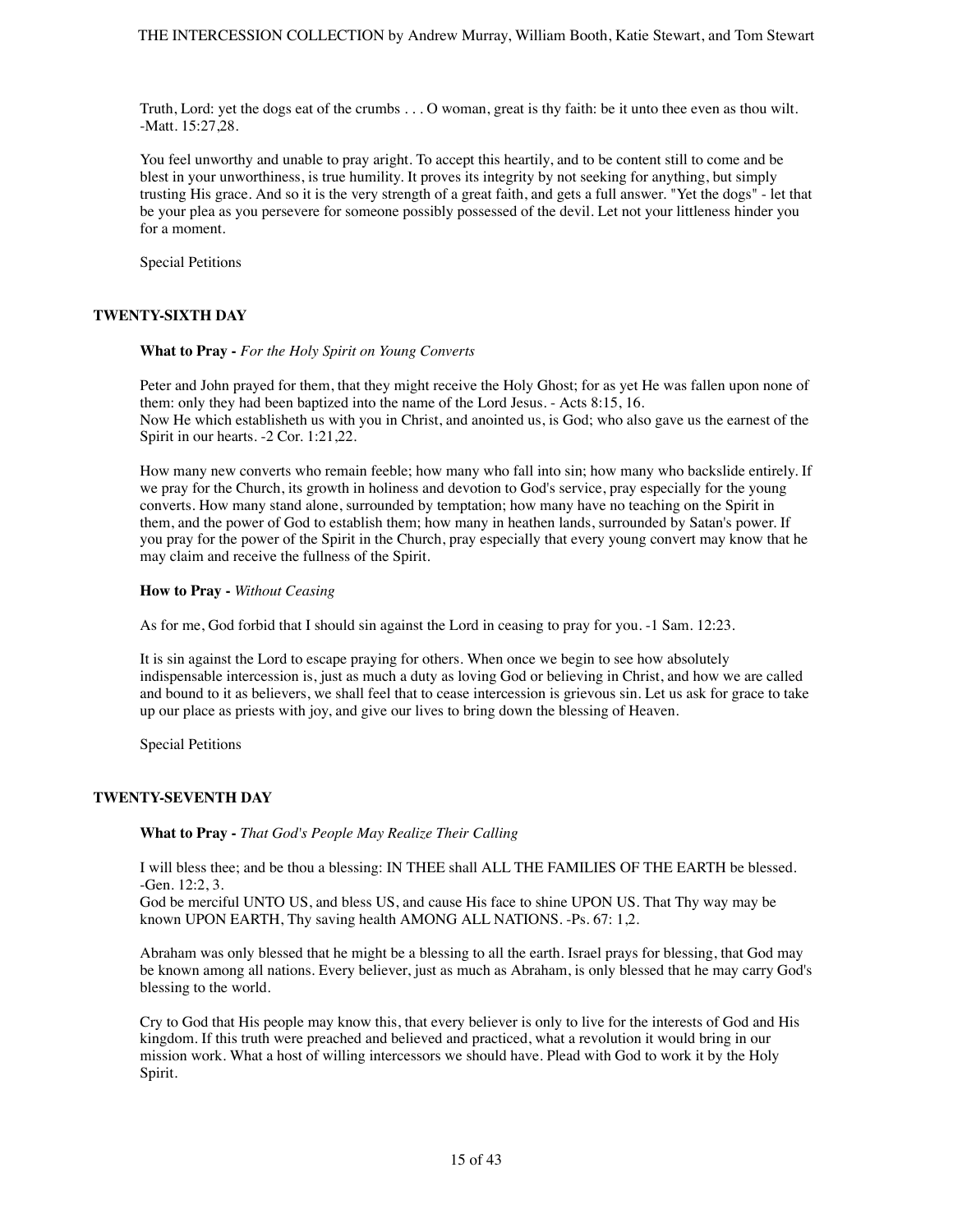## **How to Pray -** *As One Who Has Accepted for Himself What He Asks for Others*

Peter said What l have, l give unto thee ... The Holy Ghost fell on them, as on us at the beginning ... God gave them the like gift, as He gave unto us. -Acts 3:6; 9:15, 17.

As you pray for this great blessing on God's people, the Holy Spirit taking entire possession of them for God's service, yield yourself to God, and claim the gift anew in faith. Let each thought of feebleness or shortcoming only make you the more urgent in prayer for others; as the blessing comes to them, you too will be helped. With every prayer for conversions or mission work, pray that God's people may know wholly they belong to Him.

Special Petitions

## **TWENTY-EIGHTH DAY**

**What to Pray -** *That all God's People May Know the Holy Spirit*

The Spirit of Truth, Whom the world knoweth not; but ye know Him; for He abideth with you, and shall be in you. -John 14:17.

Know ye not that your body is the temple of the Holy Ghost? -1 Cor. 6: 19.

The Holy Spirit is the power of God for the salvation of men. He only works as He dwells in the Church. He is given to enable believers to live wholly as God would have them live, in the full experience and witness of Him who saves completely. Pray God that everyone of His people may know the Holy Spirit! That He, in all His fullness, is given to them! That they cannot expect to live as their Father would have, without having Him in His fullness, without being filled with Him! Pray that all God's people, even away in churches gathered out of heathendom, may learn to say: 1 believe in the Holy Ghost.

**How to Pray -** *Laboring Fervently in Prayer*

Who is one of you, saluteth you, always reverently you in prayers, that ye may stand perfect and complete in aII the will of God. - Col. 4:12.

To a healthy man labor is a delight; in what interests him he labors fervently. The believer who is in full health, whose heart is filled with God's Spirit, labors fervently in prayer. For what? That his brethren may stand perfect and complete in all the will of God; that they may know what God wills for them how He calls them to live, and be led and walk by the Holy Ghost. Labor fervently in prayer that all God's children may know this, as possible, as divinely sure.

Special Petitions

## **TWENTY-NINTH DAY**

## **What to Pray -** *For the Spirit of Intercession*

I chose you, and appointed you, that ye should go and bear fruit; that whatsoever ye shall ask of the Father in My name, He may give it to you. -John 15:16.

Hitherto have ye asked nothing in My name, In that day ye shall ask in My name. -John 6:24, 26.

Has not our school of intercession taught us how little we have prayed in the name of Jesus? He promised His disciples: In that day, when the Holy Spirit comes upon you, ye shall ask in My name. Are there not tens of thousands with us mourning the lack of the power of intercession? Let our intercession today be for them and all God's children, that Christ may teach us that the Holy Spirit is in us; and what it is to live in His fullness, and to yield ourselves to His intercessional work within us. The Church and the world need nothing so much as a mighty Spirit of Intercession to bring down the power of God on earth. Pray for the descent from heaven of the Spirit of Intercession for a great prayer revival.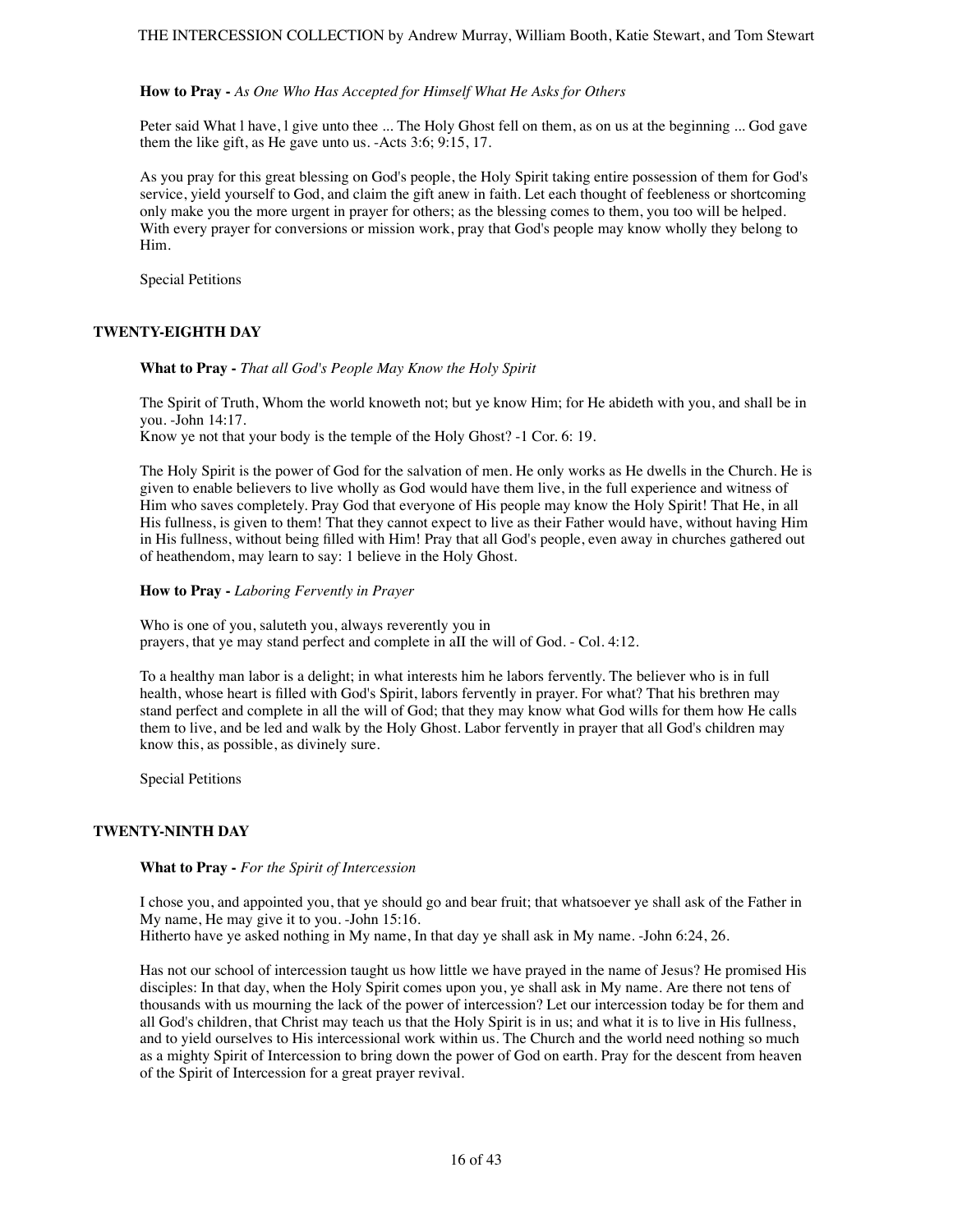#### **How to Pray -** *Abiding in Christ*

If ye abide in Me, and My words abide in you, ask whatsoever ye will, and it shall be done to you. -John 15:7.

Our acceptance with God, our access to Him, is all in Christ. As we consciously abide in Him we have the liberty, not a liberty to our old nature or self-will, but the Divine liberty **from** all self-will, to ask what we will, in the power of the new nature, and it shall be done. Let us keep this place, and believe even now that our intercession is heard, and that the Spirit of Supplication will be given all around us.

Special Petitions

## **THIRTIETH DAY**

**What to Pray -** *For the Holy Spirit with the Word of God*

Our Gospel came not unto you in word only, but also in power, and in the Holy Ghost, and in much assurance. -1 Thess. 1:5.

Those who preached unto you the Gospel with the Holy Ghost sent forth from Heaven. -1 Pet. 1:12.

What numbers of Bibles are being circulated. What numbers of sermons on the Bible are being preached. What numbers of Bibles are being read in home and school. How little blessing when it comes "in word" only; what Divine blessing and power when it comes "in the Holy Ghost," when it is preached "with the Holy Ghost sent forth from Heaven." Pray for Bible circulation, and preaching and teaching and reading, that it may all be in the Holy Ghost, with much prayer. Pray for the power of the Spirit with the Word in your own neighborhood, wherever it is being read or heard. Let every mention of "The Word of God" waken intercession.

#### **How to Pray -** *Watching and Praying*

Continue steadfastly in prayer watching therein with thanksgiving; withal praying for us also, that God may open unto us a door for the Word. -Col. 4:2, 3.

Do you not see how all depends upon God and prayer? As long as He lives and loves, and hears and works, as long as there are souls with hearts closed to the Word, as long as there is work to be done in carrying the Word - Pray without ceasing. Continue steadfastly in prayer, watching therein with thanksgiving. These words are for every Christian.

Special Petitions

## **THIRTY-FIRST DAY**

**What to Pray -** *For the Spirit of Christ in His people*

I am the Vine, ye are the branches. -John 15:5. That ye should do as I have done to you. -John 13:15.

As branches we are to be so like the Vine, so entirely identified with it, that all may see that we have the same nature, and life, and Spirit. When we pray for the Spirit, let us not only think of a Spirit of power, but the very disposition and temper of Christ Jesus. Ask and expect nothing less: for yourself, and all God's children, cry for it.

**How to Pray -** *Striving in Prayer*

That ye strive together with me in your prayers to God for me. -Rom. 15:30. I would ye knew what great conflict I have for you. -Col. 2:1.

All the powers of evil seek to hinder us in prayer. Prayer is a conflict with opposing forces. It needs the whole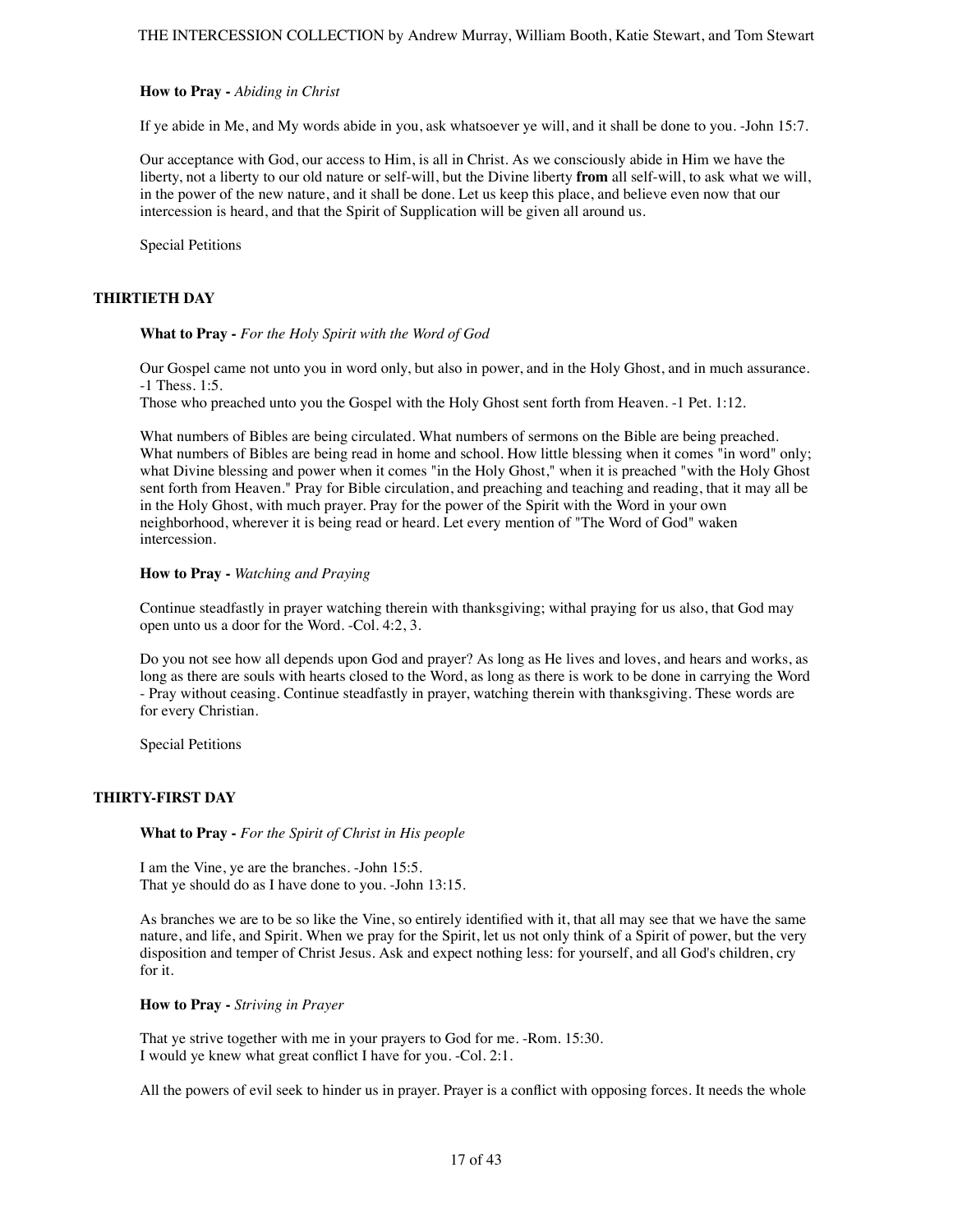heart and all our strength. May God give us grace to strive in prayer till we prevail.

Special Petitions

**The End.** .

## Intercession Promises: Casting The Net Or, Help in Becoming Fishers of Men

"And Jesus said unto them, Come ye after Me, and I will make you to become fishers of men" (Mark 1:17).

by Katie Stewart

## **Preface**

When the LORD Jesus Christ subjected Himself to men, it was to fulfill the yearning of His heart, "to seek and to save that which was lost" (Luke 19:10). He desires us to follow His lead. "For even hereunto were ye called: because Christ also suffered for us, leaving us an example, that ye should follow His steps" (1Peter 2:21). In following His steps, you become obedient to His will. Thus you fulfill the conditions necessary for claiming the Precious Promises, which He Providentially puts into your path. There are always conditions to be met in any contract. And participating with the LORD Jesus in the "Better Covenant" with "Better Promises" means obedience on your part. But no contract/covenant was ever fulfilled in such heart-felt abundance, as the **benefits** that come from a partnership with the LORD GOD ALMIGHTY. "He is The Mediator of a **Better** Covenant, which was established upon **Better** Promises" (Hebrews 8:6).

And "what shall I render unto the LORD for all His benefits toward me? I will take the cup of Salvation [for myself, and by intercession, for others], and call upon the Name of the LORD" (Psalm 116:12-13). Our LORD beckons to us to enter into an Intercessory Covenant with Him. His Love He supplies as the foundational premise. His Blood He puts down to cover the debt. His Intercession for us ensures our success. And all that's required for us to begin this "joint venture", is, in love, to **follow Him**. "As He walked by the sea of Galilee, He saw Simon and Andrew his brother casting a net into the sea: for they were fishers. And Jesus said unto them, **Come ye after Me**, and **I will make you to become fishers of men**. And straightway they forsook **their** nets, and **followed Him**" (Mark 1:16-18). If we want to please our LORD, and follow His example, then we must leave-off using our own useless nets. Imitate the ways of our Saviour. Make Him to be the object of our attention, our vision, because without Him, "there is no vision, [and] "the people perish" (Proverbs 29:18). But in "looking unto Jesus the Author and Finisher of our faith" (Hebrews 12:2), we not only find Our Way, but The Way for others. And we will find that His "free Gift... the Gift by grace, which is by one man, Jesus Christ, **hath abounded unto many**" (Romans 5:15). The souls of men are the reward of His increase. For if Jesus Christ is the Net with which we use to catch men, then they will be truly and eternally caught!

> *"Bless the LORD, O my soul, and forget not all His benefits"* (Psalm 103:2).

## **His Promises Are The Threads In His Net**

Since faith is the only thing that we can do to please God, for "without faith it is impossible to please Him: for he that cometh to God must believe that He is, and that He is a Rewarder of them that **diligently** seek Him" (Hebrews 11:6), and since our King Jesus honours His Word above **all** of His wonderful Name, "for Thou hast magnified Thy WORD above all Thy Name" (Psalm 138:2), then **there is no more pleasing thing we can do for Him than to believe in the Absolute Strength of His Promise**. And the Absolute Strength of His Promise equals the Absolute Strength that our Net will have as we cast His WORD over the souls of men and He draws them in to Himself.

"Jesus, lover of my soul, let me to Thy bosom fly,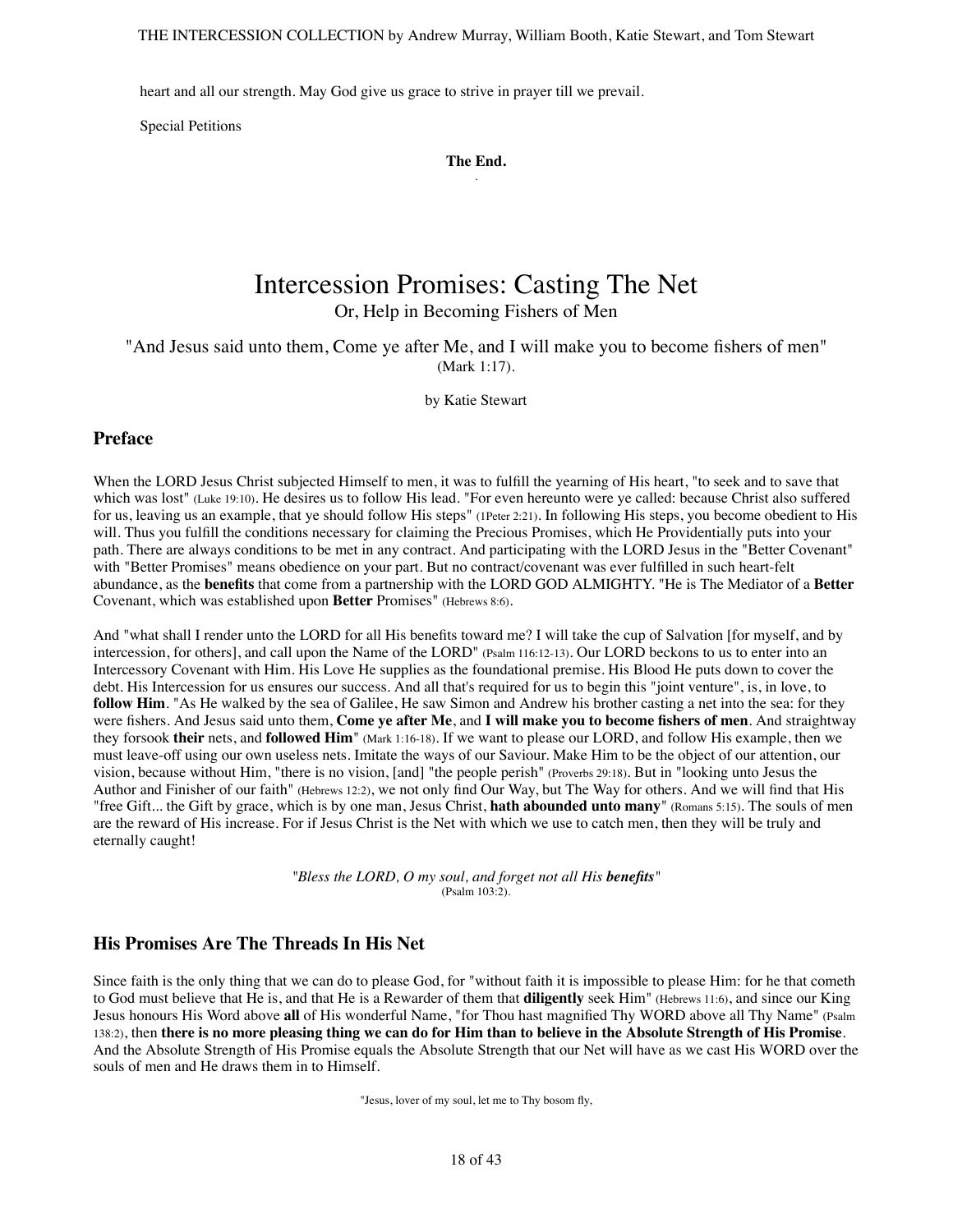While the nearer waters roll, while the tempest still is high. Hide me, O my Savior, hide, till the storm of life is past; Safe into the haven guide; O receive my soul at last."

This Omnipotent Net will never break. He will not lose that which is H(Isaiah "For I am persuaded, that neither death, nor life, nor angels, nor principalities, nor powers, nor things present, nor things to come, nor height, nor depth, nor any other creature, shall be able to separate us from the love of God, which is in Christ Jesus our LORD" (Romans 8:38-39). If the Promise is Sure, then the Net is Strong, and your confidence Secure. "And this is the **confidence that we have in Him**, that, if we ask any thing according to His will, He heareth us" (1John 5:14). Thus equipped with an Eternally Strong Net, we now ask, "How do we cast this Wonderfully Strong Net?"

## **The Net of His Promises: Cast Over the Souls of Men** *by Intercession*

The LORD Jesus is **our** Great Intercessor.

- (1John 2:1) "If any man sin, **we have an Advocate with the Father, Jesus Christ The Righteous**."
- (John 14:16) "And **I** [Jesus] **will pray the Father, and He shall give you** another Comforter, that He may abide with you for ever."
- (Romans 8:34) "**It is Christ** that died, yea rather, that is risen again, Who is even at the right hand of God, **Who also maketh intercession for us**."
- (1Timothy 2:5) "For there is one God, and **one Mediator between God and men, the man Christ Jesus**."
- (Jeremiah 2:9) "Wherefore **I will yet plead with you, saith the LORD**, and **with your children's children will I plead**."
- (Hebrews 7:25) "Wherefore He [Jesus] is able also to save them to the uttermost that come unto God by Him, seeing **He ever liveth to make intercession for them**."
- (Hebrews 9:24) "For Christ is not entered into the holy places made with hands... but into Heaven itself, now **to appear in the presence of God for us**."
- (Psalms 55:22) "**Cast** thy burden **upon the LORD**, and He shall sustain thee: He shall never suffer the righteous to be moved."
- (1John 2:12) "...your sins are forgiven you **for His Name's sake**."
- (Isaiah 63:9) **"In all their affliction He was afflicted**, and the angel of His presence saved them: in His love and in His pity **He redeemed them**; and **He bare them, and carried them** all the days of old."

The LORD Jesus understands how often we have failed Him in the past.

- (2Chronicles 16:9) "For the eyes of the LORD **run to and fro throughout the whole Earth, to show Himself strong** in the behalf of them whose heart is perfect toward Him."
- (Isaiah 59:16) "And He saw that there was no man, and wondered that **there was no intercessor**."
- (Isaiah 63:5) "And I looked, and there was **none to help**; and I wondered that there was **none to uphold**."
- (Philippians 2:20-21) "For I have **no man like-minded**, who will naturally care for your state. For all seek their own, not the things which are Jesus Christ's."
- (Ezekiel 22:30) "And I sought for a man among them, that should **make up the hedge**, and **stand in the gap before Me for the land**, that I should not destroy it: but **I found none**."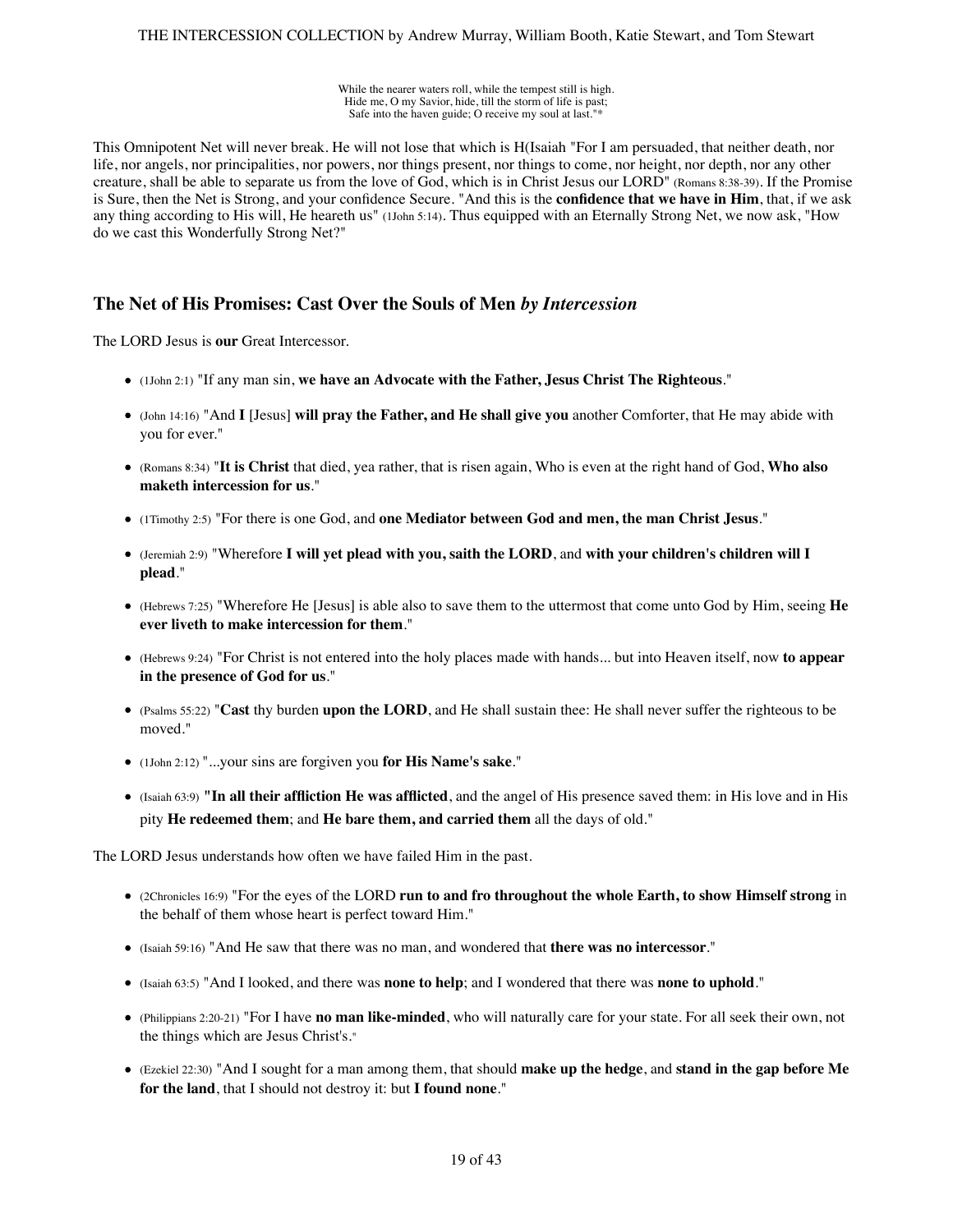- (Ezekiel. 13:5) "Ye have not gone up **into the gaps**, neither **made up the hedge** for the house of Israel to stand in the battle in the Day of the LORD."
- (Psalms 142:4) "I looked on my right hand, and beheld, but there was **no man** that would know me... **no man cared** for my soul."
- (Ecclessiastes 4:1) "So I returned, and considered all the oppressions that are done under the sun: and behold the tears of such as were oppressed, and **they had no comforter**; and on the side of their oppressors there was power; **but they had no comforter**."

The LORD Jesus needs us in this partnership of intercession.

- (Isaiah 58:6) "Is not this the fast that I have chosen? to **loose the bands of wickedness**, to **undo the heavy burdens**, and to **let the oppressed go free**, and **that ye break every yoke**?"
- (Genesis 45:7) "And **God sent me before you to preserve you** a posterity in the Earth, and **to save your lives** by a great deliverance."
- (Isaiah 1:17) "Learn to do well; **seek** judgment, **relieve** the oppressed, **judge** the fatherless, **plead** for the widow."
- (Galatians 4:19) "My little children, of whom **I travail in birth again** until Christ be formed in you."
- (1Corinthians 4:15) "...in Christ Jesus **I have begotten you** through the Gospel."
- (1Corinthians 9:1,19) "...are not **ye my work** in the LORD? ...For though I be free from all men, yet have **I made myself servant unto all**, that I might gain the more."
- (Galatians 6:2) "**Bear ye one another's burdens**, and so fulfil the law of Christ."
- (2Corinthians 4:5) "For we preach not ourselves, but Christ Jesus the LORD; and **ourselves your servants** for Jesus' sake."
- (Galatians 5:13) "...by love **serve** one another."
- (Psalms 126:5) "They that sow in tears **shall reap in joy**."
- (Luke 10:34) "And **went to him**, and **bound up** his wounds, pouring in oil and wine, and **set him** on his own beast, and **brought him** to an inn, and **took care** of him."
- (Matthew 7:7-8) "**Ask**, and it shall be given you; **seek**, and ye shall find; **knock**, and it shall be opened unto you: For every one that asketh **receiveth**; and he that seeketh **findeth**; and to him that knocketh **it shall be opened**."

Intercession is the act of,

First, putting yourself sacrificially in someone else's situation by having compassion on their physical and spiritual conditions, willingly sacrificing for others: your time, your effort, and pain-- even physical life itself, if Providence dictates-- in like fashion as Jesus did for us. "Greater **love** hath no man than this, that a man **lay down his life** for his friends" (John 15:13).

Second, laying claim to the Promises which will so richly answer the problem. "Let the WORD of Christ **dwell in you richly** in all Wisdom" (Colossians 3:16).

Third, persevering in faith until the petition is answered. "**I will not let thee go**, except Thou bless me" (Genesis 32:26). And,

Fourth, being led by the Spirit of God to those who are "**heirs** of Salvation?" (Hebrews 1:14) and "**elect** according to the foreknowledge of God the Father" (1Peter 1:2).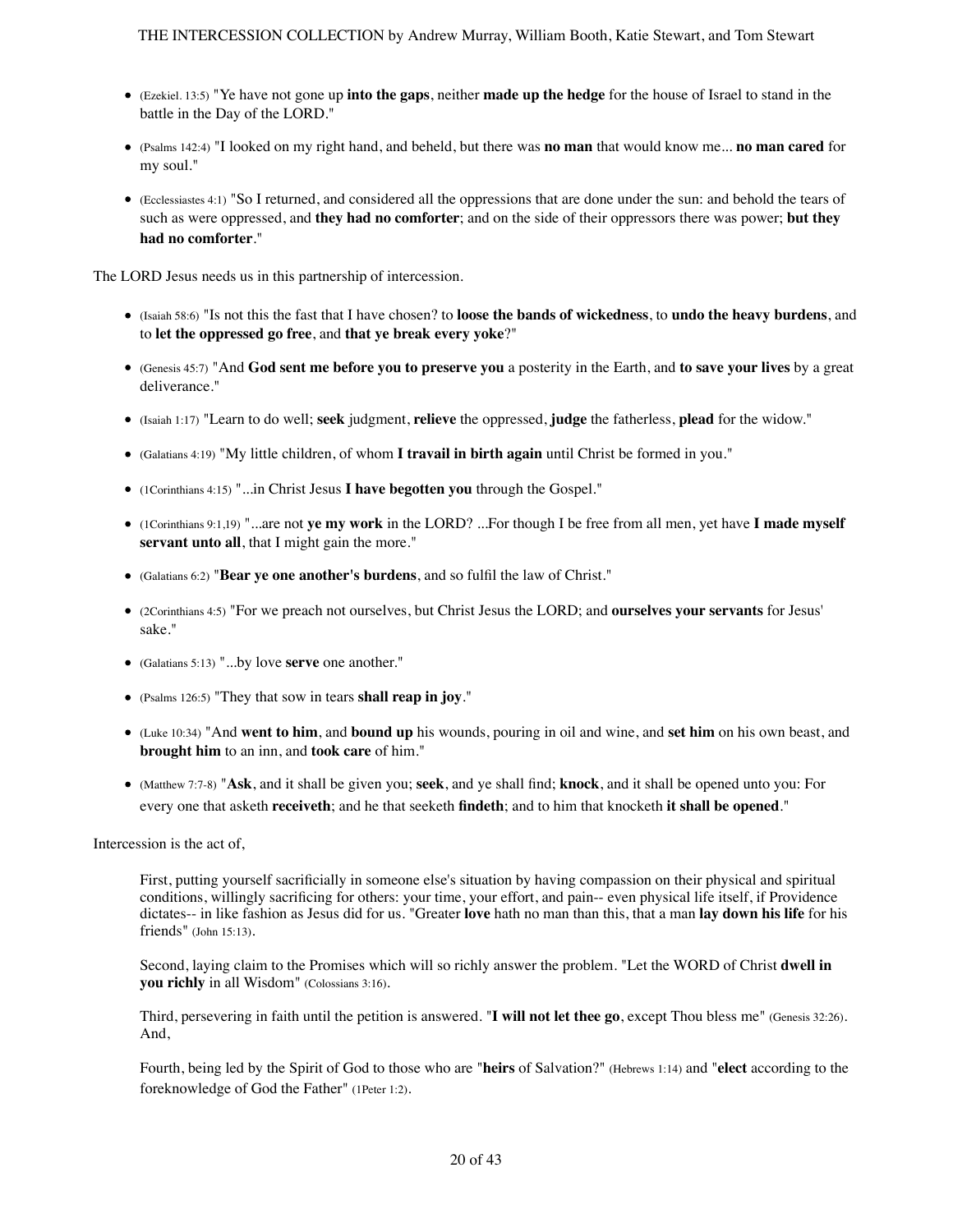## **Putting Yourself Sacrificially In Someone Else's Situation**

As the Saviour of a sinning world, our Jesus had to enter this world **in the same way** that those of us who need His help have entered.

- (Romans 1:3) "Concerning His [God the Father's] Son Jesus Christ our LORD, which was **made of the seed of David according to the flesh**..."
- (John 1:14) "And the Word was **made flesh**, and dwelt **among us**."
- (John 18:37) "To this end was I **born**, and for this cause **came I into the world**, that I should bear witness unto the Truth."
- (Galatians 4:4) "God sent forth His Son, **made of a woman**, made under the Law."
- (Philippians 2:7) "But made Himself of **no reputation**, and took upon Him **the form of a servant**, and was **made in the likeness of men**."

As the Saviour of a sinning world, our Jesus **stood in the place** of sinning men-- never sinning Himself, yet bearing sin's penalty for all who did sin.

- (Philippians 2:8) "And being found in fashion as a man, He **humbled** Himself, and **became obedient unto death**, even the death of the Cross."
- (Hebrews 2:14) "Forasmuch then as the children are partakers of flesh and blood, **He also Himself likewise took part of the same**; that through death He might destroy him that had the power of death, that is, the devil."

Following his Saviour's example, Paul stood in the place of sinning men when he said,

- (Romans 9:3) "I could wish **that myself were accursed from Christ** for my brethren, my kinsmen according to the flesh."
- (Romans 11:14) "If **by any means I may provoke to emulation** them which are my flesh, and might save some of them."
- (1Corinthians 9:1,19,22) "...are not **ye my work** in the LORD? ...yet have **I made myself servant unto all**, that I might gain the more... To the weak **became I as weak**, that I might gain the weak: **I am made all things to all men**, that I might by all means **save some**."
- (1Corinthians 10:33) "Even as **I please all men in all things**, not seeking mine own profit, but **the profit of many**, that they **may be saved**."

And, even though he preceded the LORD Jesus in the historical timeline of man, Moses knew his Saviour- and imitated His intercession for others.

(Exodus 32:31-33) "And Moses returned unto the LORD, and said, Oh, this people have sinned a great sin, and have made them gods of gold. Yet now, if Thou wilt forgive their sin--; and if not, **blot me, I pray Thee, out of Thy Book** which Thou hast written. And the LORD said unto Moses, Whosoever hath sinned against Me, him will I blot out of My Book."

Jesus became one in bonds with those upon whom He had **compassion**.

(Matthew 25:36) "Naked, and ye clothed **Me**: I was sick, and ye visited **Me**: I was in prison, and ye came unto **Me**."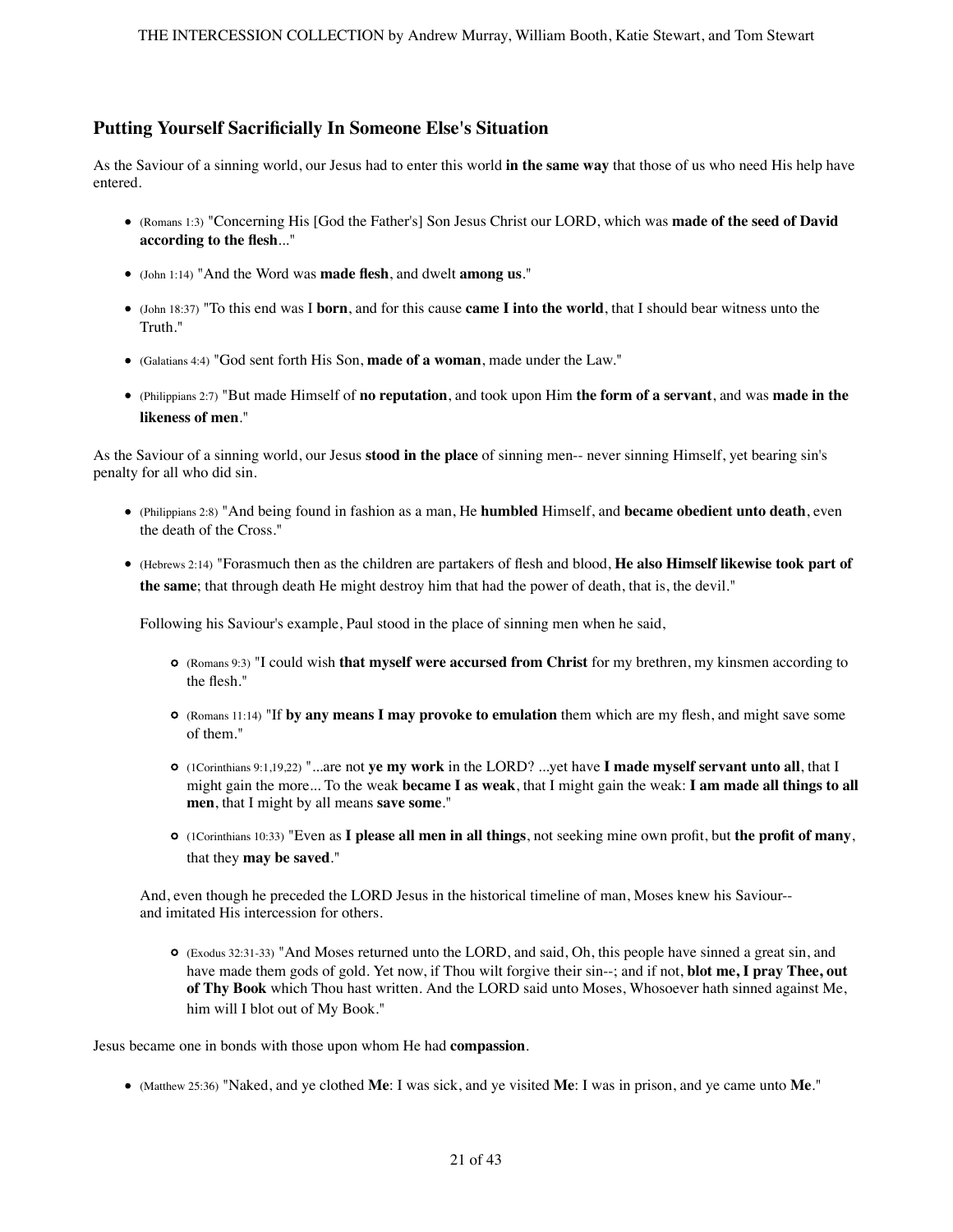Again, following his Saviour's example, Paul said,

- (Hebrews 13:3) "Remember them that are in bonds, **as bound with them**; and them which suffer adversity, **as being yourselves also in the body**."
- (Hebrews 10:34) "For **ye had compassion of me in my bonds**, and took joyfully the spoiling of your goods..."
- (Romans 15:1) "We then that are strong **ought to bear** the infirmities of the weak, and not to please ourselves."

And James said,

(James 2:15-16) "If a brother or sister be naked, and destitute of daily food, and one of you say unto them, Depart in peace, be ye warmed and filled; notwithstanding **ye give them not those things which are needful to the body; what doth it profit?**"

And Jude,

(Jude 1:22-23) "And **of some have compassion, making a difference**: And others **save with fear, pulling them out of the fire**; hating even the garment spotted by the flesh."

## **Laying Claim To The Promises: The Threads In His Net**

Of course, be sure you are free of known sin-- coming before the Throne of Grace with a clean heart.

- (2Corinthians 7:1) "Having therefore these Promises, dearly beloved, let us cleanse ourselves from **all filthiness of the flesh and spirit**, perfecting holiness in the fear of God."
- (Psalms 66:18) "If I **regard iniquity in my heart**, the LORD will **not** hear me."
- (James 4:17) "Therefore to him that **knoweth** to do good, and **doeth it not**, to him it is **sin**."
- (2Peter 1:4) "Whereby are given unto us Exceeding Great And Precious Promises: that **by These ye might be partakers of the Divine Nature**, having **escaped the corruption** that is in the world through **lust**."

Once you understand the individual's trouble, you can then ask the LORD for His Wisdom in helping this person. While in prayer, ask the LORD for a Promise that fits the situation.

(James 1:5) "If any of you lack Wisdom, let him ask of God, that giveth to all men **liberally**, and upbraideth not; and **It shall be given** him."

Have the **confidence** in your heart, which faith *will require,* in knowing that **ALL the Promises are available for ANY situation**. ALL the Promises are given to ALL the righteous for application to ALL the people, and ALL the problems, that the Holy Spirit directs you to have intercessory compassion upon.

- (2Corinthians 1:20) "For **all** the Promises of God in Him [Jesus] are **yea**, and in Him **Amen**, unto the glory of God **by us**."
- (2Timothy 3:16-17) "**All Scripture** is given by inspiration of God, and **is profitable** for doctrine, for reproof, for correction, for instruction in righteousness: that the man of God may be perfect, **thoroughly furnished** unto **all** good works."
- (Hebrews 8:6) "But now hath He [Jesus Christ] obtained a **more** excellent ministry, by how much also He is The Mediator of a **Better** Covenant, which was established upon **Better** Promises."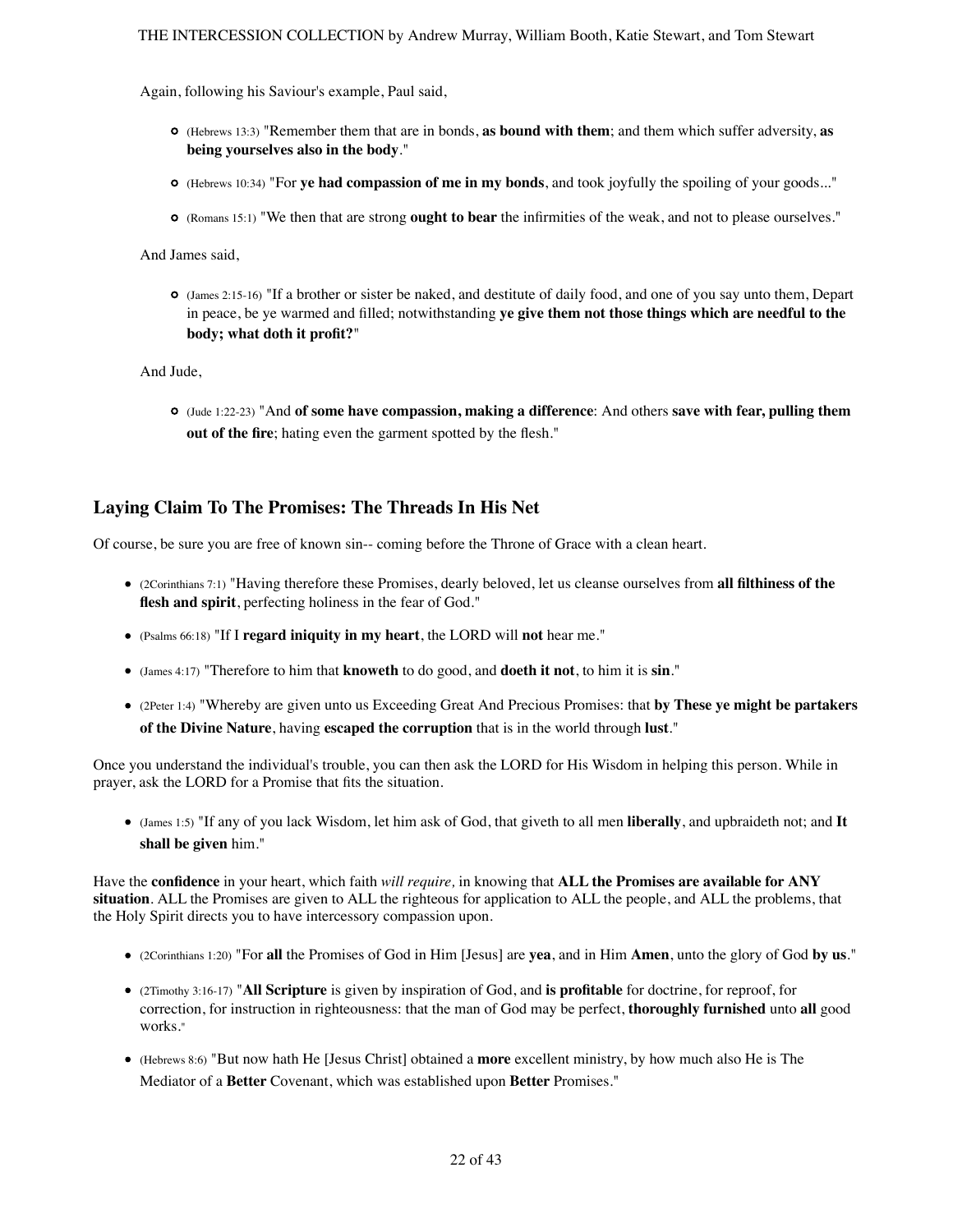Remember: **Faith requires confidence in Jesus Christ, Whose "Name is called The WORD of God"** (Revelation 19:13).

(1John 5:14-15) "And this is the **confidence** that we have in Him, that, if we ask **any thing according to His will** [and His WORD **is** His will], **He heareth us**: And if we **know** that He hear us, whatsoever we ask, we **know** that we **have the petitions** that we desired of Him."

## **Persevering In Faith Until The Petition Is Answered**

The petition is the request for which you have claimed God's own WORD-- a Promise. The petition is, that He **will do** what **you claimed** His Promise said He would do for the person or problem.

- (Isaiah 45:11) "Thus saith the LORD... Ask Me of things to come concerning My sons, and concerning the work of My hands **command ye Me**."
- (Psalms 20:5) "The LORD fulfil **all** thy petitions."
- (Acts 27:25) "Be of good cheer: for **I believe God**, that **it shall be** even as **it was told me**."
- (Jeremiah 12:1) "Righteous art Thou, O LORD, **when I plead with Thee**: yet let me talk with Thee of Thy Judgments."

Persevering in faith, or prevailing in prayer, means that you won't give up faith to receive the desired result. You will "continue in faith" until the LORD does what **He promised** to do!

- (Colossians 1:23) "...**continue in the faith grounded and settled**, and be **not** moved away from **the hope**... which ye have heard, and which was preached..."
- (2Timothy 3:14) "But **continue** thou in the things which thou hast learned and **hast been assured of**, knowing **of whom** thou hast learned them."
- (2Timothy 1:12) "For **I know Whom I have believed**, and am persuaded that **He is able to keep that which I have committed unto Him** against that day."
- (Acts 14:22) "**Confirming** the souls of the disciples, and exhorting them **to continue in the faith**..."
- (Colossians 4:2) "**Continue in prayer**, and watch in the same with thanksgiving."

Nothing outside of yourself can stop you-- nothing outside of yourself will stop you-- when your faith is anchored in the Promises made by God. But you can stop your own efforts-- by NOT continuing to believe God!

- (Hebrews 6:12) "That ye **be not slothful**, but followers of them who **through faith and patience** inherit the Promises."
- (Genesis 32:28) "...as a prince hast thou power with God and with men, and **hast prevailed**."
- (Proverbs 12:24) "The hand of the **diligent** shall bear rule."
- (Matthew 11:12) "And from the days of John the Baptist until now the Kingdom of Heaven suffereth violence, and **the violent take it by force**."
- (Luke 18:5-7) "Yet because this widow **troubleth me**, I will avenge her, lest by her **continual coming** she weary me. And the Lord said, **Hear** what the unjust judge saith. And **shall not God avenge His own elect, which cry day and night unto Him, though He bear long with them?**"
- (Ephesians 6:18) "Praying **always** with all prayer and supplication in the Spirit, and **watching thereunto with all perseverance and supplication** for all saints."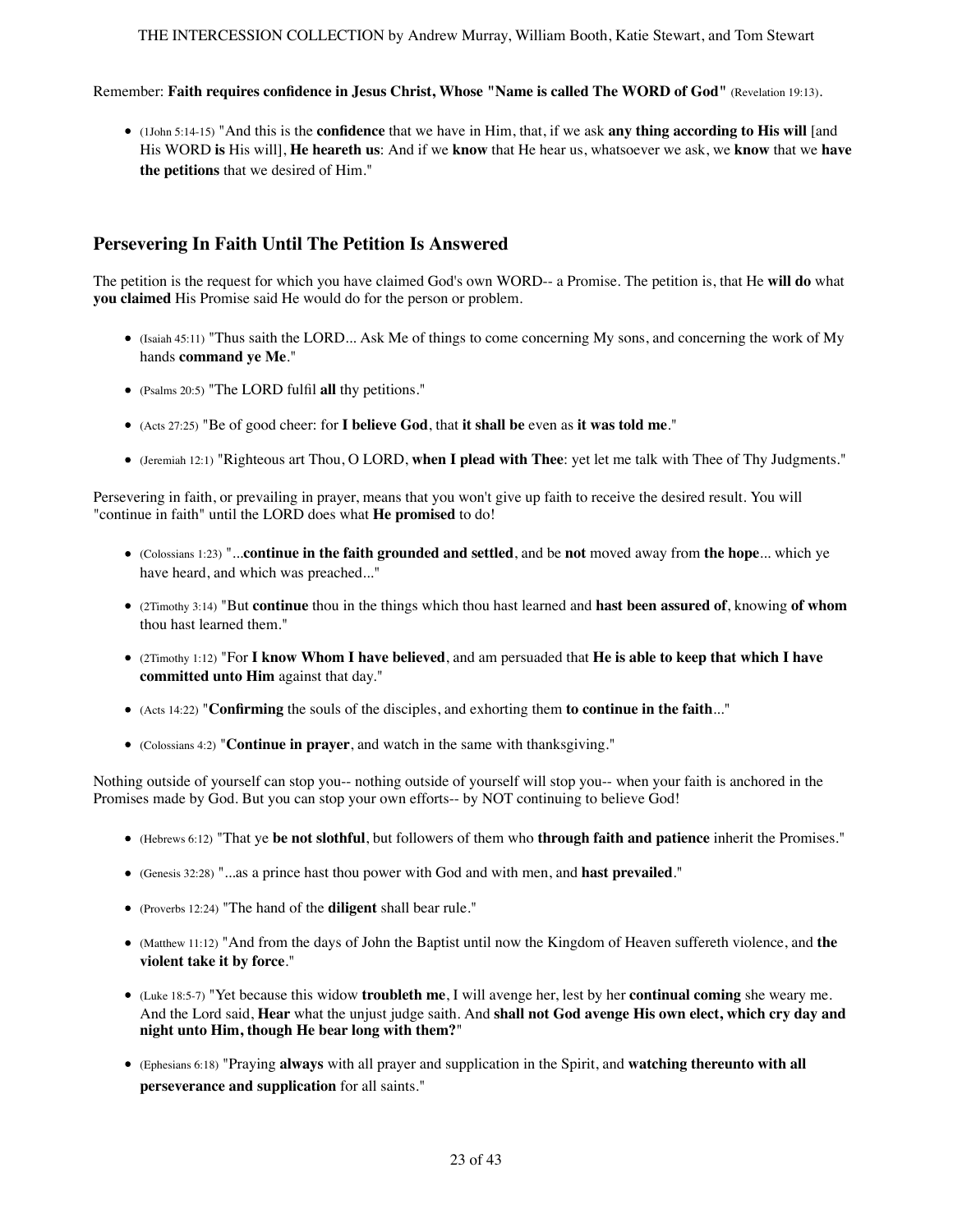## **Being Led By The Spirit To Those Who Are Elect**

The LORD expects us to pray for **all** men.

(1Timothy 2:1) "I exhort therefore, that, first of all, supplications, prayers, intercessions, and giving of thanks, be made for **all** men."

The petition should often be for Christians.

- (Romans 8:27) "He [the Spirit] maketh intercession **for the saints** according to the will of God."
- (Galatians 6:10) "As we have therefore opportunity, let us do good unto all men, **especially** unto them who are of the household of faith."

Inasmuch as, "God so **loved the world**, that He gave His only begotten Son" (John 3:16), He did also say, "I have created the waster **to destroy**" (Isaiah 54:16). It is by the Holy Spirit that we "by reason of use have [our] senses exercised to **discern** both good and evil" (Hebrews 5:14). How much of the unsaved world can we claim Salvation for? How wide can our Net be cast?

While it is true that during The Millennium, **all the world** will worship our LORD...

- (Psalms 22:27) "**All the ends of the world** shall remember and turn unto the LORD: and **all the kindreds of the nations** shall worship before Thee."
- (Psalms 67:7) "God shall bless us; and **all the ends of the earth** shall fear Him."

...it is also true, that **before** Christ's Millennium starts, He has shown us that we are **not** to pray for, nor expect, the Salvation of the **entire** world--

- (John 17:9) "I pray for them: I pray **not** for the world, **but for them which Thou hast given Me**; for they are Thine."
- (Mark 16:16) "He that believeth and is baptized **shall be saved**; but he that believeth not **shall be damned**."

Interceding for an individual you know personally gives you an advantage of tailoring the Promises perfectly to the needs of that person.

Example--

- For a **fearful** person: (John 14:27) "**Peace** I leave with you, My **peace** I give unto you: not as the world giveth, give I unto you. **Let not** your heart be troubled, **neither let it** be afraid."
- For a **lonely** person: (Hebrews 13:5) "He hath said, I will **never leave** thee, **nor forsake** thee."
- For a **sick** person: (Matthew 8:17) "Himself **took** our infirmities, and **bare** our sicknesses."

Interceding for a group complicates the tailoring of the Promises, but can still be easily achieved by the broad range the LORD has provided in many of His general Promises.

- (John 14:13-14) "And **whatsoever** ye shall ask in My Name, that will I do, that the Father may be glorified in the Son. If ye shall ask **any thing** in My Name, I will do it."
- (John 16:23) "Verily, verily, I say unto you, **Whatsoever** ye shall ask the Father in My Name, He will give it you."
- (Matthew 21:22) "And **all** things, **whatsoever** ye shall ask in prayer, believing, ye shall receive."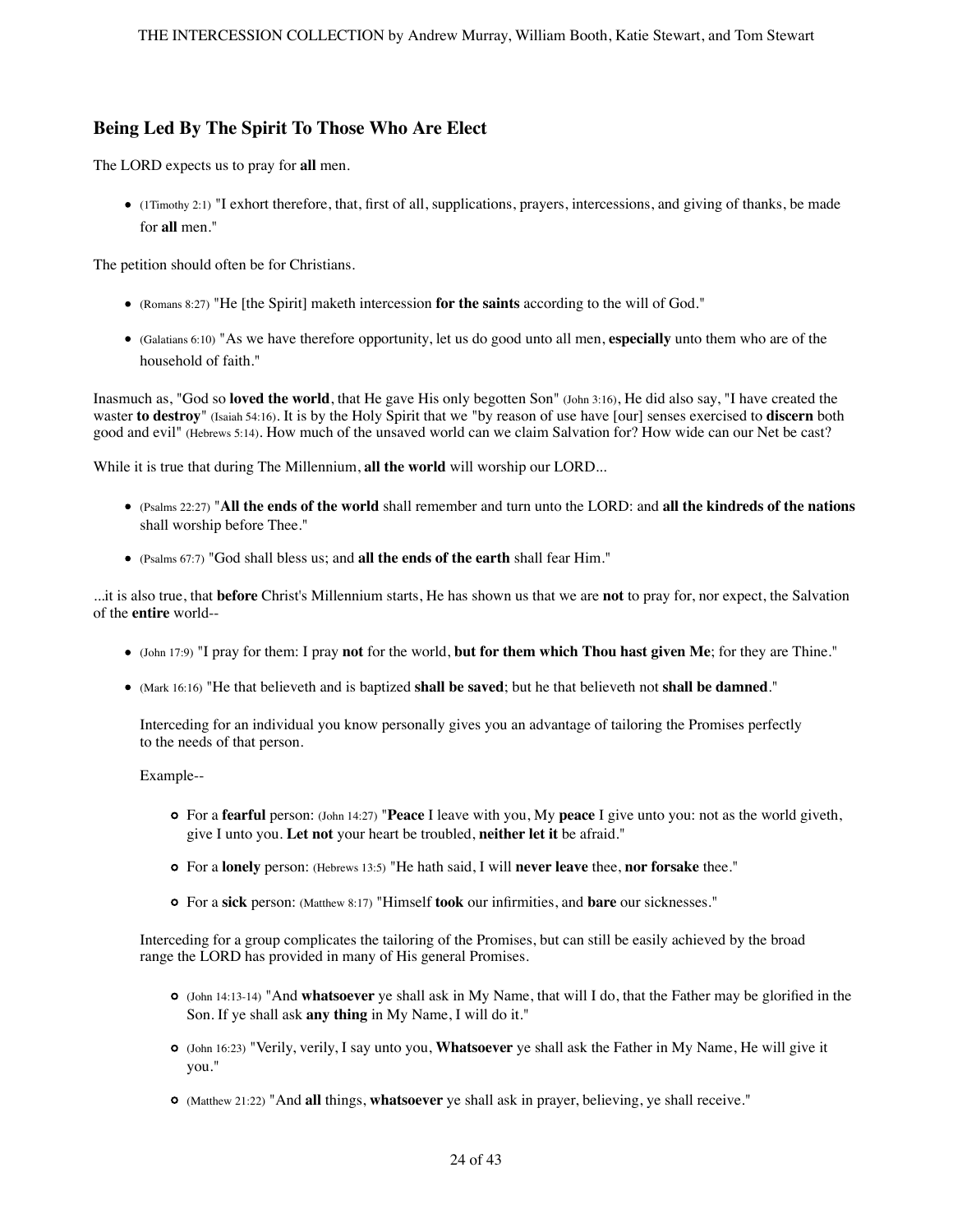- (John 15:7) "If ye abide in Me, and My Words abide in you, ye shall ask **what ye will**, and it shall be done unto you."
- (Ephesians 3:20) "Now unto Him that is able to do **exceeding abundantly above all that we ask or think**, according to the power that worketh in us..."
- (Hebrews 4:16) "Let us therefore come **boldly** unto the Throne of Grace, that we may **obtain mercy**, and **find grace** to help in time of need."

How do you know the Holy Spirit is directing you to a certain person or problem?

- (Isaiah 30:21) "And thine ears shall hear a WORD behind thee, saying, **This is The Way, walk ye in it**, when ye turn to the right hand, and when ye turn to the left."
- (Proverbs 16:9) "A man's heart deviseth his way: but the LORD **directeth** his ste(Psalms"
- (Proverbs 3:5-6) "Trust in the LORD with **all** thine heart; and lean not unto thine own understanding. In all thy ways **acknowledge Him**, and **He shall direct thy paths**."

Desires are clues of **who** to pray for, because the LORD Jesus directs His people by Providence, and **righteous desires are Providential**.

Prepared by the LORD--

- (Proverbs 16:1) "The preparations of the heart in man, and the answer of the tongue, **is from the LORD**."
- (Psalms 33:11) "The counsel of the LORD standeth for ever, **the thoughts of His heart** to all generations."
- (Ezra 7:27) "Blessed be the LORD God of our fathers, which **hath put such a thing as this in the king's heart**..."
- (Psalms 10:17) "LORD, Thou hast heard the desire of the humble: Thou wilt **prepare their heart**, Thou wilt cause Thine ear to hear."
- (1Chronicles 29:18) "O LORD God... **keep this for ever in the imagination of the thoughts of the heart of thy people**, and **prepare their heart** unto Thee."

Secured by the LORD--

- (Psalms 37:4) "Delight thyself also in the LORD; and **He shall give thee the desires of thine heart**."
- (Proverbs 10:24) "The desire of the righteous **shall be granted**."
- (Psalms 145:19) "**He will fulfil the desire of them that fear Him**: He also will hear their cry, and will save them."
- (Isaiah 57:19) "**I create** the fruit of the li(Psalms"
- (Psalms 21:2) "Thou hast **given him his heart's desire**, and hast **not withholden** the request of his lips."
- (Proverbs 15:8) "The prayer of the upright **is His delight**."
- (Proverbs 11:23) "The desire of the righteous is **only good**."
- (Proverbs 10:28) "The hope of the righteous shall **be gladness**."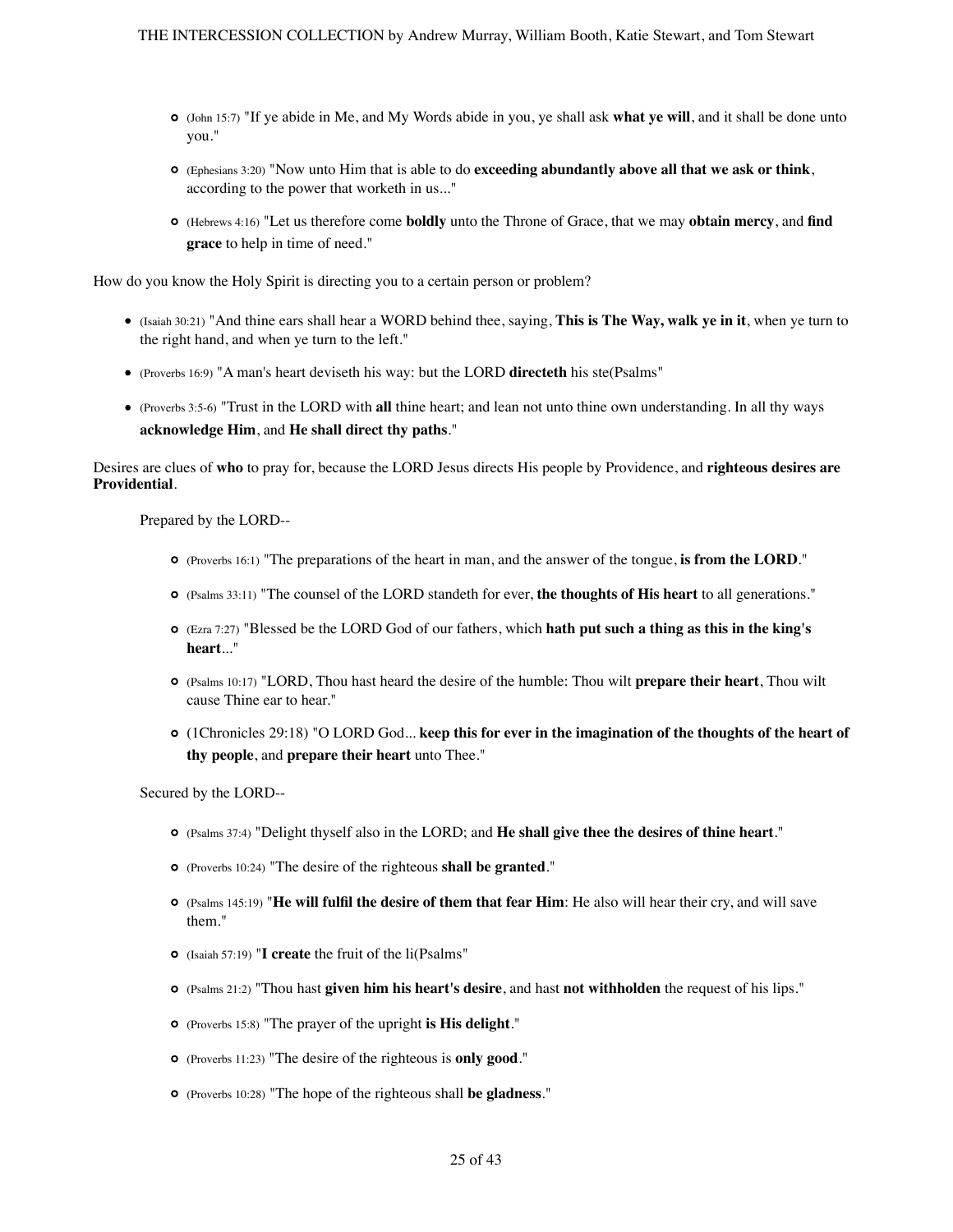## **Suggested Ways in Which the Net May Be Cast Over the Elect- A Wide Cast** Or, Ideas On How To Use Scripture For Intercession

When you pray, whether its for an individual or a group, take into consideration the Christ-like merits the individual or group may have, which can work for their good. For example, if a person has had a **generous** tendency in their character, then remind the LORD that He said He would reward people according to their works and faith, and ask for a **generous** portion of mercy in their behalf. Perhaps you don't know the person or group well enough to know of any merits to advocate in their behalf, then all you can ask is for a "space to repent" (Revelation 2:21).

- (Revelation 22:12) "And, behold, I come quickly; and My reward is with Me, **to give every man according as his work shall be**."
- (1Corinthians 3:8) "every man shall receive his own reward **according to his own labour**."
- (Matthew 9:29) "Then touched He their eyes, saying, **According to your faith be it unto you**."
- (Romans 12:3) "think soberly, according as God **hath dealt to every man the measure of faith**."
- (Titus 1:1-3) "**According to the faith of God's elect**, and the acknowledging of the Truth which is after Godliness; in hope of Eternal Life, **which God, that cannot lie, promised** before the world began; but hath in **due times** manifested His Word."

Christ's finished work of Redemption on His Cross is the foundation for the advocacy work He carries on for us. Without the Precious Sacrifice of His Life-Giving Blood we would have no chance, no advocacy floor on which to stand. But since "he that winneth souls is Wise" (Proverbs 11:30) in the Wisdom and Counsel of the WORD, we know that it is the LORD Himself that offers the intercessor the opportunity to plead for the Godless elect-- not *"established"* on the basis of any Christ-like (yet unrepentant) characteristics they may have yielded to in their lives-- but yet, **influenced** by whatever Godly tendencies the person did **allow** in their lives. This is a very generous tool for the LORD to allow us to have in our work of intercession.

- (Nehemiah 13:14,22) "Remember me, O my God, concerning this, and wipe not out my good deeds that I have done... Remember me, O my God, concerning this also, and spare me **according to the greatness of Thy mercy**."
- (Psalms 106:4) "Remember me, O LORD, with the **favour** that Thou bearest unto Thy people: O **visit me with Thy Salvation**."
- (Luke 23:42) "And he said unto Jesus, LORD, **remember me** when Thou comest into Thy Kingdom."

The desired goal of our intercession for the unrepentant is that, one day, they will cry out themselves to the LORD, SOLELY on the basis of **His** Character--

- (Psalms 51:1) A Psalm of David, when Nathan the prophet came unto him, **after** he had gone in to Bathsheba. *"Have mercy upon me, O God,* **according to Thy lovingkindness**: **according unto the multitude of Thy tender mercies** blot out my transgressions."
- (Psalms 106:45) "And **He remembered for them** His Covenant, and repented **according to the multitude of His mercies**."
- (Psalms 109:26) "Help me, O LORD my God: O save me **according to Thy mercy**."
- (Psalms 119:88) "Quicken me **after Thy lovingkindness**; so shall I keep the Testimony of Thy mouth."
- (Psalms 119:149) "Hear my voice **according unto Thy lovingkindness**: O LORD, quicken me **according to Thy Judgment**."

A few examples of Scripture-based Intercession--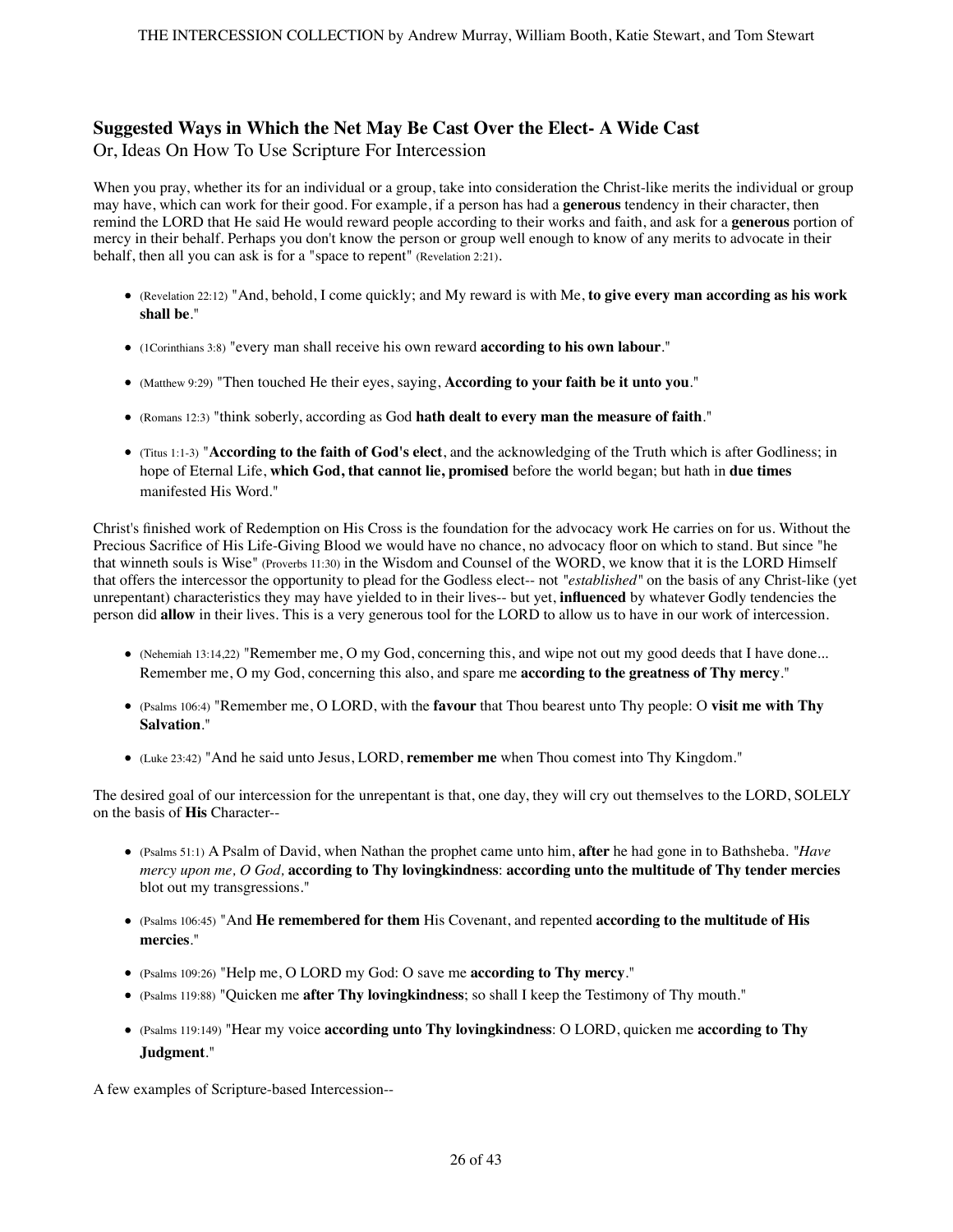For the brethren:

- (Ephesians 1:16-19) "Cease not to give thanks for you, **making mention of you in my prayers**; That the God of our LORD Jesus Christ, the Father of glory, **may give unto you the Spirit of Wisdom and revelation in the knowledge of Him**: The eyes of your understanding **being enlightened**; that ye **may know what is the hope of His calling**, and **what the riches of the glory of His inheritance** in the saints, And **what is the exceeding greatness of His Power to us-ward who believe**, according to **the working of His mighty Power**."
- (Jude 24) "Unto Him that is able **to keep you from falling**, and **to present you faultless** before the presence of His glory with exceeding joy..."
- (2Peter 1:10) "Wherefore the rather, brethren, give diligence to **make your calling and election sure**: for if ye do these things, **ye shall never fall**."
- (2Peter 3:17) "Ye therefore, beloved, seeing ye know these things before, **beware** lest ye also, **being led away** with the error of the wicked, **fall from your own stedfastness**."

For the Backslider:

- (Ezekiel 17:20) "And **I will spread My Net upon him**, and **he shall be taken in My Snare**, and I will bring him to Babylon, and **will plead with him there** for his trespass that he hath trespassed against Me."
- (Ezekiel 20:35-36) "And **I will bring you into the wilderness** of the people, and **there will I plead with you face to face**. Like **as I pleaded with your fathers** in the wilderness of the land of Egypt, **so will I plead with you, saith the LORD GOD**."
- (Isaiah 1:4,18) "Ah sinful nation, a people laden with iniquity, a seed of evildoers, children that are corrupters: they have forsaken the LORD, they have provoked the Holy One of Israel unto anger, they are gone away backward... **Come now, and let us reason together, saith the LORD**: though your sins be as scarlet, they shall be as white as snow; though they be red like crimson, they shall be as wool."
- (Jeremiah 2:19) "**Thine own wickedness shall correct thee**, and **thy backslidings shall reprove thee**: know therefore and see that it is an evil thing and bitter, that thou hast forsaken the LORD thy God, and that My fear is not in thee, saith the LORD GOD of hosts."
- (1Corinthians 5:5) "To deliver such an one unto Satan for the destruction of the flesh, **that the spirit may be saved** in the Day of the LORD Jesus."
- (Philippians 1:6) "Being confident of this very thing, that He which hath begun a good work in you **will perform it until the Day of Jesus Christ**:"

Salvation for the elect of the world, in general:

- (Acts 16:31) "And they said, Believe on the LORD Jesus Christ, and **thou shalt be saved, and thy house**."
- (Psalms 20:5) "We **will rejoice in thy Salvation**, and in the Name of our God we will set up our banners..."
- (Romans 9:23) "And that He might make known the riches of His glory **on the vessels of mercy**, which He had afore **prepared unto glory**."

For the elect sinner:

(Psalms 25:8) "Good and upright is the LORD: therefore will He **teach sinners** in the way."

For the elect people on the edge of death:

(Numbers 23:10) "Let me die the death **of the righteous**, and let my last end **be like his**!"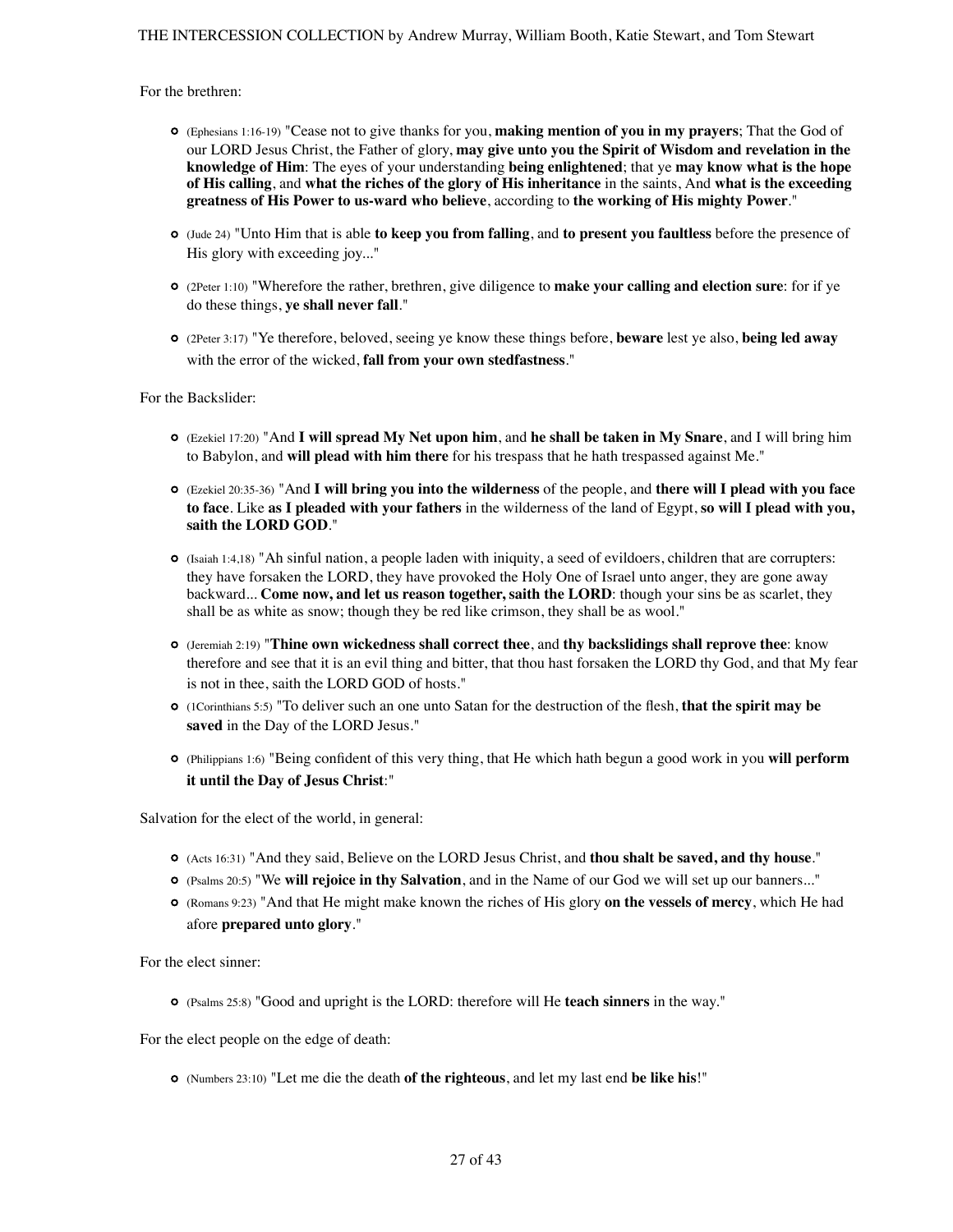(Psalms 48:14) "For **this God is our God** for ever and ever: **He will be our Guide even unto death**."

For the elect meek:

(Psalms 25:9) "The meek will He **guide in judgment**: and the meek will He **teach His way**."

For the elect divisive:

(Isaiah 29:24) "They also that erred in spirit **shall come to understanding**, and they that murmured **shall learn doctrine**."

For the elect hopeless:

(Isaiah 35:8) "And **an highway shall be there, and a way**, and it shall be called The way of holiness..."

For the elect blind-- spiritually blind, as well as physically blind:

- (Isaiah 42:16) "And **I will bring the blind** by a way that they knew not; **I will lead them** in paths that they have not known: **I will make darkness light before them**, and **crooked things straight**. These things will I do unto them, and not forsake them."
- (1Peter 2:9) "But **ye are a chosen generation**, a royal priesthood, an holy nation, a peculiar people; that **ye** should show forth the praises of Him Who hath **called you out of darkness into His marvellous Light**."

For the elect prisoners:

- (Psalms 107:9-10) "For He **satisfieth the longing soul**, and **filleth the hungry soul** with goodness. Such as sit in darkness and in the shadow of death, being bound in affliction and iron."
- (Psalms 146:7) "The LORD **looseth** the prisoners."
- (Isaiah 61:1) "The Spirit of the LORD GOD is upon me... to proclaim **liberty to the captives**, and the **opening of the prison** to them that are bound."

#### For the Helpful:

- (Genesis 12:3) "And I will **bless them** that bless thee."
- (1Thessalonians 5:13) "And to **esteem them very highly in love** for their work's sake."
- (Psalms 62:12) "O LORD... Thou renderest to every man **according to his work**."

For the elect descendants of your favorite hymn writers:

- (Isaiah 26:19) "**Awake and sing**, ye that dwell in dust."
- (Psalms 96:1) "O sing unto the LORD a **new** song."

#### For friendly grocery workers:

(Psalms 78:19,25) "Can God furnish a table in the wilderness?... Man **did eat angels' food**."

For a brother: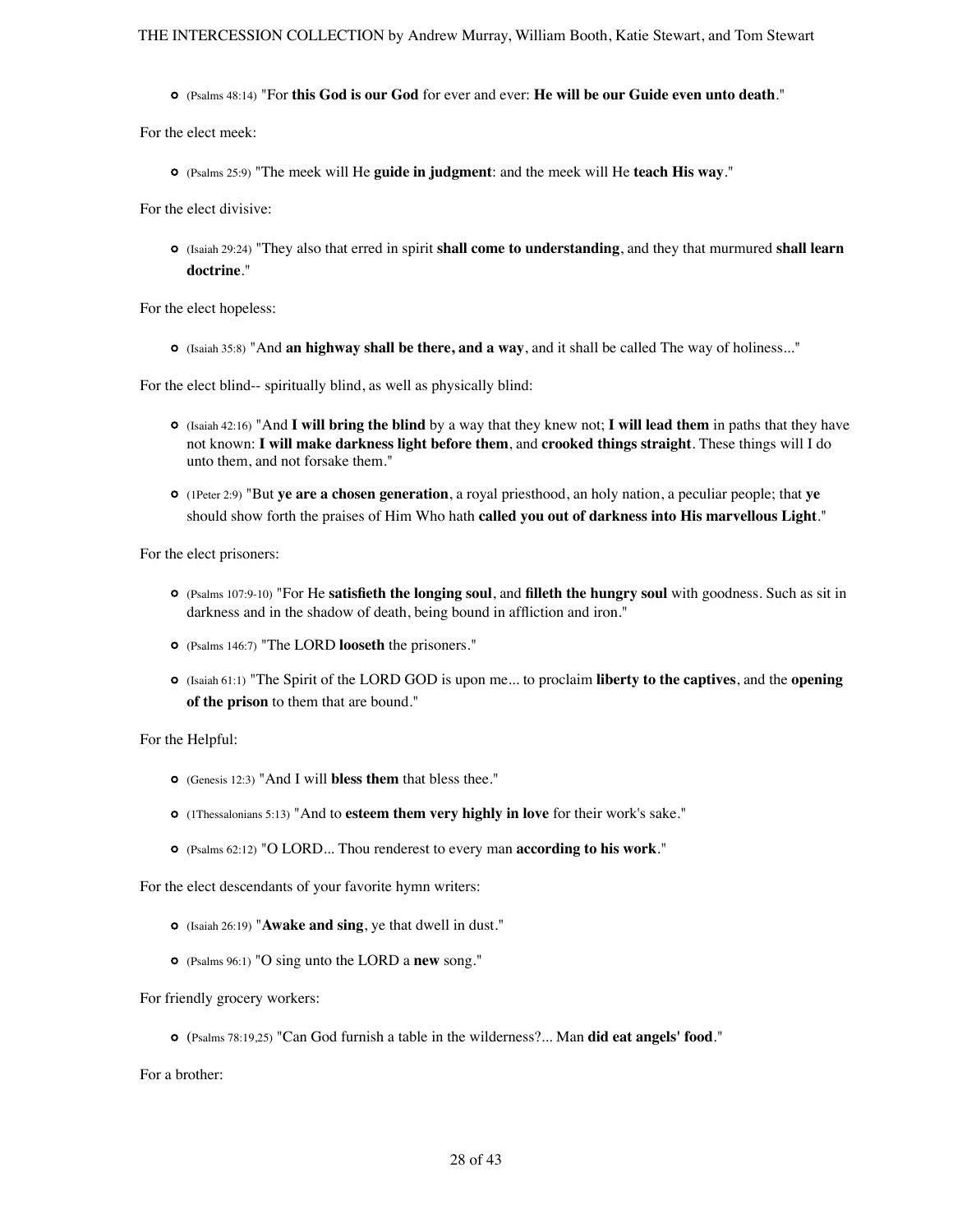(Luke 15:32) "It was meet that we should make merry, and be glad: for this **thy brother was dead, and is alive** again; and **was lost, and is found**."

#### For a sister:

(1Corinthians 9:5) "Have we not **power to lead** about a sister...?"

#### For your children:

- (Proverbs 22:6) "Train up a child in the way he should go: and when he is old, **he will not depart** from it."
- (Psalms 12:7) "Thou shalt **keep them, O LORD**, thou shalt **preserve them from this generation for ever**."
- (Genesis 18:19) "For I know him, that he will command his children and his household after him, and **they shall keep the way of the LORD**, to do justice and judgment."
- (Deuteronomy 6:6-7) "And these words, which I command thee this day, **shall be in thine heart**: and thou shalt teach them **diligently** unto thy children, and shalt talk of them when thou sittest in thine house, and when thou walkest by the way, and when thou liest down, and when thou risest up."
- (2Timothy 3:15) "And that **from a child thou hast known** the holy Scriptures, which are able to make thee **wise unto Salvation** through faith which is in Christ Jesus."

For elect movie stars:

- (Romans 13:7-8) "Render therefore to all their **dues**... Owe no man any thing, but to **love** one another."
- (Acts 3:6) "Silver and gold have I none; but such as I have **give I thee**: **In the Name of Jesus Christ of Nazareth rise up**..."
- (Genesis 22:17) "I will **bless** thee... as the stars of the **heaven**..."

For elect survivors of the Holocaust:

- (Romans 11:5) "Even so then at this present time [by Providence] also there is **a remnant according to the election of grace**."
- (Job 29:2) "...as in the days when **God preserved me**..."
- (Isaiah 49:6) "...to **restore the preserved** of Israel..."
- (2Corinthians 4:9-10) "Persecuted, but **not forsaken**; cast down, but **not destroyed**; Always bearing about in the body the dying of the LORD Jesus, **that the life also of Jesus might be made manifest** in our body."

For the elect undefiled at the Last Trump:

- (Psalms 119:1) "**Blessed** are the undefiled **in The Way**, who walk in the Law of the LORD."
- (1Peter 1:4-5) "To an inheritance incorruptible, and undefiled, and that fadeth not away, **reserved in Heaven for you**, who are **kept by the power of God through faith unto Salvation** ready to be revealed in the last time."

For the elect worldwide that are in never-ending comas:

- (Isaiah 6:5,7) "...mine eyes **have seen** the King, the LORD of hosts... thine iniquity **is taken away**, and **thy sin purged**."
- (Psalms 17:15) "As for me, **I will behold Thy face in righteousness**: I shall be satisfied, when I **awake, with Thy likeness**."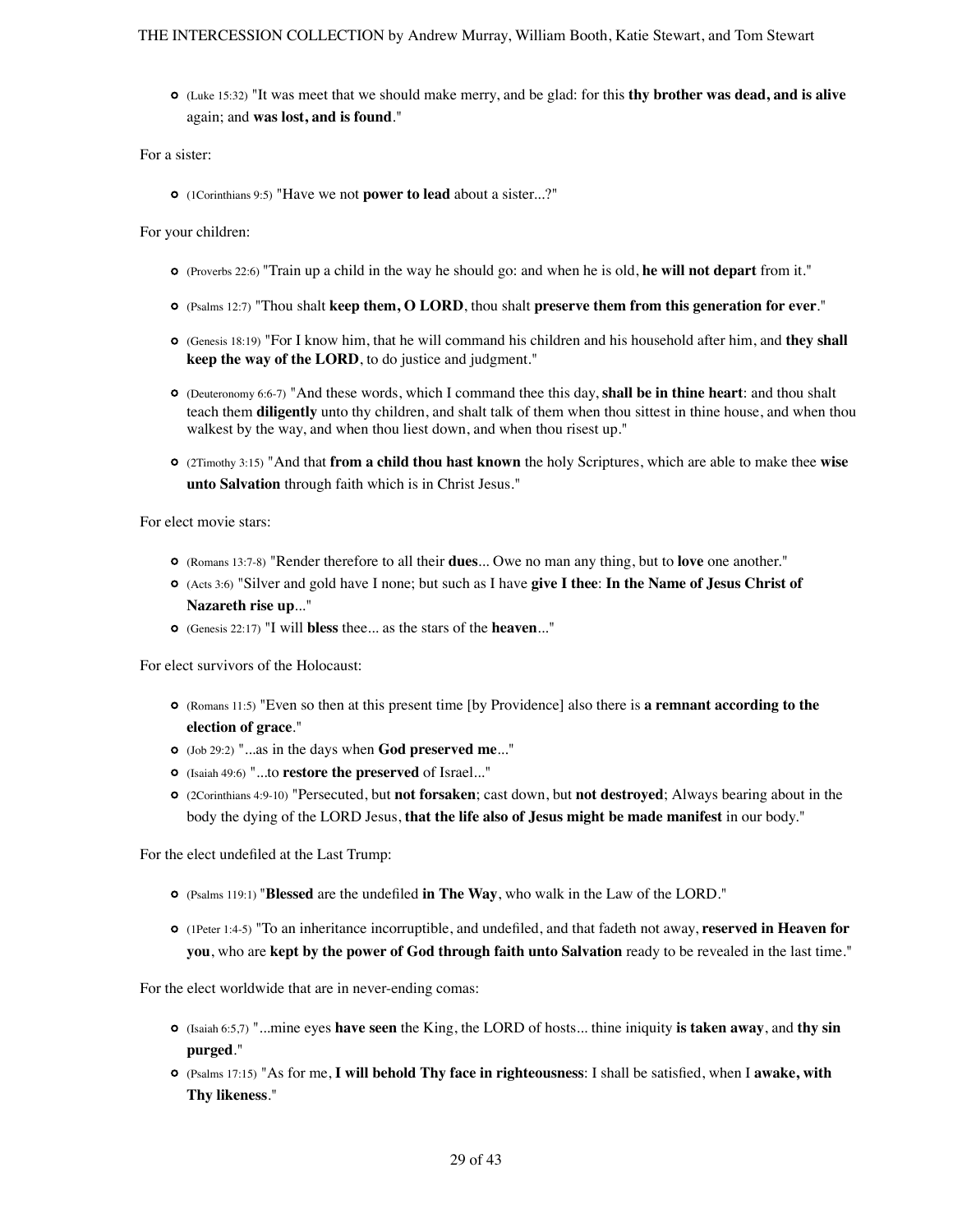- (1Corinthians 15:34) "**Awake to righteousness**."
- (Psalms 121:1) "**I will lift up mine eyes** unto the hills, from whence cometh my Help."

For elect war vets that have been preserved in traumatic combat:

- (2Corinthians 7:5-6) "...we were troubled on every side; without were fightings, within were fears. Nevertheless God, that comforteth those that are cast down, **comforted us**..."
- (Psalms 72:14) "He shall **redeem their soul from deceit and violence**: and precious shall their blood be in His sight."

For the elect forgotten old people who have showed mercy in their lives:

- (Matthew 5:7) "Blessed are the merciful: for **they shall obtain mercy**."
- (Proverbs 16:31) "The hoary head **is a crown of glory**, if it be found in the way of righteousness."
- (Psalms 103:2,4-50) "Bless the LORD, O my soul, and forget not all His benefits... Who **redeemeth** thy life from destruction; Who **crowneth** thee with lovingkindness and tender mercies; Who **satisfieth** thy mouth with good things; **so that thy youth is renewed like the eagle's**."

For the Tribulation Martyrs:

- (Psalms 40:3) "And He hath put a new song in my mouth, even praise unto our God: **many shall see it, and fear, and shall trust in the LORD**."
- (Psalms 22:25) "My praise shall be of Thee **in the great congregation**:"

For a great harvest at the Rapture:

- (Psalms 126:6) "He that goeth forth and weepeth, bearing precious seed, shall doubtless come again with rejoicing, **bringing his sheaves with him**."
- (Exodus 3:21-22) "I will give this people favour... and it shall come to pass, that, when ye go, **ye shall not go empty**... ye shall **spoil** the Egyptians."

That Israel's blindness be lifted:

- (Romans 11:25-27) "That blindness in part is happened to Israel, until the fulness of the Gentiles be come in. And so **all Israel shall be saved**: as it is written, There shall come out of Sion the Deliverer, and shall turn away ungodliness from Jacob: For this is My Covenant unto them, when I shall take away their sins."
- (Isaiah 66:8) "Who hath heard such a thing? who hath seen such things? Shall the earth be made to bring forth in one day? or shall a nation be born at once? for **as soon as Zion travailed, she brought forth her children**."
- (Nehemiah 12:43) "They offered great sacrifices, and rejoiced: for **God had made them rejoice with great joy**: the wives also and the children rejoiced: so that the joy of Jerusalem was heard even afar off."

## **Conclusion**

Hopefully, there is time left for us to help at least **one** person. There is not much time. But wouldn't it be wonderful if even just **one** person could know and love our LORD? If they could know His generous nature, His tenderness and watchfulness of us. No detail in life is beyond His notice. His ever-present Comforter guides us on all our journey's way. His love for us, proved and tested, showers over us continually, in this life and in the Eternal Heavenly Mansions. His Hand works in all areas to promote us service, for in that way we honour and glorify the Father. But to those who don't know Him, tomorrow holds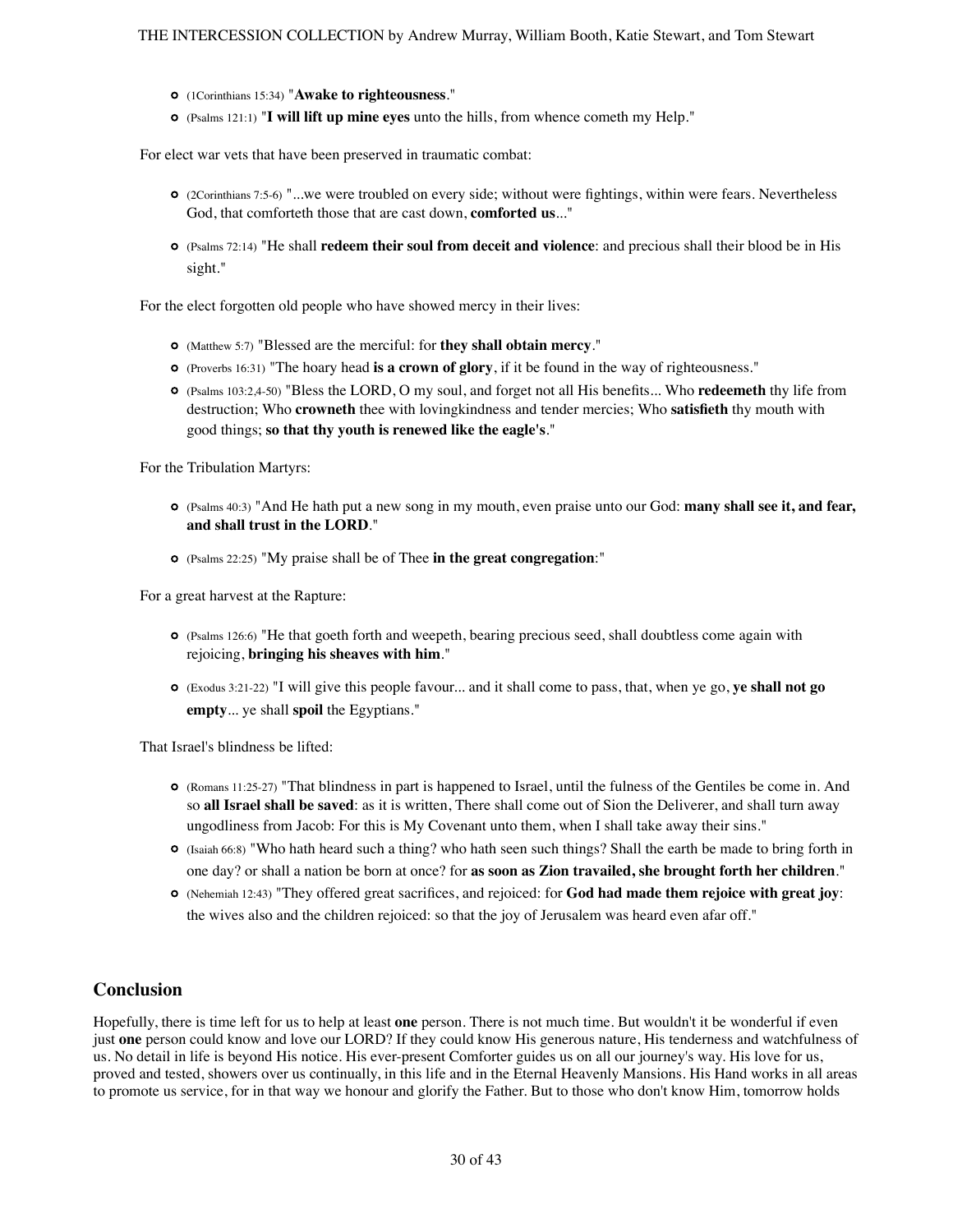uncertainty and fear. "Whereas ye know not what shall be on the morrow. For what is your life? It is even a vapour, that appeareth for a little time, and then vanisheth away" (James 4:14).

A Christian's life is not his own. "For to me to live **is Christ**, and to die is gain" (Philippians 1:21). "I beseech you therefore, brethren, by the mercies of God, that ye present your bodies **a living sacrifice**, holy, acceptable unto God, which is your **reasonable service**" (Romans 12:1). Don't deny "the LORD that **bought**" you-- at the costly price of His own Blood (2Peter 2:1).

## **A Vision of the Lost**

William Booth (1829 - 1912) Founder of the Salvation Army

"**On one of my recent journeys**, as I gazed from the coach window, I was led into a train of thought concerning the condition of the multitudes around me. They were living carelessly in the most open and shameless rebellion against God, without a thought for their eternal welfare. As I looked out of the window, I seemed to see them all... millions of people all around me given up to their drink and their pleasure, their dancing and their music, their business and their anxieties, their politics and their troubles. Ignorant- willfully ignorant in many cases- and in other instances knowing all about the truth and not caring at all. But all of them, the whole mass of them, sweeping on and up in their blasphemies and devilries to the Throne of God. While my mind was thus engaged, I had a vision.

I saw a dark and stormy ocean. Over it the black clouds hung heavily; through them every now and then vivid lightening flashed and loud thunder rolled, while the winds moaned, and the waves rose and foamed, towered and broke, only to rise and foam, tower and break again.

In that ocean I thought I saw myriads of poor human beings plunging and floating, shouting and shrieking, cursing and struggling and drowning; and as they cursed and screamed they rose and shrieked again, and then some sank to rise no more.

And I saw out of this dark angry ocean, a mighty rock that rose up with it's summit towering high above the black clouds that overhung the stormy sea. And all around the base of this great rock I saw a vast platform. Onto this platform, I saw with delight a number of the poor struggling, drowning wretches continually climbing out of the angry ocean. And I saw that a few of those who were already safe on the platform were helping the poor creatures still in the angry waters to reach the place of safety.

On looking more closely I found a number of those who had been rescued, industriously working and scheming by ladders, ropes, boats and other means more effective, to deliver the poor strugglers out of the sea. Here and there were some who actually jumped into the water, regardless of the consequences in their passion to 'rescue the perishing.' And I hardly know which gladdened me the most- the sight of the poor drowning people climbing onto the rocks reaching a place of safety, or the devotion and self-sacrifice of those whose whole being was wrapped up in the effort for their deliverance.

As I looked on, I saw that the occupants of that platform were quite a mixed company. That is, they were divided into different 'sets' or classes, and they occupied themselves with different pleasures and employments. But only a very few of them seemed to make it their business to get the people out of the sea.

But what puzzled me most was the fact that though all of them had been rescued at one time or another from the ocean, nearly everyone seemed to have forgotten all about it. Anyway, it seemed the memory of its darkness and danger no longer troubled them at all. And what seemed equally strange and perplexing to me was that these people did not even seem to have any care- that is any agonizing care- about the poor perishing ones who were struggling and drowning right before their very eyes... many of whom were their own husbands and wives, brothers and sisters and even their own children.

Now this astonishing unconcern could not have been the result of ignorance or lack of knowledge, because they lived right there in full sight of it all and even talked about it sometimes. Many even went regularly to hear lectures and sermons in which the awful state of these poor drowning creatures was described.

I have always said that the occupants of this platform were engaged in different pursuits and pastimes. Some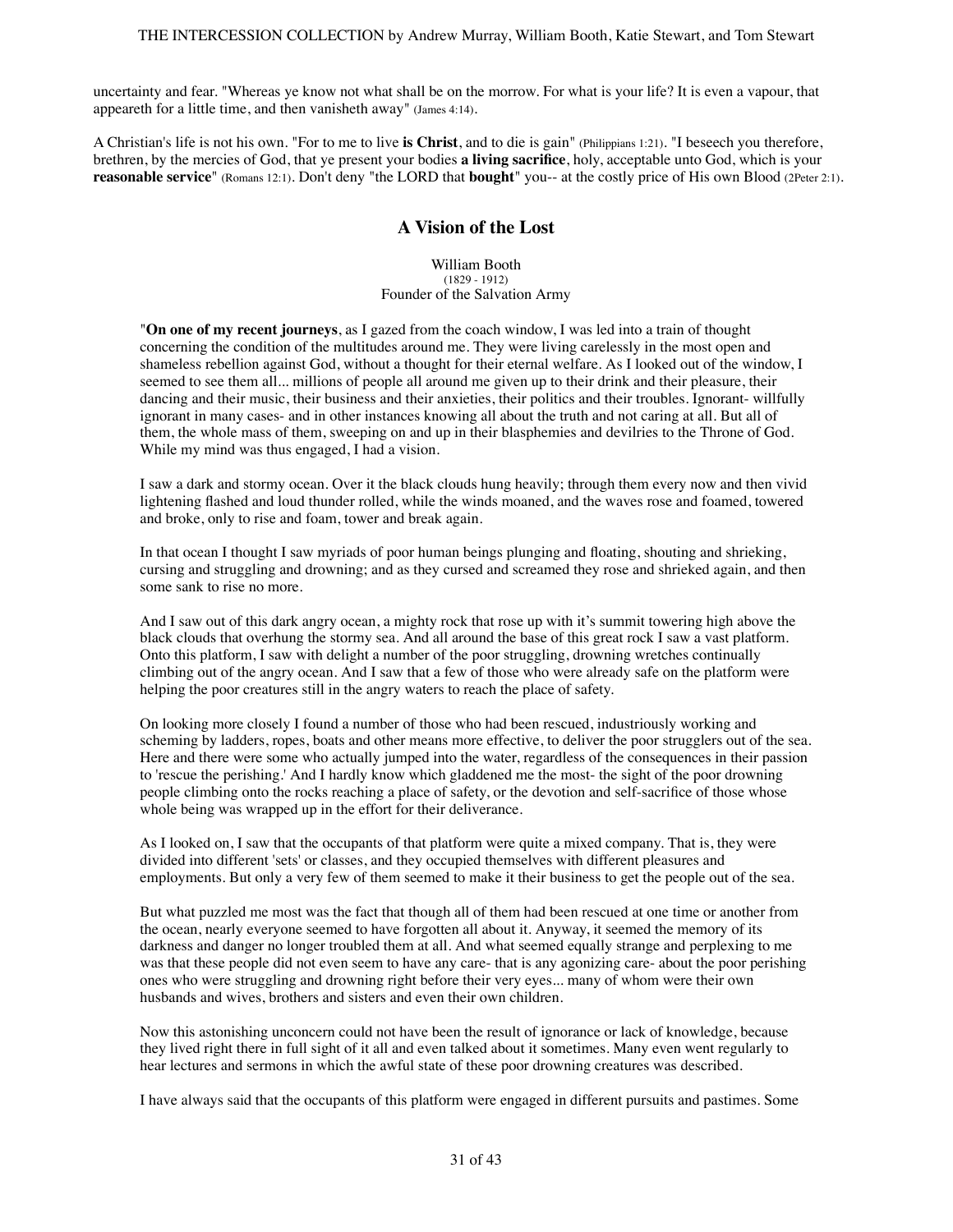of them were absorbed day and night in trading and business in order to make gain, storing up their savings in boxes, safes and the like.

Many spent their time in amusing themselves with growing flowers on the side of the rock, others in painting pieces of cloth or in playing music, or in dressing themselves up in different styles and walking about to be admired. Some occupied themselves chiefly in eating and drinking, others were taken up with arguing about the poor drowning creatures that had already been rescued.

But the thing to me that seemed the most amazing was that those on the platform to whom He called, who heard His voice and felt that they ought to obey it- at least they said they did- those who confessed to love Him much were in full sympathy with Him in the task He had undertaken- who worshipped Him or who professed to do so- were so taken up with their trades and professions, their money saving and pleasures, their families and circles, their religions and arguments about it, and their preparation for going to the mainland, that they did not listen to the cry that came to them from this Wonderful Being who had Himself gone down into the sea. Anyway, if they heard it they did not heed it. They did not care. And so the multitude went on right before them struggling and shrieking and drowning in the darkness.

And then I saw something that seemed to me even more strange than anything that had gone on before in this strange vision. I saw that some of these people on the platform whom this Wonderful Being had called to, wanting them to come and help Him in His difficult task of saving these perishing creatures, were always praying and crying out to Him to come to them!

Some wanted Him to come and stay with them, and spend His time and strength in making them happier. Others wanted Him to come and take away various doubts and misgivings they had concerning the truth of some letters He had written them. Some wanted Him to come and make them feel more secure on the rock- so secure that they would be quite sure that they should never slip off again into the ocean. Numbers of others wanted Him to make them feel quite certain that they would really get off the rock and onto the mainland someday: because as a matter of fact, it was well known that some had walked so carelessly as to loose their footing, and had fallen back again into the stormy waters.

So these people used to meet and get up as high on the rock as they could, and looking towards the mainland (where they thought the Great Being was) they would cry out, 'Come to us! Come and help us!' And all the while He was down (by His Spirit) among the poor struggling, drowning creatures in the angry deep, with His arms around them trying to drag them out, and looking up- oh! so longingly but all in vain- to those on the rock, crying to them with His voice all hoarse from calling, 'Come to Me! Come, and help Me!

And then I understood it all. It was plain enough. The sea was the ocean of life- the sea of real, actual human existence. That lightening was the gleaming of piercing truth coming from Jehovah's Throne. That thunder was the distant echoing of the wrath of God. Those multitudes of people shrieking, struggling and agonizing in the stormy sea, was the thousands and thousands of poor harlots and harlot-makers, of drunkards and drunkard makers, of thieves, liars, blasphemers and ungodly people of every kindred, tongue and nation.

Oh what a black sea it was! And oh, what multitudes of rich and poor, ignorant and educated were there. They were all so unalike in their outward circumstances and conditions, yet all alike in one thing- all sinners before God- all held by, and holding onto, some iniquity, fascinated by some idol, the slaves of some devilish lust, and ruled by the foul fiend from the bottomless pit!

'All alike in one thing?' No, all alike in two things- not only the same in their wickedness but, unless rescued, the same in their sinking, sinking... down, down, down... to the same terrible doom. That great sheltering rock represented Calvary, the place where Jesus had died for them. And the people on it were those who had been rescued. The way they used their energies, gifts and time represented the occupations and amusements of those who professed to be saved from sin and hell- followers of the Lord Jesus Christ. The handful of fierce, determined ones, who were risking their own lives in saving the perishing were true soldiers of the cross of Jesus. That Mighty Being who was calling to them from the midst of the angry waters was the Son of God, 'the same yesterday, today and forever' who is still struggling and interceding to save the dying multitudes about us from this terrible doom of damnation, and whose voice can be heard above the music, machinery, and noise of life, calling on the rescued to come and help Him save the world.

My friends in Christ, you are rescued from the waters, you are on the rock, He is in the dark sea calling on you to come to Him and help Him. Will you go? Look for yourselves. The surging sea of life, crowded with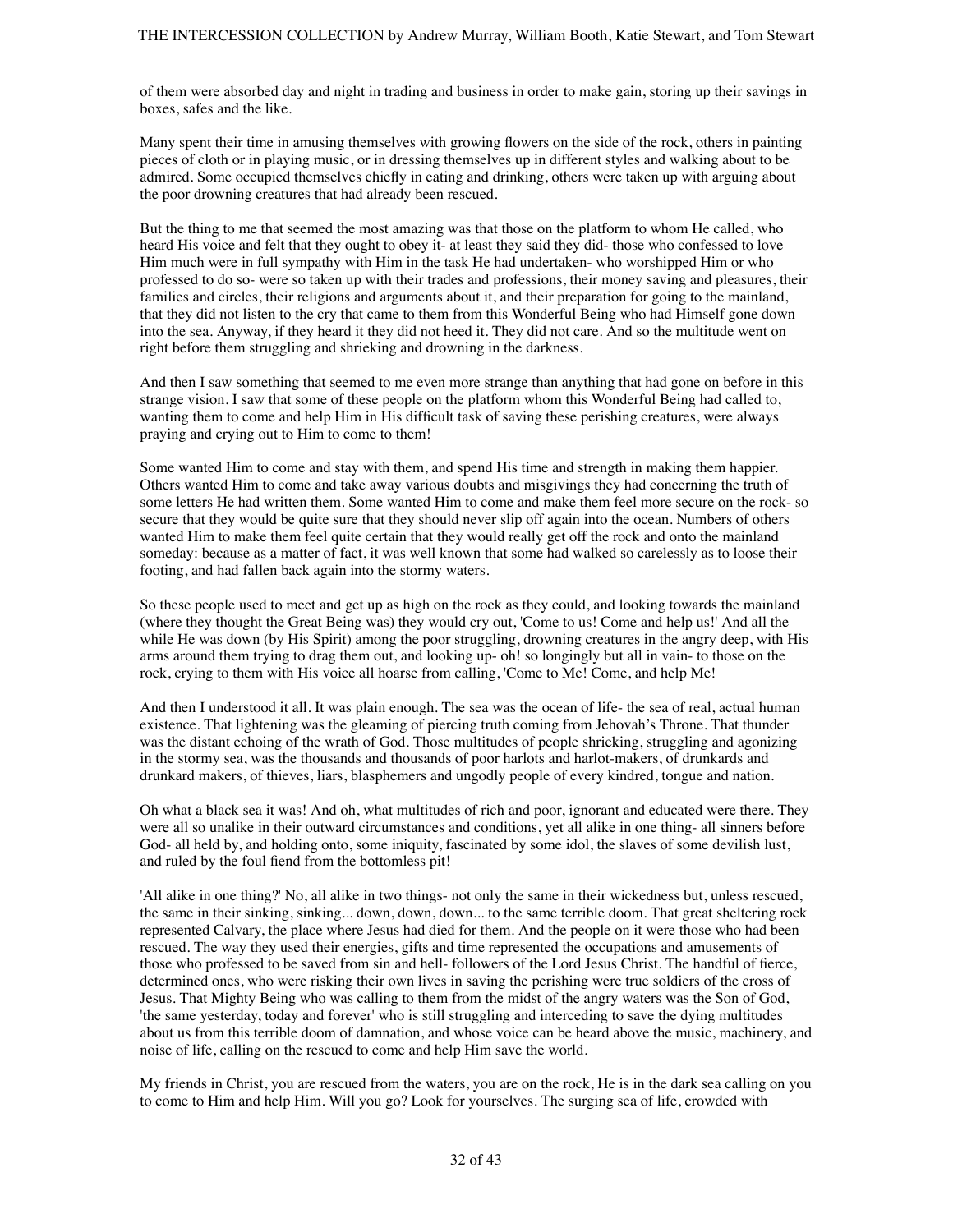perishing multitudes rolls up to the very spot on which you stand. Leaving the vision, I now come to speak of the fact- a fact that is as real as the Bible, as real as the Christ who hung upon the cross, as real as the judgment day will be, and as real as the heaven and hell that will follow it.

Look! Don't be deceived by appearances- men and things are not what they seem. All who are not on the rock are in the sea! Look at them from the standpoint of the great White Throne, and what a sight you have! Jesus Christ, the Son of God is, through His Spirit, in the midst of this dying multitude, struggling to save them. And He is calling on you to jump into the sea- to go right away to His side and help Him in the holy strife. Will you jump? That is, will you go to His feet and place yourself absolutely at His disposal?

A young Christian once came to me, and told me that for some time she had been giving the Lord her profession and prayers and money, but now she wanted to give Him her life. She wanted to go right into the fight. In other words, she wanted to go to His assistance in the sea. As when a man from the shore, seeing another struggling in the water, takes off those outer garments that would hinder his efforts and leaps to the rescue, so will you who still linger on the bank, thinking and singing and praying about the poor perishing souls, lay aside your shame, your pride, your cares about other people's opinions, your love of ease and all the selfish loves that have kept you back for so long, and rush to the rescue of this multitude of dying men and women.

Does the surging sea look dark and dangerous? Unquestionably it is so. There is no doubt that the leap for you, as for everyone who takes it, means difficulty and scorn and suffering. For you it may mean more than th(Isaiah It may mean death. He who beckons you from the sea however, knows what it will mean - and knowing, He still calls to you and bids to you to come.

You must do it! You cannot hold back. You have enjoyed yourself in Christianity long enough. You have had pleasant feelings, pleasant songs, pleasant meetings, pleasant prospects. There has been much of human happiness, much clapping of hands and shouting of praises- very much of heaven on earth.

Now then, go to God and tell Him you are prepared as much as necessary to turn your back upon it all, and that you are willing to spend the rest of your days struggling in the midst of these perishing multitudes, whatever it may cost you.

You must do it. With the light that is now broken in upon your mind and the call that is now sounding in your ears, and the beckoning hands that are now before your eyes, you have no alternative. To go down among the perishing crowds is your duty. Your happiness from now on will consist in sharing their misery, your ease in sharing their pain, your crown in helping them to bear their cross, and your heaven in going into the very jaws of hell to rescue them.

Now what will you do?" --William Booth

If you see it in His WORD, then **He was the One** who revealed it to you. If you desire it as a result of His WORD, then **He was the One** who put it in your heart. For, "Every **good** gift and every **perfect** gift is from Above, and cometh down **from the Father of Lights**" (James 1:17). **.**

> **.** \*--from *Jesus, Lover of My Soul,* http://cyberhymnal.org/htm/j/jlmysoul.htm @ The Cyber Hymnal http://cyberhymnal.org .

## Exceeding Great and Precious Promises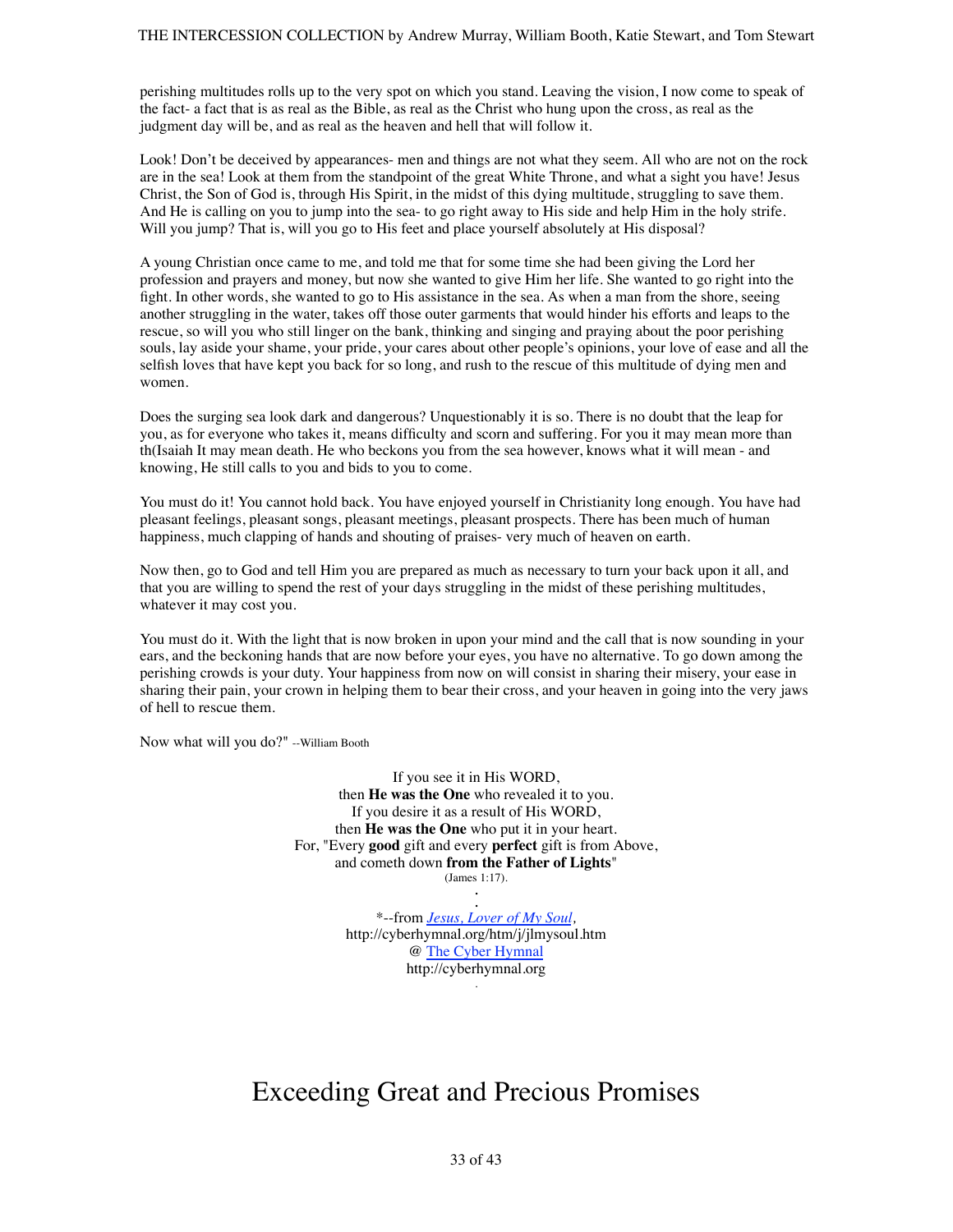## Or, How God Has Ingeniously Designed His Promises to Sanctify His People

"Whereby are given unto us Exceeding Great and Precious Promises: that by these ye might be partakers of the Divine Nature, having escaped the corruption that is in the world through lust" (2Peter 1:4).

by Tom Stewart

## **Preface**

Who but God could have been so clever as to design His Promises to have the sanctifying effect of transforming the Believer into the image of the Only Begotten Son of God? Every Believer has been predestinated to be like the Son. "For whom He did foreknow, He also did predestinate to be conformed to the image of His Son" (Romans 8:29). Sanctification is the process of becoming more and more like Jesus. "But grow in grace, and in the knowledge of our LORD and Saviour Jesus Christ. To Him be glory both now and for ever. Amen" (2Peter 3:18). Our day-to-day needs have been ordained by God to cause us the necessity of discovering some new aspect of the character of the LORD Jesus that we may lay hold of by means of the Exceeding Great and Precious Promises. "But my God shall supply all your need according to His riches in glory by Christ Jesus" (Philippians 4:19).

## **Only Faith Can Receive the Promises**

Faith is the only thing that man can do to please God. "But without faith it is impossible to please Him: for he that cometh to God must believe that He is, and that He is a rewarder of them that diligently seek Him" (Hebrews 11:6). Rees Howells, a Welsh coal miner who exemplified intercessory prayer, understood that need to please God and recorded: "Faith Is Substance". "Now faith is the substance of things hoped for, the evidence of things not seen" (Hebrews 11:1). God requires man to live by faith. "The just shall live by faith: but if any man draw back, My soul shall have no pleasure in him" (Hebrews 10:38).

All men have a moral likeness to their Creator. That likeness means the ability to make a moral decision of choosing or rejecting good or evil. "So God created man in His own image, in the image of God created He him; male and female created He them" (Genesis 1:27). No, that does not make one a child of God without repentance and faith. "Repent ye, and believe the gospel" (Mark 1:15). But, even with this God-given capacity of every man to choose or reject God, man never does what he should without the gracious intervention of God. "In meekness instructing those that oppose themselves; if God peradventure will give them repentance to the acknowledging of the Truth" (2Timothy 2:25).

Our claiming of the Promises only occurs with the continual help of God. "For it is God which worketh in you both to will and to do of His good pleasure" (Philippians 2:13). In this fashion, God rightly demands us to exercise faith in our own salvation and sanctification, while giving us His help freely, as a Father to a child, to ensure our likeness to the Only Begotten Son. "Therefore it is of faith, that it might be by grace; to the end the promise might be sure to all the seed" (Romans 4:16). Through Jesus "we have access by faith into this grace wherein we stand" (Romans 5:2).

## **The Veracity of God**

A promise assumes the veracity and ability of the one who makes the promise to keep it. "For when God made promise to Abraham, because He could swear by no greater, He sware by Himself" (Hebrews 6:13). What is Scripture but the account of a Faithful God dealing with man? "For men verily swear by the greater: and an oath for confirmation is to them an end of all strife. Wherein God, willing more abundantly to shew unto the heirs of promise the immutability of His Counsel, confirmed it by an Oath: That by two immutable things, in which it was impossible for God to lie, we might have a strong consolation, who have fled for refuge to lay hold upon the hope set before us" (Hebrews 6:16-18).

What "two immutable things" are meant by Hebrews 6:18? God's "Counsel" and "Oath" (6:17) are the "two immutable things" intended. God's Counsel is the "Thus saith the LORD" (Isaiah 7:7) of the prophets. God's Counsel is the right advice. "There are many devices in a man's heart; nevertheless the Counsel of the LORD, that shall stand" (Proverbs 19:21). God's Counsel is the leading that comes from the Spirit of Counsel and Might (Isaiah 11:2). God's purpose is to work "all things after the Counsel of His own will" (Ephesians 1:11).

God's "Oath" (Hebrews 6:17) is His confirmation that His counsel will come to pass. "By Myself have I sworn, saith the LORD" (Genesis 22:16). Man's oath is questionable, but God's Oath is certain. "God is not a man, that He should lie; neither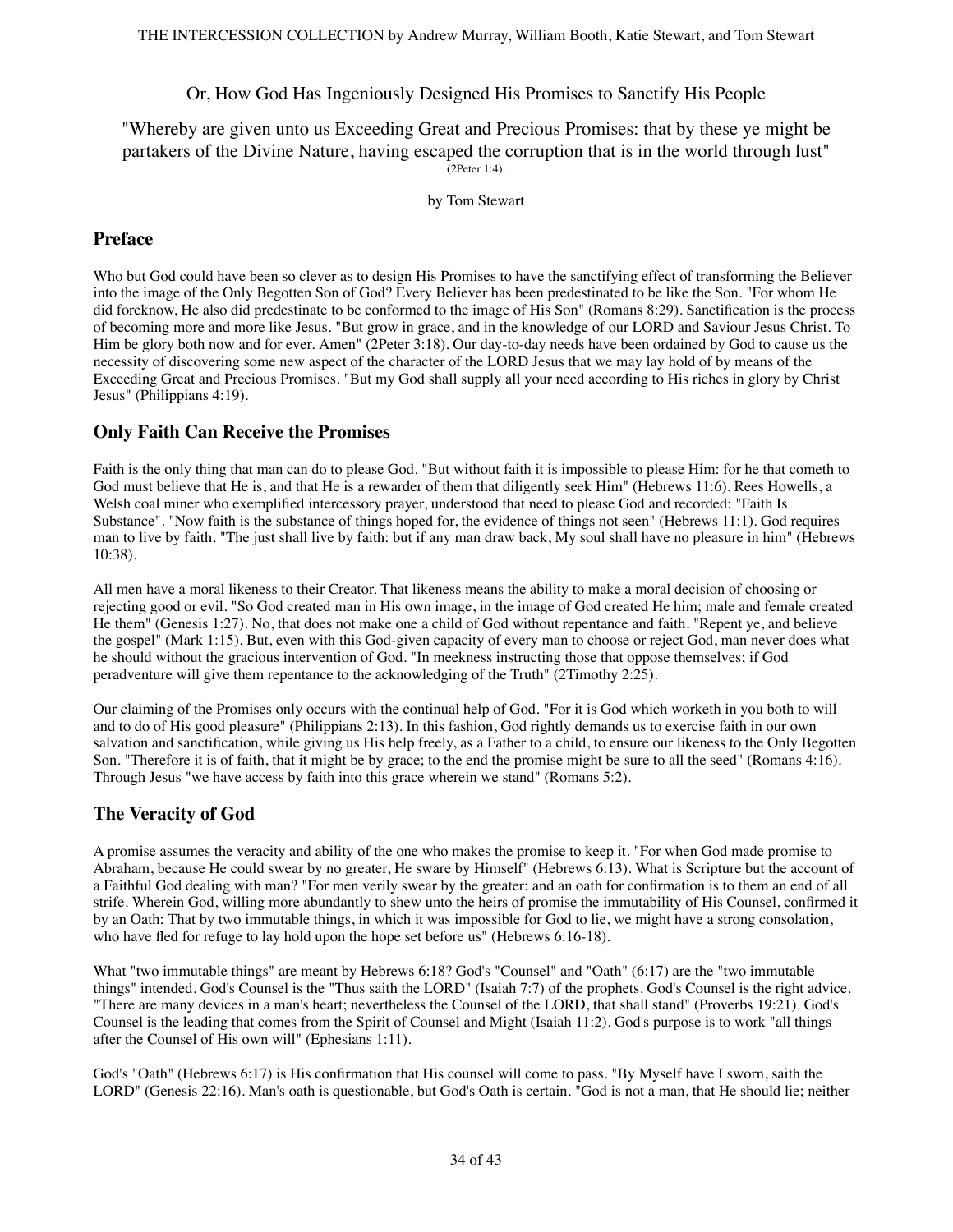the son of man, that He should repent: hath He said, and shall He not do it? or hath He spoken, and shall He not make it good?" (Numbers 23:19).

"In hope of eternal life, which God, that **cannot** lie, promised before the world began" (Titus 1:2). God cannot lie because He has **chosen** not to lie. "The Strength of Israel **will no**t lie nor repent" (1Samuel 15:29). God is what He is because He has chosen to be so, not because someone else caused Him to be that way. "I am He: before Me there was no God formed, neither shall there be after Me" (Isaiah 43:10). Thus, He is what He has chosen to be, and deserves the greatest honor and credit for being the Faithful God. "Know therefore that the LORD thy God, He is God, the faithful God, which keepeth Covenant and mercy with them that love Him and keep His Commandments to a thousand generations" (Deuteronomy 7:9).

## **The Cooperation of Man**

God's Promises are checks drawn on the Bank of Heaven, backed by the unlimited resources of God. "Prove Me now herewith, saith the LORD of hosts, if I will not open you the windows of Heaven, and pour you out a blessing, that there shall not be room enough to receive it" (Malachi 3:10). The Father has made the deposit. "For God so loved the world, that He gave His Only Begotten Son" (John 3:16). His authorizing signature is His Word. "For all the Promises of God in Him are yea, and in Him Amen" (2Corinthians 1:20). The amount of the check is the Kingly sum of "According to Your Faith" (Matthew 9:29).

Your name has been carefully included on the line, "Pay to the Order of". To ensure no difficulty in your cashing of the check, our Loving Heavenly Father has written your name as "Whosoever Will"-- "whosoever will, let him take the Water of Life freely" (Revelation 22:17). All that remains is your cooperation, in endorsing your signature on the back of the check, to tell the Bank that you have accepted the check. This can only be done by faith. "Therefore I say unto you, What things soever ye desire, when ye pray, believe that ye receive them, and ye shall have them" (Mark 11:24).

What hinders us from claiming the Promises of God? The absence of faith. Sometimes we refuse to believe what God has said-- for whatever selfish reason. That is sin. "Afterward He appeared unto the eleven as they sat at meat, and upbraided them with their unbelief and hardness of heart, because they believed not them which had seen Him after He was risen" (Mark 16:14). Other times, we simply lack the faith to honestly believe because we do not understand the Promise. "If then God so clothe the grass, which is to day in the field, and to morrow is cast into the oven; how much more will He clothe you, O ye of little faith? And seek not ye what ye shall eat, or what ye shall drink, neither be ye of doubtful mind. For all these things do the nations of the world seek after: and your Father knoweth that ye have need of these things. But rather seek ye the kingdom of God; and all these things shall be added unto you. Fear not, little flock; for it is your Father's good pleasure to give you the kingdom" (Luke 12:28-32).

After we have claimed the Promises, we may falter because we become impatient. That too, is sin. "My brethren, count it all joy when ye fall into divers temptations; Knowing this, that the trying of your faith worketh patience. But let patience have her perfect work, that ye may be perfect and entire, wanting nothing" (James 1:2-4). Gaining from God the very thing we desired and for which we prayed the Promises, has the added benefit of God perfecting us to be more like the LORD Jesus.

Although faith is the condition of all of God's Promises, our reception of His Promises is usually based upon some specifically stated condition. For instance, we have been promised prosperity and success, but on the condition that we abide in the Word of God. "This Book of the Law shall not depart out of thy mouth; but thou shalt meditate therein day and night, that thou mayest observe to do according to all that is written therein: for then thou shalt make thy way prosperous, and then thou shalt have good success" (Joshua 1:8). We have been promised a secure and happy family, but on the condition of fearing (i.e., reverently trusting) God. "Thy wife shall be as a fruitful vine by the sides of thine house: thy children like olive plants round about thy table. Behold, that thus shall the man be blessed that feareth the LORD" (Psalm 128:3-4). We have been promised escape from the Tribulation Week (as understood from Daniel 9 and Matthew 24), but on the condition of our continual watching and praying that we would be accounted worthy to escape. "Watch ye therefore, and pray always, that ye may be accounted worthy to escape all these things that shall come to pass, and to stand before the Son of man" (Luke 21:36). The examples are endless.

## **God Has Always Kept His Promises**

Even when the consequences are negative, God has always kept His Word. With all the love that He lavished upon our original parents in their Edenic Paradise, it must have truly pained Him to cause death to fall upon Adam and Eve after they ate the Forbidden Fruit. "And the LORD God commanded the man, saying, Of every tree of the garden thou mayest freely eat: but of the Tree of the Knowledge of Good and Evil, thou shalt not eat of it: for in the day that thou eatest thereof thou shalt surely die" (Genesis 2:16-17).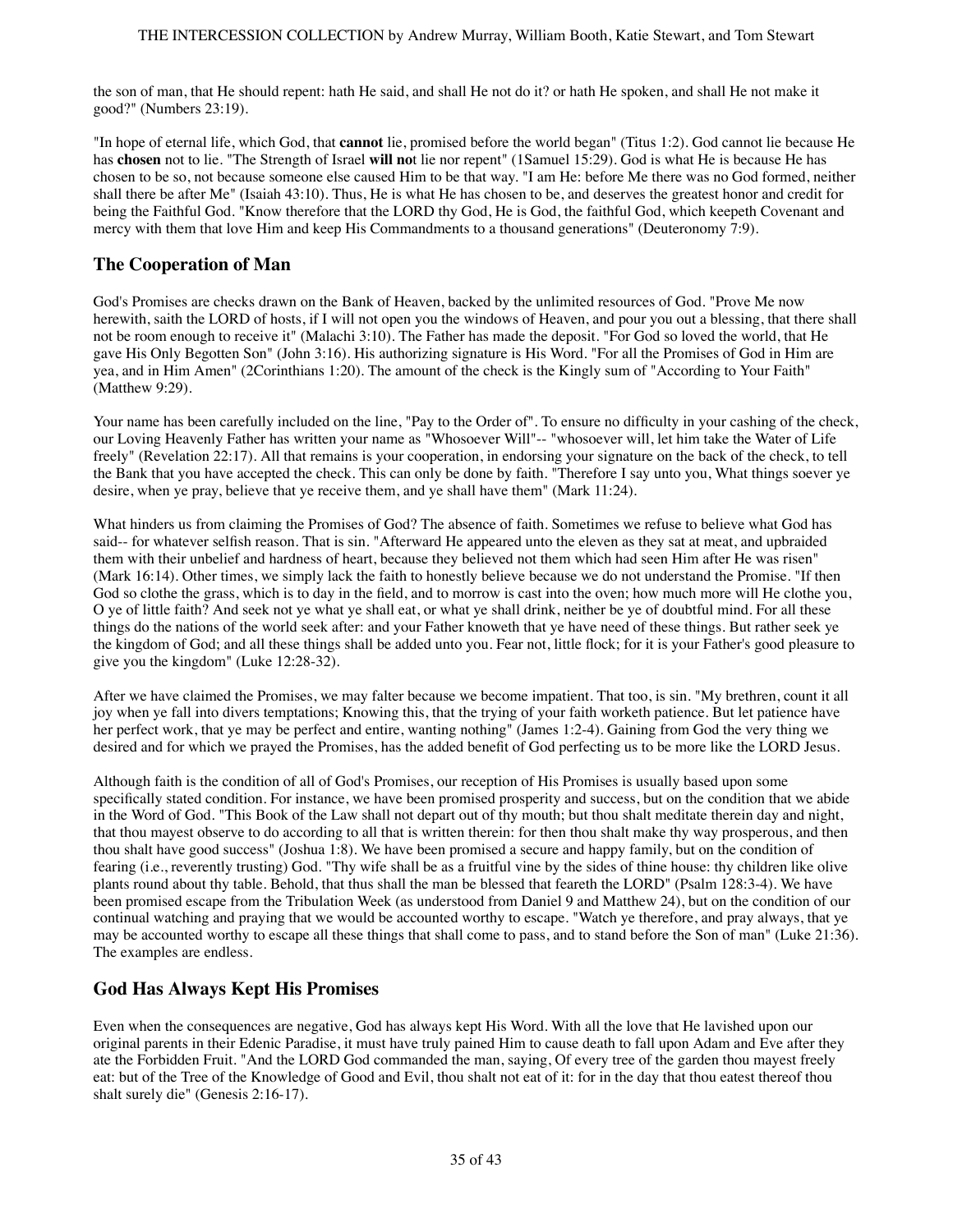Noah "being warned of God of things not seen as yet, moved with fear, prepared an ark to the saving of his house" (Hebrews 11:7). Jehovah said, "I will destroy man whom I have created from the face of the earth" (Genesis 6:7) because He "looked upon the earth, and, behold, it was corrupt" (Genesis 6:12). He promised Noah the delay of 120 years before the Flood would come, which was enough time to build the Ark. "And the LORD said, My Spirit shall not always strive with man, for that he also is flesh: yet his days shall be an hundred and twenty years" (Genesis 6:3). Noah fulfilled the conditions of God's promised deliverance from the coming Flood, by building the Ark.

The Promised Land is Israel. It received that name from the fact that the LORD promised Abraham "all the land of Canaan, for an everlasting possession" (Genesis 17:8). Though Abraham was promised to possess all the land on which he dwelled, he was still only "a stranger and a sojourner" (Genesis 23:41) as far as the practical ownership of the land was concerned. "By faith Abraham, when he was called to go out into a place which he should after receive for an inheritance, obeyed; and he went out, not knowing whither he went. By faith he sojourned in the land of promise, as in a strange country, dwelling in tabernacles with Isaac and Jacob, the heirs with him of the same promise" (Hebrews 11:8-9).

What motivated Abraham to continue living as a stranger in the land that God had promised him as a possession? "He looked for a City which hath foundations, whose builder and maker is God" (Hebrews 11:10). Abraham looked for an eternal dwelling with his God. "But now they desire a better country, that is, an Heavenly: wherefore God is not ashamed to be called their God: for He hath prepared for them a City" (Hebrews 11:16). Abraham was looking for what the Apostle John called the New Jerusalem (Revelation 21:2). In other words, Abraham was patient about receiving the Promised Land from God because He was motivated by the higher desire to dwell with God forever.

Rahab is another excellent example of how God has kept His Promises. "By faith the harlot Rahab perished not with them that believed not, when she had received the spies with peace" (Hebrews 11:31). She perished not with the inhabitants of Jericho because she believed the promise God had given her through Joshua's two spies. "And the men answered her, Our life for yours, if ye utter not this our business. And it shall be, when the LORD hath given us the land, that we will deal kindly and truly with thee" (Joshua 2:14). Rahab had a further condition to fulfill in addition to her silence about the whereabouts of the two spies. She was to bind a line of scarlet thread in the window of her room on the walls of Jericho, where she and her father, mother, brothers, and her father's household would be protected from Jericho's sure destruction. "Behold, when we come into the land, thou shalt bind this line of scarlet thread in the window which thou didst let us down by: and thou shalt bring thy father, and thy mother, and thy brethren, and all thy father's household, home unto thee. And it shall be, that whosoever shall go out of the doors of thy house into the street, his blood shall be upon his head, and we will be guiltless: and whosoever shall be with thee in the house, his blood shall be on our head, if any hand be upon him. And if thou utter this our business, then we will be quit of thine oath which thou hast made us to swear. And she said, According unto your words, so be it. And she sent them away, and they departed: and she bound the scarlet line in the window" (Joshua 2:18-21).

Because Rahab fulfilled the conditions for her promised preservation, she not only received her life in the bargain, but was one of the direct ancestors of King David and the LORD Jesus Christ. "And Salmon begat Booz of Rachab; and Booz begat Obed of Ruth; and Obed begat Jesse" (Matthew 1:5). Truly our God is "able to do exceeding abundantly above all that we ask or think, according to the Power that worketh in us" (Ephesians 3:20). Thank God for the faith of Rahab!

## **God is Keeping His Promises**

Our certainty about trusting the Promises of God is founded upon the character of God Himself. "For I am the LORD, I change not" (Malachi 3:6). Also, consider the fact that we can only stand on the Promises in the present tense. It is appropriate to say that we have stood on the Promises in the past and will stand upon them in the future, but only today can we say that we are Standing on the Promises of God. "Therefore I say unto you, What things soever ye desire, when ye pray, believe [present tense] that ye receive them, and ye shall have them" (Mark 11:24).

If we cannot have a present victory in our dependance on the Promises of God, the past and the future lose significance. May we be as presently optimistic as Brother Paul when he announced to his fellow lost-at-sea shipmates their certain deliverance. "Wherefore, sirs, be of good cheer: for I believe God, that it shall be even as it was told me" (Acts 27:25).

If God is presently sustaining us, then we have confidence in God. "But Christ as a Son over His own house; Whose house are we, **if** we hold fast the confidence and the rejoicing of the hope **firm unto the end**" (Hebrews 3:6). Walking by faith, claiming the Promises, and believing God, all describe confidence in God. "For we are made partakers of Christ, **if** we hold the beginning of our confidence **stedfast unto the end**" (3:14). Pray that God will give us a strong grip on Himself. "Thy God hath commanded thy strength: strengthen, O God, that which Thou hast wrought for us" (Psalm 68:28). What a wonderful prayer that God will most willingly grant! "O God, strengthen my hands" (Nehemiah 6:9).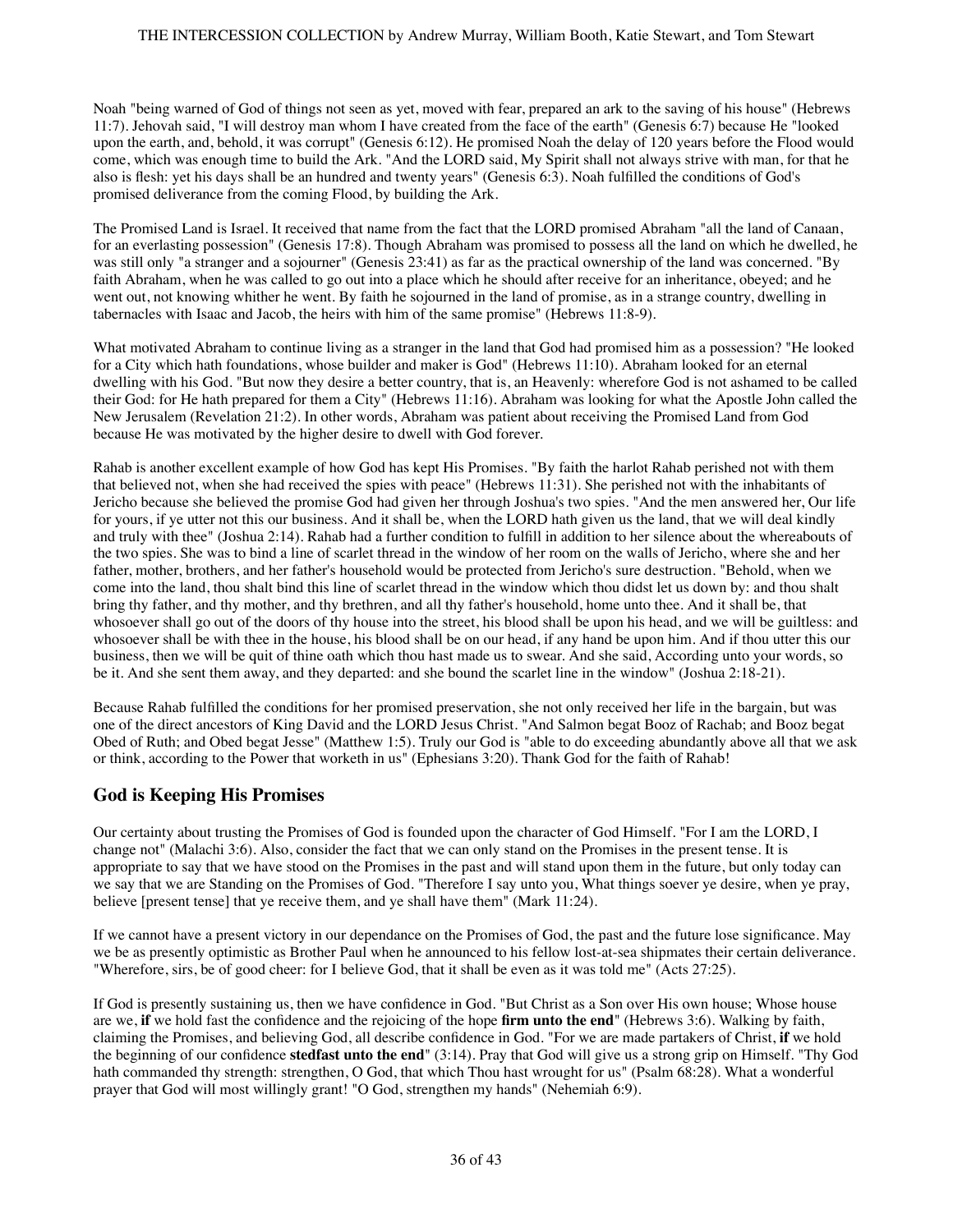Can we lose our reward? Most certainly. "Look to yourselves, that we lose not those things which we have wrought, but that we receive a full reward" (2John 8). Our confidence in God and in His Promises has great reward. "Cast not away therefore your confidence, which hath great recompence of reward" (Hebrews 10:35). When we backslide from the LORD, we lose ground from where we were previously standing. "For Israel slideth back as a backsliding heifer" (Hosea 4:16). We need Promises from God to ensure our continual cleaving to His Promises! "I have stuck unto Thy Testimonies: O LORD, put me not to shame" (Psalm 119:31). "He will keep the feet of His saints" (1Samuel 2:9). "Preserve me, O God: for in Thee do I put my trust" (Psalm 16:1).

Confidence in God and His Promises is essential for those who wait for the soon coming of the LORD. "And now, little children, abide in Him; that, when He shall appear, we may have confidence, and not be ashamed before Him at His coming" (1John 2:28). How can we await an appointed time of departure from this earthly abode without confidence in God? "And it shall be said in that day, Lo, this is our God; we have waited for Him, and He will save us: this is the LORD; we have waited for Him, we will be glad and rejoice in His salvation" (Isaiah 25:9).

The certainty that we will leave in a Pre-Tribulational Rapture before the Tribulation Week begins is founded upon the LORD Jesus' promise and admonition to watch and pray that we would be accounted worthy to escape ALL things that shall come to pass. "Watch ye therefore, and pray always, that ye may be accounted worthy to escape all these things that shall come to pass, and to stand before the Son of man" (Luke 21:36). The promise of our LORD coming to take us before the Tribulation Week begins is further founded upon our confidence that He is able to subdue us to Himself. How could we be ready otherwise? "For our conversation is in Heaven; from whence also we look for the Saviour, the LORD Jesus Christ: Who shall change our vile body, that it may be fashioned like unto His glorious body, according to the working whereby He is able even to subdue all things unto Himself" (Philippians 3:20-21). What an ecstatic relieving of a great burden will our departure be! "But as it is written, Eye hath not seen, nor ear heard, neither have entered into the heart of man, the things which God hath prepared for them that love Him" (1Corinthians 2:9).

A present tense confidence in God and His Promises is **necessary** for our prayers to be answered. "And this is the confidence that we have in Him, that, if we ask any thing according to His will, He heareth us: And if we know that He hear us, whatsoever we ask, we know that we have the petitions that we desired of Him" (1John 5:14-15). The mighty men of faith and prayer of the past such as George Muller and Hudson Taylor have taught the Church to expect great things from God- and to attempt great things for God. "Open thy mouth wide, and I will fill it" (Psalm 81:10). They will be waiting in Heaven with the Saviour to welcome us as soldiers of the Promises, who have come home. "I have fought a good fight, I have finished my course, I have kept the faith" (2Timothy 4:7).

## **God Will Surely Keep His Prophecies**

What else is a prophecy than God's promise of what He said will happen in the future? "Declaring the end from the beginning, and from ancient times the things that are not yet done, saying, My Counsel shall stand, and I will do all My pleasure" (Isaiah 46:10). The Immutability of God assures us that He will most assuredly perform all of His promised prophecies. "Jesus Christ the same yesterday, and to day, and for ever" (Hebrews 13:8).

God's Promises are to prevent us from taking anxious thought about the future. "Take therefore no thought for the morrow: for the morrow shall take thought for the things of itself. Sufficient unto the day is the evil thereof" (Matthew 6:34). But why should we be so unconcerned about the evil that could befall us tomorrow? Because our God is demonstrating His sustaining power through His Promises toward us today. "But seek ye first the kingdom of God, and His righteousness; and all these things shall be added unto you" (Matthew 6:33).

How could we be in a state of Spiritual readiness as Wise Virgins (Matthew 25:1-13), if we are in an anxious state of fear, doubt, and perplexity concerning our immediate circumstances? "There is no fear in love; but perfect love casteth out fear: because fear hath torment. He that feareth is not made perfect in love" (1John 4:18). By intelligent and thoughtful use of the Promises, cast all of your cares upon the LORD. "Casting all your care upon Him; for He careth for you" (1Peter 5:7). Your faith in God honors Him, and He will likewise honor you with the fulfillment of His Promises in answer to your prayers. "Them that honour Me [the LORD God of Israel] I will honour" (1Samuel 2:30).

What has the LORD promised about the future? He has promised eternal happiness for His people. "Blessed are they that do His Commandments, that they may have right to the tree of life, and may enter in through the gates into the City" (Revelation 22:14). The wicked are promised eternal suffering. "And cast ye the unprofitable servant into outer darkness: there shall be weeping and gnashing of teeth" (Matthew 25:30).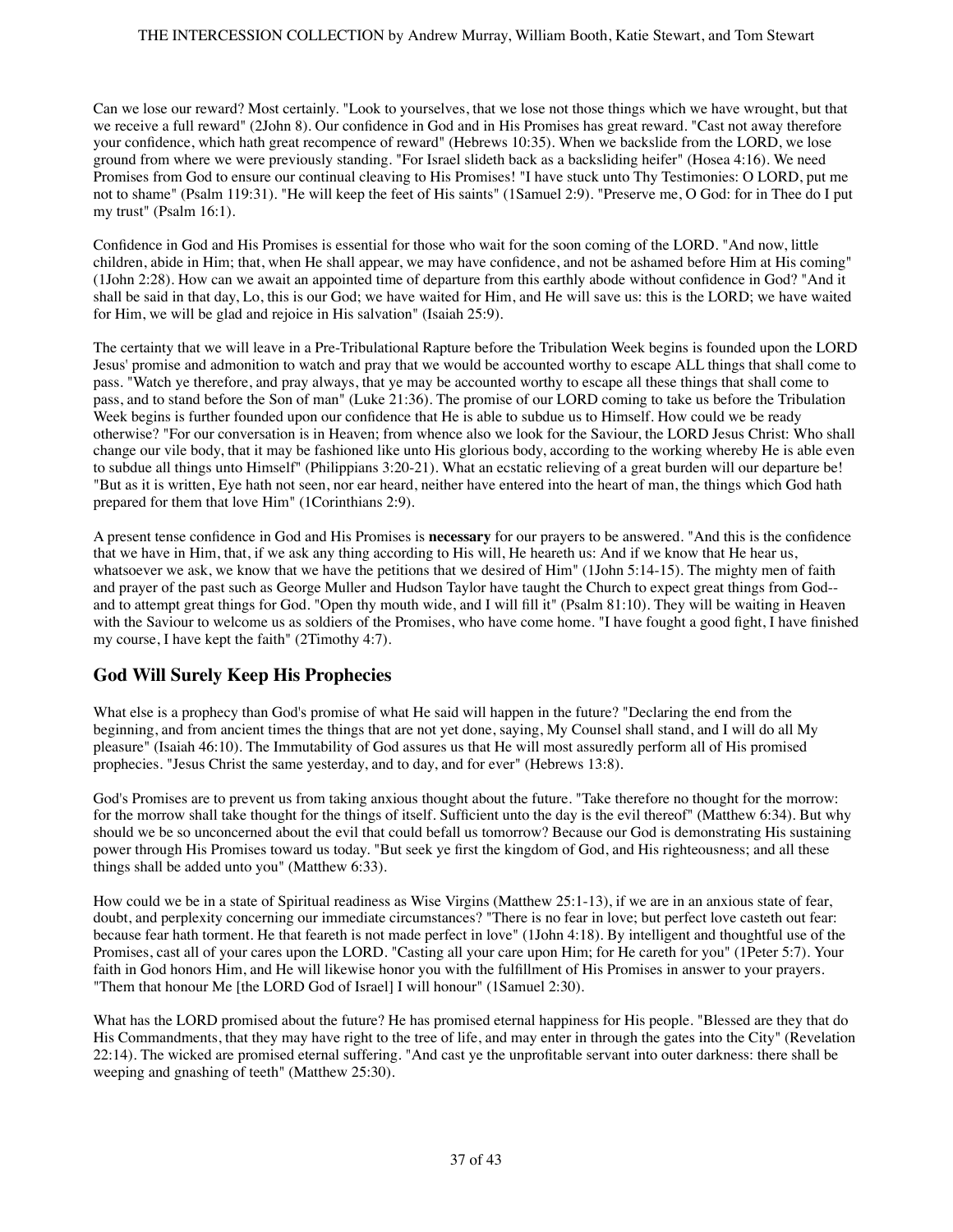Those who are walking in righteousness are promised to be delivered from the upcoming Tribulation Week, while the backslidden and the wicked will not escape it. "The righteous is delivered out of trouble, and the wicked cometh in his stead" (Proverbs 11:8). The Foolish Virgins (i.e., the backslidden) who enter into the Tribulation Week are promised to be refined by their experience. "And not only so, but we glory in tribulations also: knowing that tribulation worketh patience" (Romans 5:3).

Israel is promised to return to Jehovah at the Second Coming of the LORD Jesus Christ. "Who hath heard such a thing? who hath seen such things? Shall the earth be made to bring forth in one day? or shall a nation be born at once? for as soon as Zion travailed, she brought forth her children" (Isaiah 66:8). The Apostle Paul's heart desire for Israel will finally be realized. "Brethren, my heart's desire and prayer to God for Israel is, that they might be saved" (Romans 10:1). All Israel is promised to be finally saved. "And so all Israel shall be saved: as it is written, There shall come out of Sion the Deliverer, and shall turn away ungodliness from Jacob" (Romans 11:26).

## **Conclusion**

A promise need not start with an "If" to be a promise. Your faith is the understood condition of all of the Promises of God. "And being fully persuaded that, what He had promised, He was able also to perform" (Romans 4:21). Further, anything from God's Word that you can reverently fashion into a promise from God without diminishing the rest of Scripture-- for "the Scripture cannot be broken" (John 10:35)-- is yours. "Therefore let no man glory in men. For all things are yours" (1Corinthians 3:21). Ours is the God who has promised us Heaven. "Bring ye all the tithes into the storehouse, that there may be meat in Mine house, and prove Me now herewith, saith the LORD of hosts, if I will not open you the windows of Heaven, and pour you out a blessing, that there shall not be room enough to receive it" (Malachi 3:10). He only awaits the prayerful cry of His children to meet their every need. "Call unto Me, and I will answer thee, and shew thee great and mighty things, which thou knowest not" (Jeremiah 33:3).

Since God has designed man from the "dust of the ground" (Genesis 2:7) and not as the Angels, we have our own unique problems and necessities. "Thou madest him a little lower than the angels" (Hebrews 2:7). Adam and Eve's sin has tainted all except the moral agency of man, which is the "image of God" (Genesis 1:27). That moral agency-- the capacity to choose between right and wrong-- is practically all that separates man from the animals, for they also were formed from the dust of the ground. "And out of the ground the LORD God formed every beast of the field" (Genesis 2:19). However, that moral agency is the avenue by which we have the glorious opportunity of being elevated to the Throne of God by His Exceeding Great and Precious Promises. "Thus saith the LORD, the Holy One of Israel, and His Maker, Ask Me of things to come concerning My sons, and concerning the work of My hands command ye Me" (Isaiah 45:11).

Confidence in the Promises of God is another way of saying confidence in God. After all, God is as good as His Word because He is His Word. "His name is called The Word of God" (Revelation 19:13). Our confidence in God binds us to Him by faith. "The just shall live by faith" (Galatians 3:11). Our Creator, who has become our Saviour, is also our Sanctifier. "But of Him are ye in Christ Jesus, Who of God is made unto us wisdom, and righteousness, and sanctification, and redemption" (1Corinthians 1:30). Truly, the LORD Jesus Christ is unto us "all things that pertain unto life and godliness" (2Peter 1:3). Our access to all of His divine attributes is through the "Exceeding Great and Precious Promises" (1:4). The result of the Promises is as complete of a union of God's people with Himself as Divinely possible. "And when all things shall be subdued unto Him, then shall the Son also Himself be subject unto Him that put all things under Him, that God may be All in all" (1Corinthians 15:28).

.

## THE POWER of PERSEVERING PRAYER

BY THE REV. ANDREW MURRAY

And the Lord said, "Men ought always to pray, and not to faint...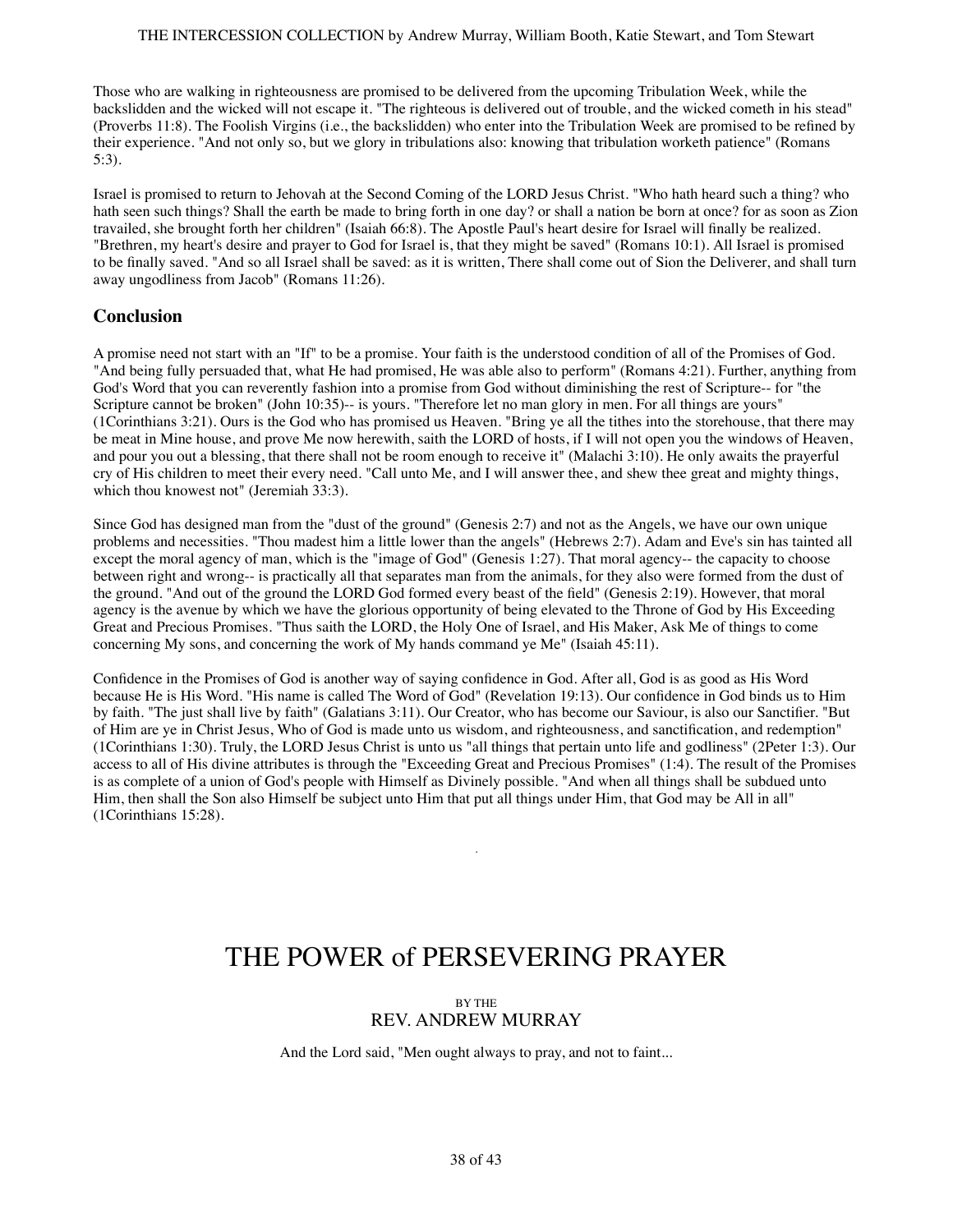There was in a city a judge, which feared not God, neither regarded man: And there was a widow in that city; and she came unto him, saying, Avenge me of mine adversary. And he would not for a while: but afterward he said within himself, Though I fear not God, nor regard man; Yet because this widow troubleth me, I will avenge her, lest by her continual coming she weary me. And the Lord said, Hear what the unjust judge saith. And shall not God avenge His own elect, which cry day and night unto Him, though He bear long with them? I tell you that He will avenge them speedily. Nevertheless when the Son of man cometh, shall He find faith on the earth?" (Luke 18:1-8)

Of all the mysteries of the prayer world the need of persevering prayer is one of the greatest. That the Lord, who is so loving and longing to bless, should have to be asked, time after time, sometimes year after year, before the answer comes, we cannot easily understand. It is also one of the greatest practical difficulties in the exercise of believing prayer. When, after persevering pleading, our prayer remains unanswered, it is often easiest for our lazy flesh, and it has all the appearance of pious submission, to think that we must now cease praying, because God may have His secret reason for withholding His answer to our request.It is by faith alone that the difficulty is overcome. When once faith has taken its stand on God's word and the Name of Jesus, and has yielded itself to the leading of the Spirit to seek God's will and honor alone in its prayer, it need not be discouraged by delay. It knows from Scripture that the power of believing prayer is simply irresistible; real faith can never be disappointed. It knows that just as water, to exercise the irresistible power it can have, must be gathered up and accumulated until the stream can come down in full force, so there must often be a heaping up of prayer until God sees that the measure is full, when the answer comes. It knows that just as the peasant farmer has to take his ten thousand steps to sow his tens of thousands seeds, each one a part of the preparation for the final harvest, so there is a need for often repeated persevering prayer, all working out some desired blessing. It knows for certain that not a single believing prayer can fail of its effect in heaven, but has its influence, and is treasured up to work out an answer in due time to him who perseveres to the end. It knows that it has to do, not with human thoughts or possibilities, but with the word of the living God. And so, even as Abraham through so many years "who against hope believed in hope" (Romans 4:18), and then "followers of them who through faith and patience inherit the promises." (Hebrews 6:12)

To enable us, when the answer to our prayer does not come at once, to combine quiet patience and joyful confidence in our persevering prayer, we must especially try to understand the words in which our Lord sets forth the character and conduct, not of the unjust judge, but of our God and Father, toward those whom He allows to cry day and night to Him: "I tell you that He will avenge them speedily." (Luke 18:8)

He will avenge them quickly, the Master says. The blessing is all prepared; He is not only willing, but most anxious, to give them what they ask; everlasting love burns with the longing desire to reveal itself fully to its beloved and to satisfy their needs. God will not delay one moment longer than is absolutely necessary; He will do all in His power to expedite and rush the answer.

But why, if this is true and His power is infinite, does it often take so long for the answer to prayer to come? And why must God's own elect so often, in the middle of suffering and conflict, cry day and night? He is waiting patiently while He listens to them. "Behold, the husbandman waiteth for the precious fruit of the earth, and hath long patience for it, until he receive the early and latter rain." (James 5:7) The farmer does, indeed, long for his harvest, but knows that it must have its full amount of sunshine and rain, and he has long patience. A child so often wants to pick the half-ripe fruit; the farmer knows how to wait until the proper time. Man, in his spiritual nature too, is under the law of gradual growth that reigns in all created life. It is only in the path of development that he can reach his divine destiny. And it is the Father, in whose hand are the times and seasons, who knows the moment when the soul or the Church is ripened to that fullness of faith in which it can really take and keep the blessing. Like a father who longs to have his only child home from school, and yet waits patiently until the time of training is completed, so it is with God and His children: He is the patient One, and answers quickly.

The insight into this truth leads the believer to cultivate the corresponding dispositions: patience and faith, waiting and anticipating, are the secret of his perseverance. By faith in the promise of God, we know that we have the petitions we have asked of Him. Faith takes and holds the answer in the promise as an unseen spiritual possession, rejoices in it, and praises for it. But there is a difference between the faith that thus holds the word and knows that it has the answer and the clearer, fuller, riper faith that obtains the promise as a present experience. It is in persevering, not unbelieving, but confident and praising prayer, that the soul grows up into that full union with its Lord in which it can enter upon the possession of the blessing in Him. There may be in these around us, there may be in that great system of being of which we are part, there may be in God's government, things that have to be put right through our prayer before the answer can fully come: the faith that has, according to the command, believed that it has received, can allow God to take His time; it knows it has prevailed and must prevail. In quiet, persistent, and determined perseverance it continues in prayer and thanksgiving until the blessing comes. And so we see combined what at first sight appears contradictory--the faith that rejoices in the answer of the unseen God as a present possession and the patience that cries day and night until it be revealed. The quickness of God's patience is met by the triumphant but patient faith of His waiting child.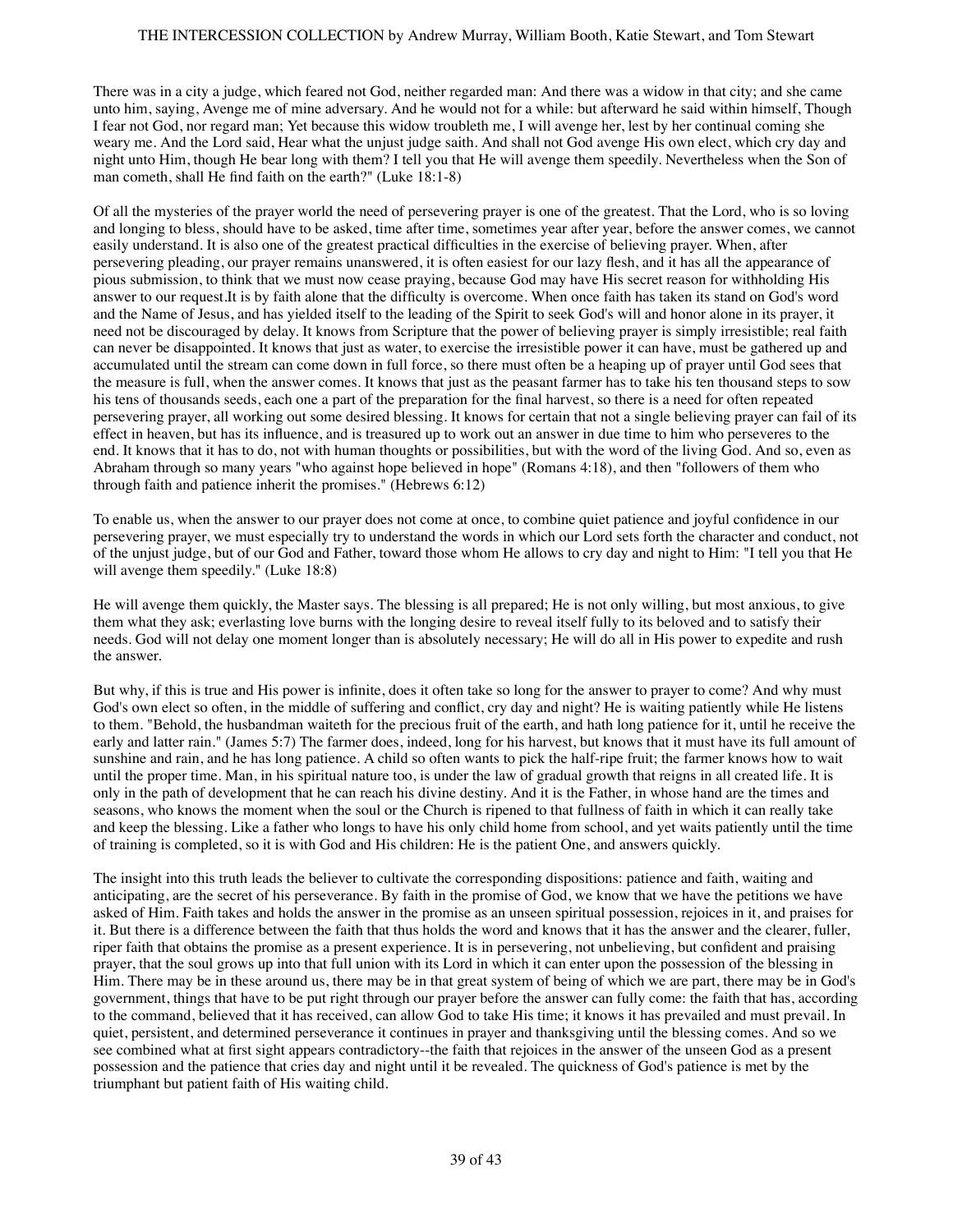Our great danger, in this school of the answer delayed, is the temptation to think that, after all, it may not be God's will to give us what we ask. If our prayer be according to God's word, and under the leading of the Spirit, let us not give way to these fears. Let us learn to give God time. God needs time with us. If only we give Him time, that is, time in the daily fellowship with Himself, for Him to exercise the full influence of His presence on us, and time, day by day, in the course of our being kept waiting, for faith to prove its reality and to fill our whole being, He Himself will lead us from faith to vision; we shall see the glory of God. Let no delay shake our faith. Of faith it holds good: first the blade, then the ear, then the full corn in the ear. Each believing prayer brings a step nearer the final victory. Each believing prayer helps to ripen the fruit and bring us nearer to it; it fills up the measure of prayer and faith known to God alone; it conquers the hindrances in the unseen world; it hastens the end. Child of God, give the Father time. He is patiently listening to you. He wants the blessing to be rich, and full, and sure; give Him time, while you cry day and night. Only remember the word: "I tell you that He will avenge them speedily." (Luke 18:8)

The blessing of such persevering prayer is unspeakable. There is nothing so heart-searching as the prayer of faith. It teaches you to discover and confess, and to give up everything that hinders the coming of the blessing, everything there may not be in accordance with the Father's will. It leads to closer fellowship with Him who alone can teach us to pray, to a more entire surrender to draw near under no covering but that of the blood and the Spirit. It calls for a closer and more simple abiding in Christ alone. Christian, give God time. He will perfect that which concerns you.

Let it be thus whether you pray for yourself or for others. All labor, bodily or mental, needs time and effort: we must give up ourselves up to it. Nature discovers her secrets and yields her treasures only to diligent and thoughtful labor. However little we can understand it, in the spiritual farming it is the same: the seed we sow in the soil of heaven, the efforts we put forth, and the influence we seek to exert in the world above, need our whole being: we must give ourselves to prayer. But let us hold firm the great confidence that in due season we will reap if we don't give up.

And let us especially learn the lesson as we pray for the Christ's Church. She is, indeed, like the poor widow, in the absence of her Lord, apparently at the mercy of her adversary, helpless to obtain restitution. Let us, when we pray for His Church or any portion of it, under the power of the world, asking Him to visit her with the mighty workings of His Spirit and to prepare her for His coming-- let us pray in the assured faith: prayer does help, praying always and not stopping will bring the answer. Only give God time. And then keep crying out day and night. "And the Lord said, Hear what the unjust judge saith. And shall not God avenge His own elect, which cry day and night unto Him, though He bear long with them?" (Luke 18:6-7).

.

## Every One That Is Born of the Spirit

"The wind bloweth where it listeth." The wind has great liberty to go where it wants. It sweeps through the fields and over the tops of mountains. As it skims the water's surface it also cuts deep into the forests, reaching all nooks and crannies. It blows with all the power of The Almighty's blast or the softness of His whisper, influencing great and small, rich and poor, old and young.

"Thou hearest the sound thereof, but canst not tell whence it cometh, and whither it goeth." The wind totally encompasses man with a tremendous roar, as from a bolting train, but yet is totally unable to determine its motivation, its cyclical beginning from its ending, its top from its bottom. overpowered by it, yet unable to hold it.

"so is every one that is born of the Spirit." (John 3:8).

by Katie Stewart

"There are Three that bear Record in Heaven, the Father, the Word, and the Holy Ghost: and these Three are One" (1John 5:7). The Omnipotent Holy Wind, God's Spirit, abides ONLY in the person who PRESENTLY OBEYS God. "The Holy Ghost, Whom God hath given to them that obey (present tense) Him" (Acts 5:32). The obedient child of God and the Holy Spirit of the Father function in unity-- One with the Father and with the Son. "That they all may be one; as Thou, Father, art in Me [the Son], and I in Thee, that they also may be one in Us" (John 17:21). We are given to the Son by the Father. "Holy Father, keep through Thine Own Name those whom Thou hast given Me [the Son], that they may be one, as We are" (John 17:11). We are, by the Spirit, to "speak the same thing, and that there be no divisions among [us]; but that [we] be perfectly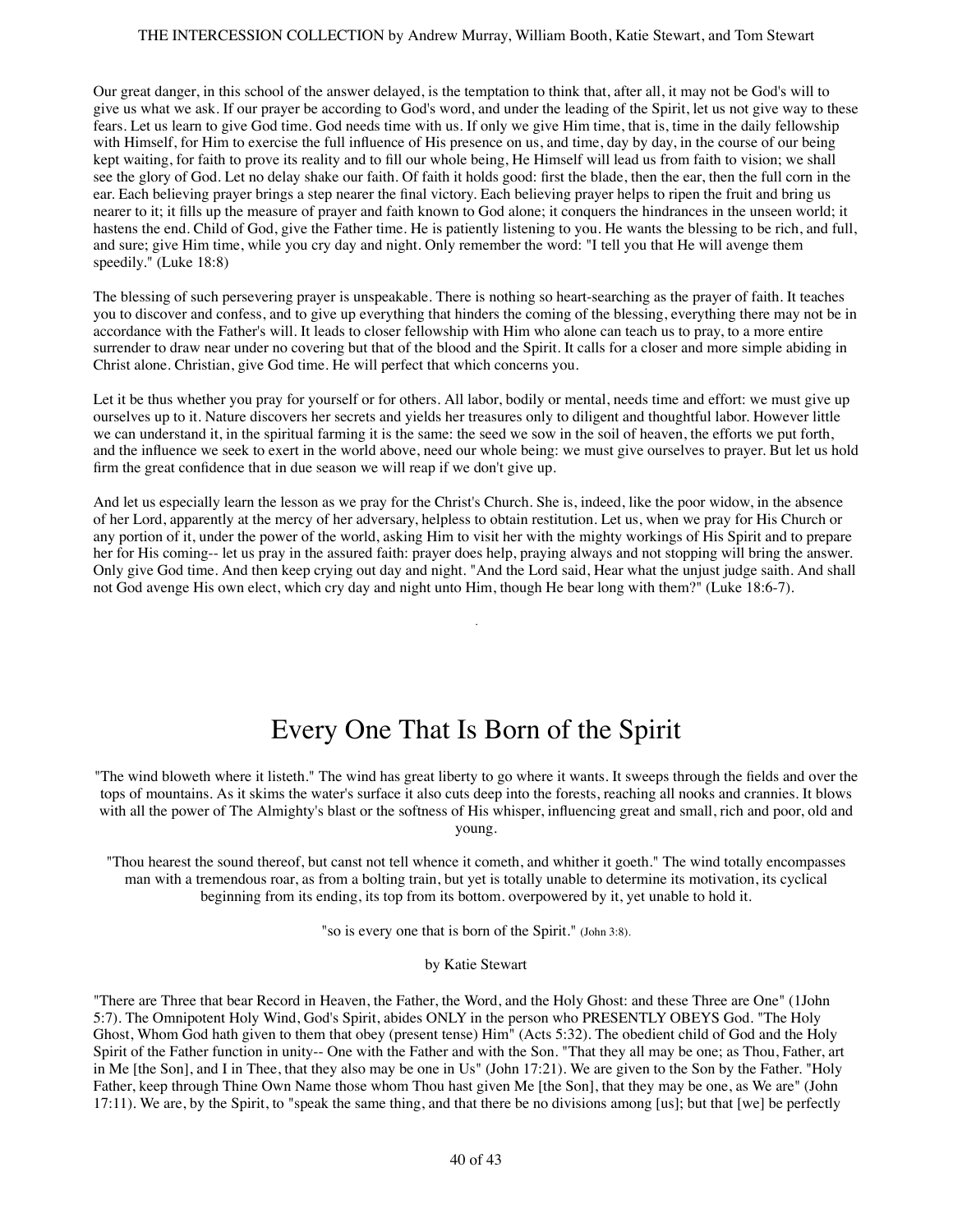joined together in the same mind and in the same judgment" (1Corinthians 1:10).

To be "born of the Spirit", Who "bloweth where [He] listeth", is to be "one" with Him. To be "one" with Him "in the same mind and in the same judgment" is to be "one" with Him in character and purpose. Therefore, "so is every one that is born of the Spirit." "And because ye are sons, God hath sent forth the Spirit of His Son into your hearts, crying, Abba, Father" (Galatians 4:6) to share His motives in where and why He "bloweth". The world can't see Him, can't understand Him, can't know Him. But He has not been "given" to them. "The Spirit of Truth; Whom the world cannot receive, because it seeth Him not, neither knoweth Him: but ye know Him; for He dwelleth with you, and shall be in you" (John 14:17). The obedient children of Abba, through intercession, "bloweth where [He] listeth", having great liberty to go where He desires, sweeping through fields and over mountain tops, skimming the water's surface and cutting deep into forests, nooks and crannies, enabled with all the Power of The Almighty's blast or with the softness of His whisper, influencing great and small, rich and poor, old and young. The world "hearest the sound thereof, but canst not tell whence [He] cometh, and whither [He] goeth", though they are totally surrounded by His tremendous roar, as from a bolting train, they are yet totally unable to determine His motivation, His cyclical beginning from ending, His top from His bottom. They are overpowered by Him, yet unable to hold Him. But He has not been "given to them". "The Holy Ghost, Whom God hath given to them that obey Him" are the ones who "know Him; for He dwelleth with [them], and shall be in [them]." "That [they] be perfectly joined together in the same mind and in the same judgment", "perfecting holiness in the fear of God" (2Corinthians 7:1). "So is every one that is born of the Spirit."

- Romans 8:26 "Likewise the Spirit also helpeth our infirmities: for we know not what we should pray for as we ought: but the Spirit Itself maketh intercession for us with groanings which cannot be uttered."
- John 14:16 "And I will pray the Father, and He shall give you Another Comforter, that He may abide with you for ever."
- Romans 8:15-16 "For ye have not received the spirit of bondage again to fear; but ye have received the Spirit Of Adoption, whereby we cry, Abba, Father. The Spirit itself beareth witness with our spirit, that we are the children of God."
- Ephesians 6:18 "Praying always with all prayer and supplication in the Spirit, and watching thereunto with all perseverance and supplication for all saints."
- 1 Corinthians 2:14 "But the natural man receiveth not the things of the Spirit of God: for they are foolishness unto him: neither can he know them, because they are Spiritually discerned."
- 1 John 4:6 "We are of God: he that knoweth God heareth us; he that is not of God heareth not us. Hereby know we the Spirit of Truth, and the spirit of error."

.

## Be Not Discouraged In Prayer... Even For the Impossible!

by Amanda Collin with excerpt by Dr. Andrew Murray (1828-1917)

"And Jesus looking upon them saith, With men it is impossible, but not with God: for with God all things are possible" (Mark 10:27). No one understood this better than Andrew Murray. His life was filled with the impossible. In the space of 59 years he wrote approximately 240 books-- some of which have been translated into as many as 15 languages. He labored tirelessly to benefit you and me-- members of the Body of Christ. He wrote to teach us, to comfort us, to exhort us, and to encourage us. And when it comes to praying for the impossible, we need all the encouragement we can get.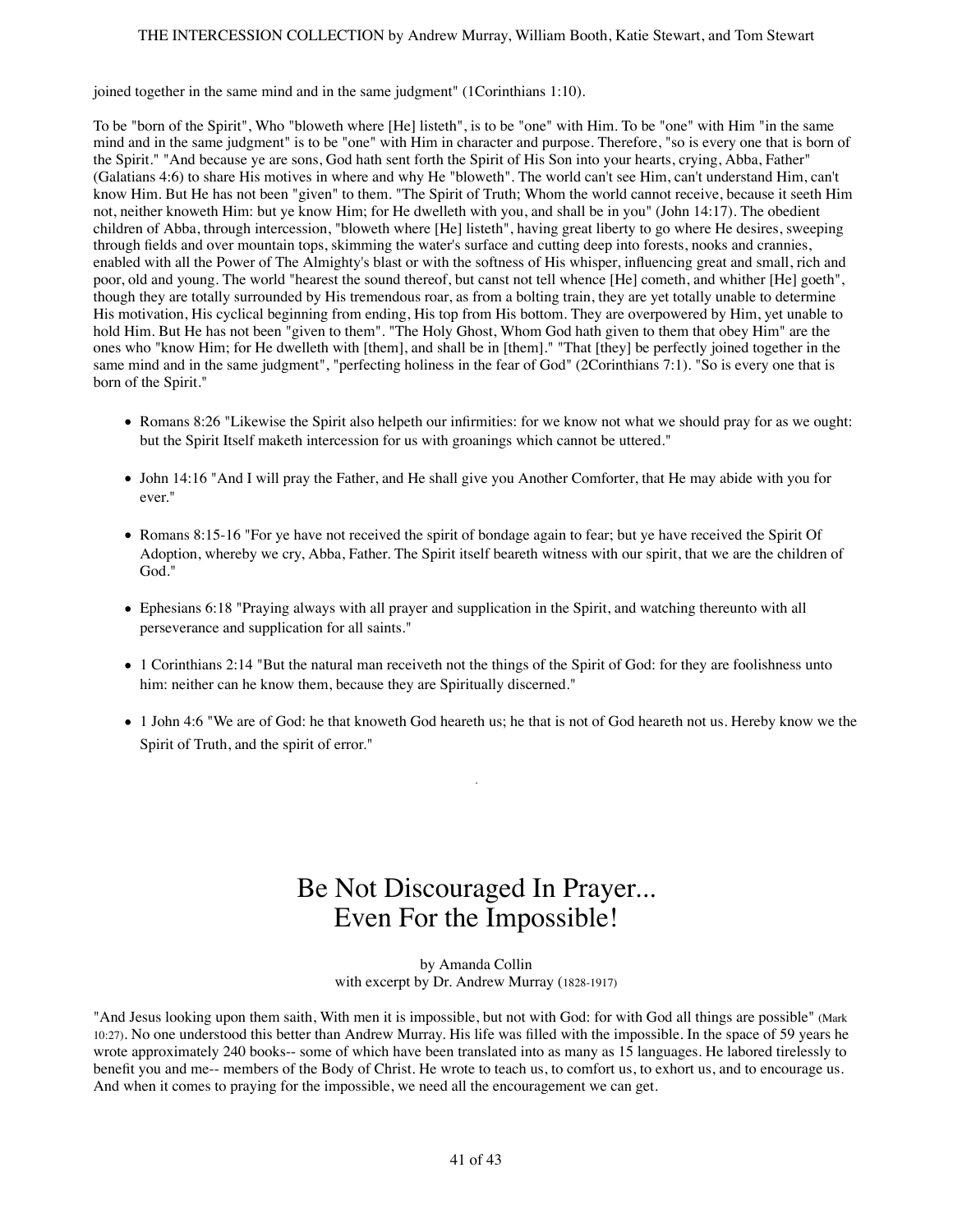Nothing on this earthly sphere is as beautiful as a heart that is pliable and sensitive to the Spirit of God. "O worship the LORD in the beauty of holiness: fear before Him, all the Earth" (Psalm 96:9). However, nothing is as hard and unbending as a heart that refuses to surrender to the Living God that created it. "The heart is deceitful above all things, and desperately wicked: who can know it? I the LORD search the heart, I try the reins, even to give every man according to his ways, and according to the fruit of his doings" (Jeremiah 17:9-10).

Discouragement in prayer comes in many forms. For those of us who have family members who profess Christ and do not bear the fruit of a Christian life, it is not a hard thing to be discouraged that they will ever repent of their backslidings. Sometimes, this seems an impossible prayer. "I am so helpless," you think, "I've said all I know how to say to them. I was even in tears, pleading with them to see the truth and to repent before it's too late. It's impossible!"

Here's what Andrew Murray had to say on this subject (excerpt from his book, "State of the Church"):

"Do we not know that throughout Scripture a chief element of faith in God is a sense of powerlessness and utter helplessness? I want to speak here on the place faith must have if we are to obtain that deep, intense, living vitality which we are longing for. If we are to appropriate the words, 'Fear not, only believe,' as really spoken by our Lord to ourselves, we must note well the attitude of the man to whom they were first given.

Jairus was in great trouble. His little daughter was at the point of death. He fell at Christ's feet and begged Him to come and lay His hand on her. Jesus went with him. But all at once there was an interruption by a woman who touched the hem of Christ's garment. Jairus began to fear that they might arrive too late. His worst fears were realized. A messenger met them, saying, 'Your daughter is dead; why trouble the Master any further?' It was to such a man in his deep distress, now brought to utter hopelessness, that Christ spoke the words: 'Fear not, only believe.' The soil had been broken deeply; the heart was prepared to believe. Christ's precious words entered in and took possession. If we are bearing the burden of a dead or a dying church, if we are going to take part in the work of rousing her and lifting her up into abundant life in Christ, we need a word like this. It will bring us the joyous assurance, day by day, that Christ is with us, that He will work through us, and that we can count upon Him to give the blessing.

But we must take the place that Jairus did, falling at Jesus' feet, pleading with Him intensely, graciously, and mightily to do something. Even when the word comes, 'There is no hope, death reigns, all our efforts are in vain,' we are still to be of good cheer and hold on to His word. 'Fear not, only believe' must be our watchword. But only, I say it once again, only to the man who waits at Christ's feet in prayer and looks to Him alone. There we shall learn that throughout all Scripture it is faith, in the midst of seeming impossibility, that waits and claims the fulfillment of the promise.

Think of Abraham, 'who waxed strong through faith, giving glory to God, being fully assured that what He had promised, He was able also to perform.' It is as we persevere in prayer and take hold of definite promises, and beseech Him greatly to fulfill them, that we shall, in spite of every obstacle, hold fast our confidence to the end. We may find that as time goes on, as the insight into the deadly state of the Church grows deeper, and as experience teaches us how very hard it is to rouse Christians to the full meaning of, and full surrender to, the claims of Christ, our hearts will often fail us for fear and grow faint. But if we have made our covenant with Christ that we dare not go back, and are determined to hold on, we shall find that just one word from our Lord hidden in the heart, and lived on day by day, will give strength in time of greatest darkness.

Just think of the Words of Christ in a situation that appeared to man, to be impossible. He had said of the young ruler, 'How hard it is for the rich to enter heaven.' The disciples had said, 'Who then can be saved?' Christ's answer was, 'With men it is impossible,' but, He added, 'with God all things are possible.' And elsewhere He said, 'All things are possible to him that believes.' These words are a threefold cord that cannot be broken.

First, 'With men it is impossible.' It seems easy to say, and yet how difficult to realize it and act it out. What is it that hinders the Church in this day from falling on its knees and beseeching God by His Holy Spirit to give revival? It is this: Men do not consider that the work they need to do is impossible with man. They consult and organize and labor, oh so diligently, and yet the members decline by the thousands. They cannot see that the work of winning men to become members of Christ and His Church is a work that God alone can do through men who have yielded themselves to the Holy Spirit. What a day that would be if the Church were to fall down before God and bow in the dust with the Cry: 'Oh God, it is impossible with man.' We should then be prepared for the second lesson, 'But not with God - all things are possible with God.' At first sight this word also appears easy to accept. We are so sure there is nothing impossible with such a God. And yet, when we ask